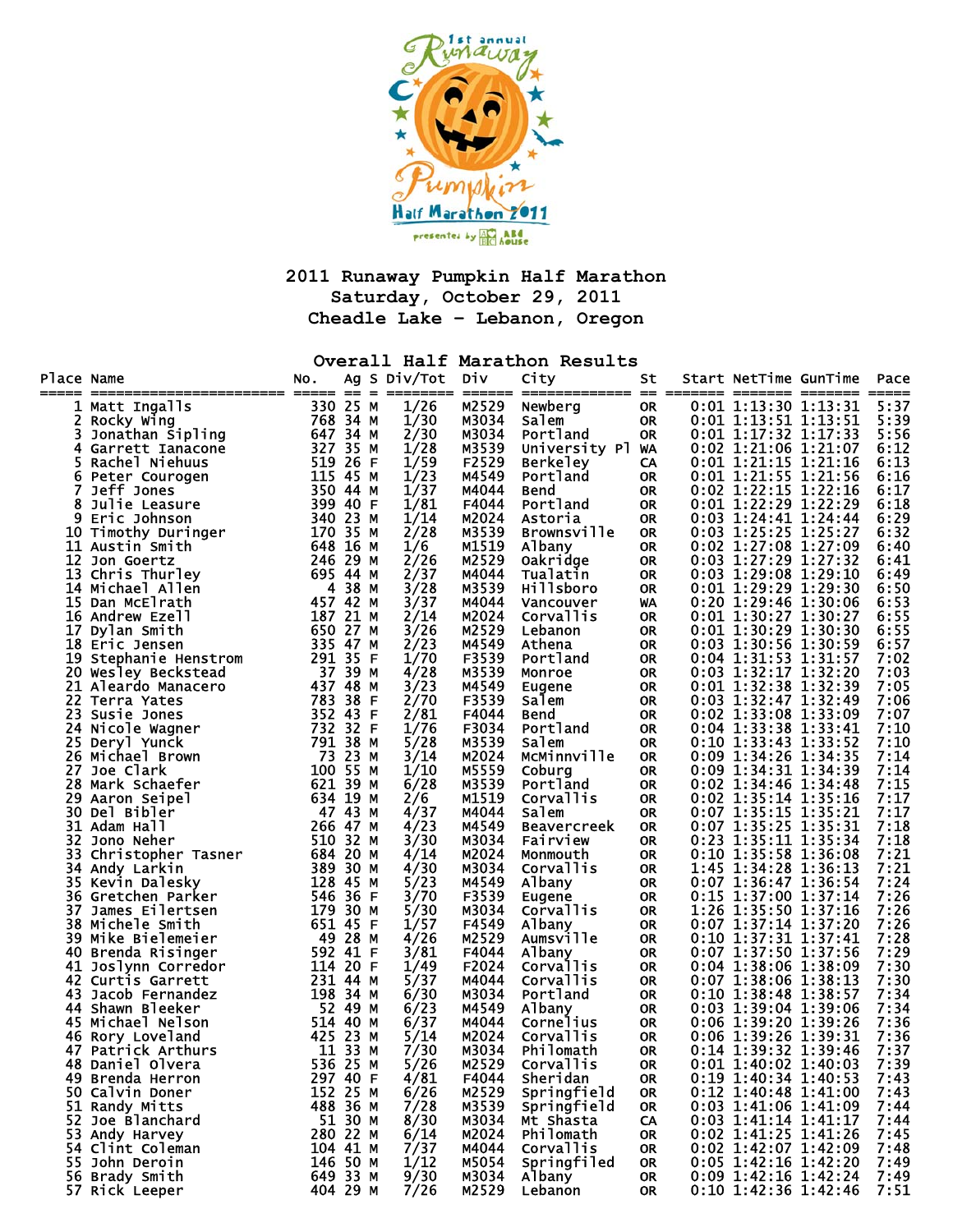| 58 Brian Wood                                                                                                                                                                                                                                      | 773 45 M<br>7/23              | M4549          | Corvalis             | <b>OR</b> | 0:13 1:42:37 1:42:50<br>7:51                                                                                                 |
|----------------------------------------------------------------------------------------------------------------------------------------------------------------------------------------------------------------------------------------------------|-------------------------------|----------------|----------------------|-----------|------------------------------------------------------------------------------------------------------------------------------|
|                                                                                                                                                                                                                                                    |                               |                |                      |           |                                                                                                                              |
| 59 Marcus Elmer                                                                                                                                                                                                                                    | 181 47 M<br>8/23              | M4549          | Salem                | <b>OR</b> | 0:23 1:42:30 1:42:53<br>7:52                                                                                                 |
| 60 Matthew Edgerton                                                                                                                                                                                                                                | 172 27 M<br>8/26              | M2529          | Springfield          | <b>OR</b> | 0:06 1:42:59 1:43:05<br>7:53                                                                                                 |
| 61<br>Luis Rodriguez                                                                                                                                                                                                                               | 601 32 M<br>10/30             | M3034          | Philomath            | <b>OR</b> | 0:39 1:42:34 1:43:13<br>7:53                                                                                                 |
| Branden Fitzpatrick              204  20 M<br>Laurel Kerns                        360  33  F<br>62                                                                                                                                                 | 7/14                          | M2024          | Salem                | <b>OR</b> | 0:08 1:43:35 1:43:42<br>7:55                                                                                                 |
| 63 Laurel Kerns                                                                                                                                                                                                                                    | 360 33 F<br>2/76              | F3034          | Albany               | <b>OR</b> | 0:43 1:43:11 1:43:54<br>7:56                                                                                                 |
| 64 Kyle Resnik                                                                                                                                                                                                                                     | $583\overline{32}$ M<br>11/30 | M3034          | Albany               | <b>OR</b> | 0:43 1:43:12 1:43:55<br>7:56                                                                                                 |
| 65 Ben Meade                                                                                                                                                                                                                                       | 472 29 M<br>9/26              | M2529          | Corvallis            |           | 0:35 1:43:25 1:44:00<br>7:57                                                                                                 |
|                                                                                                                                                                                                                                                    |                               |                |                      | <b>OR</b> |                                                                                                                              |
| 66 Jonathan Sieg                                                                                                                                                                                                                                   | 644 26 M<br>10/26             | M2529          | Portland             | <b>OR</b> | 0:58 1:43:19 1:44:16<br>7:58                                                                                                 |
| 67 Albert Papp                                                                                                                                                                                                                                     | 544 36 M<br>8/28              | M3539          | Gresham              | <b>OR</b> | 0:39 1:43:41 1:44:19<br>7:58                                                                                                 |
| 68<br>Steven Langella                                                                                                                                                                                                                              | 387 39 M<br>9/28              | M3539          | <b>Beaverton</b>     | <b>OR</b> | 0:28 1:44:24 1:44:51<br>8:01                                                                                                 |
| 69<br>Justin Hennick                                                                                                                                                                                                                               | 290<br>31 M<br>12/30          | M3034          | Albany               | <b>OR</b> | 0:09 1:45:16 1:45:25<br>8:03                                                                                                 |
| 70<br>Andrew Carter                                                                                                                                                                                                                                | 91 26 M<br>11/26              | M2529          | Albany               | <b>OR</b> | 0:08 1:45:18 1:45:26<br>8:03                                                                                                 |
| 71                                                                                                                                                                                                                                                 | 206 55 M<br>2/10              | M5559          |                      |           | 0:08 1:45:47 1:45:55                                                                                                         |
| Terry Fitzpatrick                                                                                                                                                                                                                                  |                               |                | Albany               | <b>OR</b> | 8:06                                                                                                                         |
| 72<br>Julia Mazur                                                                                                                                                                                                                                  | 2/59<br>450 25 F              | F2529          | <b>Hillsboro</b>     | <b>OR</b> | $0:12$ 1:46:10 1:46:22<br>8:08                                                                                               |
| 73<br>Jason McMahan                                                                                                                                                                                                                                | 8/37<br>469<br>40 M           | M4044          | Eugene               | <b>OR</b> | $0:04$ 1:46:48 1:46:52<br>8:10                                                                                               |
| 74 Jonna Leighton                                                                                                                                                                                                                                  | 409 38 F<br>4/70              | F3539          | Eugene               | <b>OR</b> | 8:11<br>$0:04$ 1:46:57 1:47:01                                                                                               |
| 75 Erin Fuller                                                                                                                                                                                                                                     | 223<br>38 F<br>5/70           | F3539          | Eugene               | <b>OR</b> | 0:04 1:46:57 1:47:01<br>8:11                                                                                                 |
| 76 Candace Lovato                                                                                                                                                                                                                                  | 424 37 F<br>6/70              | F3539          | Springfield          | <b>OR</b> | 8:11<br>$0:04$ 1:46:58 1:47:01                                                                                               |
| 77                                                                                                                                                                                                                                                 | 311 46 M<br>9/23              | M4549          |                      |           | 0:07 1:47:08 1:47:15<br>8:12                                                                                                 |
| Johnny Horner                                                                                                                                                                                                                                      |                               |                | Lebanon              | <b>OR</b> |                                                                                                                              |
| 78<br>Jennifer Briggs                                                                                                                                                                                                                              | 69 35 F<br>7/70               | F3539          | Eugene               | <b>OR</b> | 8:13<br>0:06 1:47:33 1:47:38                                                                                                 |
| 79<br>Tuba Ozkan-Haller                                                                                                                                                                                                                            | 540 42 F<br>5/81              | F4044          | Corvallis            | <b>OR</b> | 0:17 1:47:27 1:47:43<br>8:14                                                                                                 |
| 80<br>Tom Sommer                                                                                                                                                                                                                                   | 653<br>10/28<br>36 M          | M3539          | Albany               | <b>OR</b> | 0:08 1:47:50 1:47:58<br>8:15                                                                                                 |
| 81<br>Jenn Stadstad                                                                                                                                                                                                                                | 661 36 F<br>8/70              | F3539          | Albany               | <b>OR</b> | 0:44 1:47:25 1:48:08<br>8:16                                                                                                 |
| 82<br>Heidi Hill                                                                                                                                                                                                                                   | 303 31 F<br>3/76              | F3034          | Albany               | <b>OR</b> | 0:12 1:48:10 1:48:22<br>8:17                                                                                                 |
|                                                                                                                                                                                                                                                    | 418 45 F                      | F4549          |                      |           | 0:20 1:48:11 1:48:30<br>8:17                                                                                                 |
| 83 Becky Lippmann                                                                                                                                                                                                                                  | 2/57                          |                | Albany               | <b>OR</b> |                                                                                                                              |
| 84<br>Brianna Cunningham                                                                                                                                                                                                                           | 797 20 F<br>2/49              | F2024          | Albany               | <b>OR</b> | 0:14 1:48:33 1:48:46<br>8:19                                                                                                 |
| 85 Carol Swope                                                                                                                                                                                                                                     | 683<br>33 F<br>4/76           | F3034          | MCMinnville          | <b>OR</b> | 0:12 1:48:47 1:48:59<br>8:20                                                                                                 |
| 86<br>Sam Bugarsky                                                                                                                                                                                                                                 | 80 50 M<br>2/12               | M5054          | West Linn            | <b>OR</b> | 8:21<br>$0:15$ 1:49:00 1:49:15                                                                                               |
| 87 Leann Gurney                                                                                                                                                                                                                                    | 261 32 F<br>5/76              | F3034          | Albany               | <b>OR</b> | 0:49 1:48:32 1:49:20<br>8:21                                                                                                 |
| 88 Eric Noon                                                                                                                                                                                                                                       | 522 43 M<br>9/37              | M4044          | Portland             | <b>OR</b> | 0:08 1:49:29 1:49:36<br>8:22                                                                                                 |
|                                                                                                                                                                                                                                                    |                               |                |                      |           |                                                                                                                              |
| 89<br>Yuliya Kharitonova                                                                                                                                                                                                                           | 363 31 F<br>6/76              | F3034          | Corvallis            | <b>OR</b> | 0:25 1:49:15 1:49:40<br>8:23                                                                                                 |
| 90<br>Jennifer Duringer                                                                                                                                                                                                                            | 169 35 F<br>9/70              | F3539          | <b>Brownsville</b>   | <b>OR</b> | 0:21 1:49:23 1:49:43<br>8:23                                                                                                 |
| 91<br>Rich Lehman                                                                                                                                                                                                                                  | 10/23<br>408 49 M             | M4549          | Albany               | <b>OR</b> | 0:08 1:49:42 1:49:49<br>8:23                                                                                                 |
| 92<br>Sarah Worden                                                                                                                                                                                                                                 | 777<br>10/70<br>36 F          | F3539          | Albany               | <b>OR</b> | 8:24<br>0:56 1:48:55 1:49:50                                                                                                 |
| 93<br>Jessie Thompson                                                                                                                                                                                                                              | 693<br>32 F<br>7/76           | F3034          | Portland             | <b>OR</b> | 0:08 1:49:45 1:49:53<br>8:24                                                                                                 |
| 94 Brian Gietzen                                                                                                                                                                                                                                   | 240 18 M<br>3/6               | M1519          |                      | <b>OR</b> | 0:17 1:50:06 1:50:22<br>8:26                                                                                                 |
|                                                                                                                                                                                                                                                    |                               |                | <b>Forest Grove</b>  |           |                                                                                                                              |
| 95 Claire Werthan                                                                                                                                                                                                                                  | 755<br>23 F<br>3/49           | F2024          | <b>Corvallis</b>     | <b>OR</b> | 0:25 1:50:17 1:50:41<br>8:27                                                                                                 |
| 96 Tami Squires                                                                                                                                                                                                                                    | 660<br>33 F<br>8/76           | F3034          | Lebanon              | <b>OR</b> | 8:28<br>0:44 1:50:03 1:50:46                                                                                                 |
| 97 Arild Leavenworth                                                                                                                                                                                                                               | 400 35 M<br>11/28             | M3539          | Corvallis            | <b>OR</b> | 1:07 1:49:47 1:50:53<br>8:28                                                                                                 |
| 98<br>Jim Hamiltom                                                                                                                                                                                                                                 | 270 39 M<br>12/28             | M3539          | Albany               | <b>OR</b> | 8:29<br>0:23 1:50:36 1:50:58                                                                                                 |
| 99 David Hacek                                                                                                                                                                                                                                     | 263 47 M<br>11/23             | M4549          | Albany               | <b>OR</b> | 0:18 1:50:47 1:51:04<br>8:29                                                                                                 |
| 100                                                                                                                                                                                                                                                | 10/37<br>140 41 M             | M4044          |                      | <b>OR</b> | 0:16 1:50:49 1:51:05<br>8:29                                                                                                 |
| Norman Davis                                                                                                                                                                                                                                       |                               |                | <b>Euegene</b>       |           |                                                                                                                              |
| 101 Kirt Glenn                                                                                                                                                                                                                                     | 245 40 M<br>11/37             | M4044          | <b>Brownsville</b>   | <b>OR</b> | 0:17 1:50:51 1:51:07<br>8:29                                                                                                 |
| 102 Joel Lavin                                                                                                                                                                                                                                     | 393 37 M<br>13/28             | M3539          | Eugene               | <b>OR</b> | 8:30<br>0:23 1:50:57 1:51:20                                                                                                 |
| 103 Brian Joynt                                                                                                                                                                                                                                    | 354 37 M<br>14/28             | M3539          | Albany               | <b>OR</b> | 0:05 1:51:25 1:51:29<br>8:31                                                                                                 |
| 104 Christopher Hampton 271 29 M<br>105 Jim Naylor 507 60 M<br>106 Nick Forest 211 31 M<br>107 Marcus Cool 112 30 M                                                                                                                                | 12/26                         | M2529          | Lebanon              | <b>OR</b> | 0:41 1:50:51 1:51:32<br>8:31                                                                                                 |
|                                                                                                                                                                                                                                                    | 1/6                           | M6064          | Corvallis            | <b>OR</b> | 0:04 1:51:40 1:51:44<br>8:32                                                                                                 |
|                                                                                                                                                                                                                                                    | 13/30                         | M3034          | Keizer               | <b>OR</b> | 0:49 1:51:07 1:51:55<br>8:33                                                                                                 |
|                                                                                                                                                                                                                                                    |                               |                |                      |           |                                                                                                                              |
| 107 Marcus Cool                                                                                                                                                                                                                                    | $112$ 30 M<br>14/30           | M3034          | Keizer               | OR        | 1:52:01<br>8:33                                                                                                              |
|                                                                                                                                                                                                                                                    | 11/70                         | F3539          | Albany               | <b>OR</b> | $0:49$ 1:51:12 1:52:01<br>8:34                                                                                               |
|                                                                                                                                                                                                                                                    | 15/28                         | M3539          | Cornelius            | OR        | 0:06 1:52:03 1:52:08<br>8:34                                                                                                 |
|                                                                                                                                                                                                                                                    | 15/30                         | M3034          | Seattle              | <b>WA</b> | $0:28$ 1:51:42 1:52:09<br>8:34                                                                                               |
|                                                                                                                                                                                                                                                    | 16/30                         | м3034          | Albany               | <b>OR</b> | 8:35                                                                                                                         |
|                                                                                                                                                                                                                                                    | 3/57                          | F4549          | Lebanon              | OR        | 8:36                                                                                                                         |
|                                                                                                                                                                                                                                                    | 12/37                         | M4044          | Portland             |           | 8:36                                                                                                                         |
|                                                                                                                                                                                                                                                    |                               |                |                      | 0R        |                                                                                                                              |
|                                                                                                                                                                                                                                                    | 16/28                         | M3539          | Sweet Home           | OR.       | 8:36                                                                                                                         |
|                                                                                                                                                                                                                                                    | 9/76                          | F3034          | Corvallis            | OR.       | 1:15 1:51:01 1:52:15<br>0:07 1:52:22 1:52:28<br>0:08 1:52:21 1:52:28<br>0:40 1:51:49 1:52:29<br>1:35 1:50:55 1:52:30<br>8:36 |
|                                                                                                                                                                                                                                                    | 17/30                         | м3034          | Corvallis            | <b>OR</b> | 1:35 1:50:56 1:52:30<br>8:36                                                                                                 |
|                                                                                                                                                                                                                                                    | 1/39                          | F5054          | Salem                | OR        | 8:36                                                                                                                         |
|                                                                                                                                                                                                                                                    | 17/28                         | M3539          | Corvallis            | <b>OR</b> | 8:36                                                                                                                         |
|                                                                                                                                                                                                                                                    |                               |                |                      |           |                                                                                                                              |
|                                                                                                                                                                                                                                                    |                               |                |                      |           |                                                                                                                              |
|                                                                                                                                                                                                                                                    | 4/49                          | F2024          | Albany               | OR.       | 8:36                                                                                                                         |
|                                                                                                                                                                                                                                                    | 3/10                          | M5559          | <b>MCMinnville</b>   | <b>OR</b> | 8:37                                                                                                                         |
|                                                                                                                                                                                                                                                    | 10/76                         | F3034          | Vernonia             | <b>OR</b> | 8:37                                                                                                                         |
|                                                                                                                                                                                                                                                    | 8/14                          | M2024          | Eugene               | OR        | 0:14 1:52:20 1:52:34<br>1:31 1:51:07 1:52:37<br>0:07 1:52:32 1:52:39<br>0:29 1:52:19 1:52:48<br>0:07 1:52:44 1:52:51<br>8:39 |
|                                                                                                                                                                                                                                                    | 18/30                         | M3034          | Monmouth             | OR        | 8:39                                                                                                                         |
|                                                                                                                                                                                                                                                    |                               | M4044          | Corvallis            | OR        | 1:29 1:51:43 1:53:11<br>1:11 1:52:07 1:53:17                                                                                 |
|                                                                                                                                                                                                                                                    | 13/37                         |                |                      |           | 8:41                                                                                                                         |
|                                                                                                                                                                                                                                                    | 1/17                          | F1519          | Eugene               | OR        | 0:18 1:53:18 1:53:36<br>0:10 1:53:28 1:53:38<br>8:41                                                                         |
|                                                                                                                                                                                                                                                    | 11/76                         | F3034          | Jefferson            | OR        | $1:12$ $1:52:32$ $1:53:44$<br>8:41                                                                                           |
|                                                                                                                                                                                                                                                    | 6/81                          | F4044          | Albany               | OR        | $0:12$ 1:53:45 1:53:56<br>8:42                                                                                               |
|                                                                                                                                                                                                                                                    | 12/70                         | F3539          | Corvallis            | <b>OR</b> | 8:42                                                                                                                         |
|                                                                                                                                                                                                                                                    | 18/28                         | M3539          | Corvallis            | <b>OR</b> | 8:43                                                                                                                         |
|                                                                                                                                                                                                                                                    |                               |                | Klamath Falls OR     |           | 0:12 1:53:44 1:53:56<br>1:30 1:52:29 1:53:59<br>8:43                                                                         |
|                                                                                                                                                                                                                                                    | 13/70                         | F3539          |                      |           | 1:34 1:52:30 1:54:04                                                                                                         |
|                                                                                                                                                                                                                                                    | 13/26                         | M2529          | Corvallis            | OR.       | $0:17$ 1:53:49 1:54:05<br>8:43                                                                                               |
|                                                                                                                                                                                                                                                    | 14/70                         | F3539          | Corvallis            | <b>OR</b> | 0:04 1:54:05 1:54:09<br>8:43                                                                                                 |
|                                                                                                                                                                                                                                                    | 19/30                         | м3034          | Lebanon              | 0R        | $0:32$ 1:54:01 1:54:33<br>8:45                                                                                               |
|                                                                                                                                                                                                                                                    | 14/37                         | M4044          | Lebanon              | 0R        | 0:16 1:54:25 1:54:41<br>8:46                                                                                                 |
|                                                                                                                                                                                                                                                    | 20/30                         | м3034          | Lebanon              | OR.       | 0:33 1:54:20 1:54:53<br>8:47                                                                                                 |
|                                                                                                                                                                                                                                                    | 15/70                         | F3539          | Gold Beach           | OR        | 0:45 1:54:11 1:54:56<br>8:47                                                                                                 |
|                                                                                                                                                                                                                                                    |                               | F5054          | Eugene               | OR.       |                                                                                                                              |
|                                                                                                                                                                                                                                                    | 2/39                          |                |                      |           | 0:04 1:55:06 1:55:10<br>8:48                                                                                                 |
|                                                                                                                                                                                                                                                    | 14/26                         | M2529          | Corvallis            | <b>OR</b> | $0:26$ 1:54:49 1:55:14<br>8:48                                                                                               |
| 106 Nick Forest<br>106 Nick Forest<br>107 Marcus Cool 1112 30<br>108 Jodi Steiner<br>112 30<br>109 Randy Brown 675 36 M<br>110 Justin Knoy<br>111 Mike Miller and Ag2 33 M<br>1112 Brenda Legee 4066 48 F<br>1112 Brenda Legee 4066 48 F<br>1112 B | 21/30<br>22/30                | M3034<br>M3034 | Jefferson<br>Lebanon | OR<br>OR. | 1:09 1:54:10 1:55:18<br>8:49<br>0:20 1:55:19 1:55:39<br>8:50                                                                 |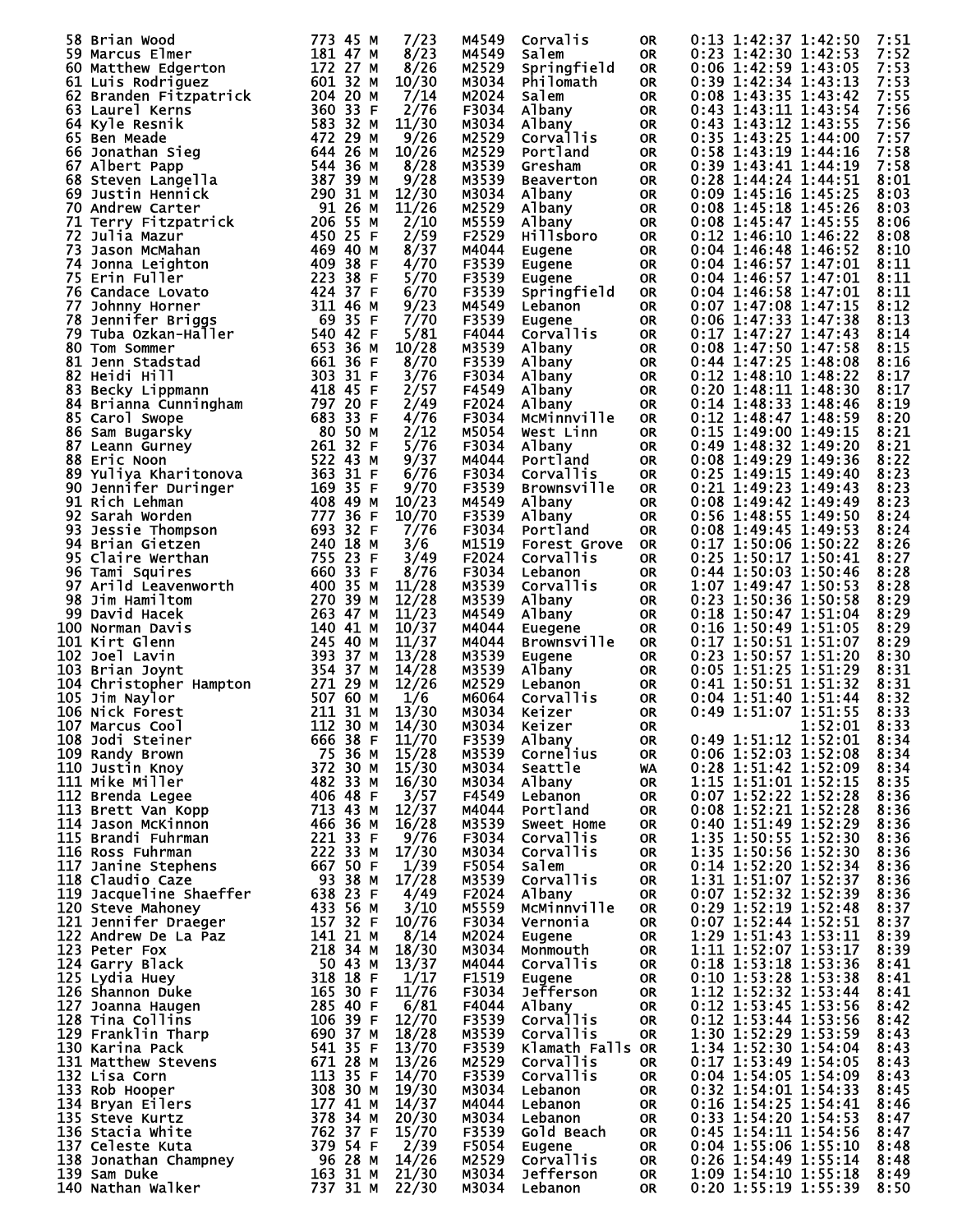| 141 Rich Gilbert                                                                                                                                                                                                                                                        | 242 45 M<br>12/23                                                                                                                            | M4549          | Halsey              | 0R                     | 0:14 1:55:31 1:55:45<br>8:51                                 |
|-------------------------------------------------------------------------------------------------------------------------------------------------------------------------------------------------------------------------------------------------------------------------|----------------------------------------------------------------------------------------------------------------------------------------------|----------------|---------------------|------------------------|--------------------------------------------------------------|
| 142 Jb Van Hecke                                                                                                                                                                                                                                                        | 712 43 M<br>15/37                                                                                                                            | M4044          | Junction City OR    |                        | 1:03 1:54:54 1:55:56<br>8:51                                 |
| 143 Loyal Bassett                                                                                                                                                                                                                                                       | 16/37                                                                                                                                        | M4044          | Corvallis           | 0R                     | 1:06 1:54:53 1:55:58<br>8:52                                 |
| 144 Katie McGowan                                                                                                                                                                                                                                                       | 32 40 M<br>458 32 F<br>12/76                                                                                                                 | F3034          |                     | <b>OR</b>              | 0:51 1:55:09 1:55:59<br>8:52                                 |
|                                                                                                                                                                                                                                                                         |                                                                                                                                              |                | Albany              |                        |                                                              |
| 145 Sandy Roberts                                                                                                                                                                                                                                                       | 598 37 F<br>226 44 F<br>772 26 M<br>743 21<br>16/70                                                                                          | F3539          | Albany              | <b>OR</b>              | 8:52<br>0:44 1:55:16 1:55:59                                 |
| 146 Carma Ganta                                                                                                                                                                                                                                                         | 7/81                                                                                                                                         | F4044          | Albany              | <b>OR</b>              | 0:24 1:55:37 1:56:00<br>8:52                                 |
| 147 Jeff Wong                                                                                                                                                                                                                                                           | 15/26                                                                                                                                        | M2529          | Albany              | <b>OR</b>              | 8:53<br>1:00 1:55:20 1:56:20                                 |
| 148 Rebekah Warner                                                                                                                                                                                                                                                      | 5/49                                                                                                                                         | F2024          | Independence        | <b>OR</b>              | 0:34 1:55:47 1:56:21<br>8:53                                 |
| 149 Tina Holmes                                                                                                                                                                                                                                                         | 8/81<br>307 41 F<br>116 39 F                                                                                                                 | F4044          | Vancouver           | WA                     | 0:20 1:56:04 1:56:23<br>8:54                                 |
| 150 Lisa Cowan                                                                                                                                                                                                                                                          | 17/70                                                                                                                                        | F3539          | Wilsonville         | <b>OR</b>              | 0:30 1:55:57 1:56:26<br>8:54                                 |
| 151 Emilee Brent                                                                                                                                                                                                                                                        | 65 31 F<br>13/76                                                                                                                             | F3034          | Eugene              | <b>OR</b>              | 0:05 1:56:23 1:56:28<br>8:54                                 |
| 152 Kimberly Stevens                                                                                                                                                                                                                                                    | 670 29 F<br>3/59                                                                                                                             | F2529          | Corvallis           | <b>OR</b>              | 0:18 1:56:13 1:56:30<br>8:54                                 |
| 153 Jodie Ginsbach                                                                                                                                                                                                                                                      | 244 36 F<br>18/70                                                                                                                            | F3539          | Salem               | <b>OR</b>              | $0:52$ 1:55:43 1:56:34<br>8:54                               |
| 154 Wen-Wen Conner                                                                                                                                                                                                                                                      | 109 55 F<br>1/22                                                                                                                             | F5559          | Corvallis           | <b>OR</b>              | 0:36 1:56:02 1:56:37<br>8:55                                 |
|                                                                                                                                                                                                                                                                         |                                                                                                                                              |                |                     |                        |                                                              |
| 155 Shelley Wright                                                                                                                                                                                                                                                      | 779 30 F<br>14/76                                                                                                                            | F3034          | Albany              | <b>OR</b>              | 8:55<br>$0:39$ 1:56:01 1:56:40                               |
| 156 Kari Hagert                                                                                                                                                                                                                                                         | 264 29 F<br>4/59                                                                                                                             | F2529          | Portland            | <b>OR</b>              | 0:13 1:56:30 1:56:43<br>8:55                                 |
| 157 Danielle Mazzotta<br>158 Christy Meyer                                                                                                                                                                                                                              | 5/59<br>451 27 F<br>476 32 F                                                                                                                 | F2529          | Corvallis           | <b>OR</b>              | 0:50 1:55:55 1:56:45<br>8:55                                 |
|                                                                                                                                                                                                                                                                         | 15/76                                                                                                                                        | F3034          | Portland            | <b>OR</b>              | 0:51 1:55:55 1:56:46<br>8:55                                 |
| 159 Aaron Rivers                                                                                                                                                                                                                                                        | 594 36 м<br>747 34 F<br>19/28                                                                                                                | M3539          | Corvallis           | <b>OR</b>              | 8:55<br>1:10 1:55:37 1:56:47                                 |
| 160 Casse Weaver                                                                                                                                                                                                                                                        | 16/76                                                                                                                                        | F3034          | Eureka              | CA                     | 0:11 1:56:38 1:56:49<br>8:55                                 |
| 161 Jeffrey Bonotto                                                                                                                                                                                                                                                     | 3/12                                                                                                                                         | M5054          | Gold Beach          | <b>OR</b>              | $0:34$ 1:56:18 1:56:51<br>8:56                               |
| 162 Peggy Burris                                                                                                                                                                                                                                                        | 56 50 м<br>85 47 ғ<br>4/57                                                                                                                   | F4549          | Albany              | <b>OR</b>              | 0:23 1:56:35 1:56:58<br>8:56                                 |
| 163 Daniel Kerrigan                                                                                                                                                                                                                                                     | 4/12                                                                                                                                         | M5054          |                     | <b>OR</b>              | 0:23 1:56:38 1:57:01<br>8:56                                 |
|                                                                                                                                                                                                                                                                         | 361 <sup>34</sup><br>508 49 F<br>55 19 F<br><b>961 54 AM</b><br>508 49 55 19 F F F<br>55 19 28 F M<br>499 29 53 752<br>772 35 752<br>752 271 |                | Eugene              |                        |                                                              |
| 164 Karen Naylor                                                                                                                                                                                                                                                        | 5/57                                                                                                                                         | F4549          | Corvallis           | <b>OR</b>              | 0:09 1:57:04 1:57:12<br>8:57                                 |
| 165 Crystal Bonotto                                                                                                                                                                                                                                                     | 2/17                                                                                                                                         | F1519          | Gold Beach          | <b>OR</b>              | 8:58<br>$0:46$ 1:56:31 1:57:17                               |
| 166 Annie Johnson                                                                                                                                                                                                                                                       | 6/59                                                                                                                                         | F2529          | Albany              | <b>OR</b>              | 0:48 1:56:33 1:57:21<br>8:58                                 |
| 167 Daniel Moseley                                                                                                                                                                                                                                                      | 16/26                                                                                                                                        | M2529          | <b>Eugene</b>       | <b>OR</b>              | 8:58<br>$0:06$ 1:57:16 1:57:22                               |
| 168 Kevin Hanscom                                                                                                                                                                                                                                                       | 20/28                                                                                                                                        | M3539          | <b>Corvallis</b>    | <b>OR</b>              | 0:06 1:57:17 1:57:23<br>8:58                                 |
| 169 Mandi Vance                                                                                                                                                                                                                                                         | 6/49                                                                                                                                         | F2024          | Eugene              | <b>OR</b>              | 0:42 1:56:42 1:57:23<br>8:58                                 |
| 170 Ben Weintraub                                                                                                                                                                                                                                                       | 17/26                                                                                                                                        | M2529          | Lebanon             | <b>OR</b>              | 0:15 1:57:12 1:57:27<br>8:58                                 |
| 171.<br>Phyllis McCall                                                                                                                                                                                                                                                  | 452 61 F<br>1/15                                                                                                                             | F6064          | Salem               | <b>OR</b>              | 0:05 1:57:25 1:57:30<br>8:59                                 |
|                                                                                                                                                                                                                                                                         | 212 37 F                                                                                                                                     |                |                     |                        | 0:35 1:57:15 1:57:49                                         |
| 172 Angie Forrette                                                                                                                                                                                                                                                      | 19/70                                                                                                                                        | F3539          | Sublimity           | <b>OR</b>              | 9:00                                                         |
| 173 Tim weber                                                                                                                                                                                                                                                           | 749 47 M<br>13/23<br>47 47 M<br>770 37 M<br>581 41 F                                                                                         | M4549          | <b>Corvallis</b>    | <b>OR</b>              | 0:22 1:57:32 1:57:53<br>9:00                                 |
| 174 Joshua Witney                                                                                                                                                                                                                                                       | 21/28                                                                                                                                        | M3539          | Albany              | <b>OR</b>              | 0:43 1:57:20 1:58:03<br>9:01                                 |
| 175 Kim Reed                                                                                                                                                                                                                                                            | 9/81                                                                                                                                         | F4044          | Albany              | <b>OR</b>              | 0:14 1:57:55 1:58:08<br>9:02                                 |
| 176 Kelsey Briggs                                                                                                                                                                                                                                                       | $70\frac{32}{32}$ F<br>334 53 F<br>17/76                                                                                                     | F3034          | Vancouver           | WA                     | 2:12 1:55:57 1:58:09<br>9:02                                 |
| 177 Deb Jenkins                                                                                                                                                                                                                                                         | 334 53 F<br>3/39                                                                                                                             | F5054          | Corvallis           | <b>OR</b>              | 0:10 1:58:00 1:58:09<br>9:02                                 |
| 178 Jenny Olsen                                                                                                                                                                                                                                                         | 533 43 F<br>595 30 F<br>10/81                                                                                                                | F4044          | Corvallis           | <b>OR</b>              | 0:22 1:57:58 1:58:19<br>9:02                                 |
| 179 Heidi Robbins                                                                                                                                                                                                                                                       | 18/76                                                                                                                                        | F3034          | Albany              | <b>OR</b>              | 0:39 1:57:46 1:58:25<br>9:03                                 |
| 180 Christopher Burr                                                                                                                                                                                                                                                    | 84 45 M<br>14/23                                                                                                                             | M4549          | Corvallis           | <b>OR</b>              | 1:29 1:56:57 1:58:25<br>9:03                                 |
|                                                                                                                                                                                                                                                                         | 348 50 M                                                                                                                                     | M5054          |                     |                        |                                                              |
| <b>181 Andrew Jones</b>                                                                                                                                                                                                                                                 | 5/12                                                                                                                                         |                | Salem               | <b>OR</b>              | 0:56 1:57:39 1:58:34<br>9:04                                 |
| 182 Jenni Engdahl                                                                                                                                                                                                                                                       | 183 29 F<br>7/59                                                                                                                             | F2529          | Monmouth            | <b>OR</b>              | 0:24 1:58:13 1:58:36<br>9:04                                 |
| 183 Rob Hess                                                                                                                                                                                                                                                            | 15/23<br>298 49 M                                                                                                                            | M4549          | Lebanon             | <b>OR</b>              | $0:16$ 1:58:27 1:58:43<br>9:04                               |
| 184 Mary Bricker                                                                                                                                                                                                                                                        | 68 33 F<br>19/76                                                                                                                             | F3034          | <b>Forest Grove</b> | <b>OR</b>              | 1:11 1:58:02 1:59:12<br>9:06                                 |
| 185 Tonya Miller                                                                                                                                                                                                                                                        | 485 33 F<br>20/76                                                                                                                            | F3034          | Dallas              | <b>OR</b>              | $0:17$ 1:59:05 1:59:22<br>9:07                               |
| 186 Bryan Beck                                                                                                                                                                                                                                                          | 36 27 M<br>18/26                                                                                                                             | M2529          | Corvallis           | <b>OR</b>              | 0:44 1:58:40 1:59:23<br>9:07                                 |
|                                                                                                                                                                                                                                                                         |                                                                                                                                              | F2024          | <b>Forest Grove</b> | <b>OR</b>              | 1:29 1:58:01 1:59:29<br>9:08                                 |
|                                                                                                                                                                                                                                                                         |                                                                                                                                              |                |                     |                        | $0:46$ 1:58:44 1:59:29<br>9:08                               |
| 187 Lacey Schuppert                                                                                                                                                                                                                                                     | 7/49                                                                                                                                         |                |                     |                        | 0:46 1:58:44 1:59:29<br>9:08                                 |
| 188 Karri Manning                                                                                                                                                                                                                                                       | 628 21 F<br>438 36 F<br>20/70                                                                                                                | F3539          | Salem               | <b>OR</b>              |                                                              |
| 189 Leanna Harmon                                                                                                                                                                                                                                                       | 277 43 F<br>11/81                                                                                                                            | F4044          | Keizer              | <b>OR</b>              |                                                              |
| 190 Belit Stockfleth                                                                                                                                                                                                                                                    | 673 40 F                                                                                                                                     | F4044          | Gresham             | <b>OR</b>              | $0:46$ 1:58:45 1:59:30<br>9:08                               |
| 191 Scott Kiliszewski                                                                                                                                                                                                                                                   | 12/81<br>19/26<br>365 26 M                                                                                                                   |                | M2529 Albany        | <b>OR</b>              | 0:17 1:59:15 1:59:31<br>9:08                                 |
|                                                                                                                                                                                                                                                                         | 17/37                                                                                                                                        | M4044          | Albany              | OR                     | 0:51 1:59:15 2:00:05<br>9:10                                 |
|                                                                                                                                                                                                                                                                         | 13/81                                                                                                                                        | F4044          | Albany              | <b>OR</b>              | 0:50 1:59:16 2:00:06<br>9:11                                 |
|                                                                                                                                                                                                                                                                         | 18/37                                                                                                                                        | M4044          | Sherwood            | <b>OR</b>              | $0:52$ 1:59:23 2:00:14<br>9:11                               |
|                                                                                                                                                                                                                                                                         | 22/28                                                                                                                                        | M3539          | Albany              | <b>OR</b>              | 2:18 1:58:19 2:00:37<br>9:13                                 |
|                                                                                                                                                                                                                                                                         | 19/37                                                                                                                                        | M4044          | Beaverton           | OR                     | 0:18 2:00:20 2:00:37<br>9:13                                 |
|                                                                                                                                                                                                                                                                         |                                                                                                                                              | F3034          |                     | <b>OR</b>              | 0:18 2:00:19 2:00:37<br>9:13                                 |
|                                                                                                                                                                                                                                                                         | 21/76                                                                                                                                        |                | Lebanon             |                        |                                                              |
|                                                                                                                                                                                                                                                                         | 2/22                                                                                                                                         | F5559          | Salem               | <b>OR</b>              | 0:43 2:00:05 2:00:47<br>9:14                                 |
|                                                                                                                                                                                                                                                                         | 23/30                                                                                                                                        | M3034          | Beaverton           | <b>OR</b>              | 0:06 2:00:46 2:00:52<br>9:14                                 |
|                                                                                                                                                                                                                                                                         | 8/49                                                                                                                                         | F2024          | Eugene              | <b>OR</b>              | $0:16$ 2:00:45 2:01:00<br>9:15                               |
|                                                                                                                                                                                                                                                                         | 22/76                                                                                                                                        | F3034          | Lebanon             | <b>OR</b>              | 0:39 2:00:23 2:01:01<br>9:15                                 |
|                                                                                                                                                                                                                                                                         | 9/14                                                                                                                                         | M2024          | Portland            | <b>OR</b>              | 1:12 2:00:08 2:01:19<br>9:16                                 |
|                                                                                                                                                                                                                                                                         | 6/57                                                                                                                                         | F4549          | Keizer              | <b>OR</b>              | 0:11 2:01:13 2:01:24<br>9:16                                 |
|                                                                                                                                                                                                                                                                         | 21/70                                                                                                                                        | F3539          | Albany              | <b>OR</b>              | 0:58 2:00:33 2:01:30<br>9:17                                 |
|                                                                                                                                                                                                                                                                         | 22/70                                                                                                                                        | F3539          | Albany              | <b>OR</b>              | 0:58 2:00:33 2:01:31<br>9:17                                 |
|                                                                                                                                                                                                                                                                         |                                                                                                                                              |                | Corvallis           | <b>OR</b>              | 9:17                                                         |
|                                                                                                                                                                                                                                                                         | 20/26                                                                                                                                        | M2529          | Dallas              | <b>OR</b>              | 0:52 2:00:45 2:01:36                                         |
|                                                                                                                                                                                                                                                                         | 23/70                                                                                                                                        | F3539          | <b>Dallas</b>       | <b>OR</b>              | 0:11 2:01:34 2:01:44<br>9:18                                 |
|                                                                                                                                                                                                                                                                         | 23/76                                                                                                                                        | F3034          |                     |                        | 0:17 2:01:29 2:01:46<br>9:18                                 |
| 191 Scott Kiliszewski<br>192 Travis Giboney<br>193 Danette Giboney<br>193 Danette Giboney<br>193 Danette Giboney<br>193 Danette Giboney<br>193 Danette Giboney<br>193 Danette Giboney<br>193 Danette Giboney<br>193 Neith Stein<br>194 Michael Ber<br>209 Katie Markelz | 9/49                                                                                                                                         | F2024          | Lebanon             | <b>OR</b>              | 0:33 2:01:14 2:01:46<br>9:18                                 |
| 210 Eve Broaddus                                                                                                                                                                                                                                                        | 441 24 F<br>71 34 F<br>24/76                                                                                                                 | F3034          | Salem               | <b>OR</b>              | 0:10 2:01:40 2:01:50<br>9:18                                 |
| 211 Sarah Ehlers                                                                                                                                                                                                                                                        | 176 49 F<br>7/57                                                                                                                             | F4549          | <b>Corvallis</b>    | <b>OR</b>              | 0:22 2:01:29 2:01:51<br>9:19                                 |
| 212 Michael Hickson                                                                                                                                                                                                                                                     | 299 55 M<br>4/10                                                                                                                             | M5559          | Lebanon             | <b>OR</b>              | 0:35 2:01:19 2:01:53<br>9:19                                 |
| 213 Lori McKinnon                                                                                                                                                                                                                                                       | $467$ 36 F<br>24/70                                                                                                                          | F3539          | Sweet Home          | <b>OR</b>              | 0:42 2:01:13 2:01:55<br>9:19                                 |
| 214 Brad Cochran                                                                                                                                                                                                                                                        | 798 32 M<br>24/30                                                                                                                            | M3034          | Albany              | <b>OR</b>              | 0:34 2:01:25 2:01:58<br>9:19                                 |
| 215 Kendra Buell-Desbiens                                                                                                                                                                                                                                               | 79 41 F<br>14/81                                                                                                                             | F4044          | Dallas              | <b>OR</b>              | 0:03 2:02:01 2:02:04<br>9:20                                 |
| 216 Alicia Jahn                                                                                                                                                                                                                                                         | 332 42 F<br>15/81                                                                                                                            | F4044          | Philomath           | <b>OR</b>              | 1:25 2:00:42 2:02:07<br>9:20                                 |
| 217 Nicole Richards                                                                                                                                                                                                                                                     | 25/70                                                                                                                                        | F3539          | Boring              | <b>OR</b>              | 0:18 2:01:57 2:02:14<br>9:20                                 |
|                                                                                                                                                                                                                                                                         | 10/49                                                                                                                                        | F2024          | Corvallis           | <b>OR</b>              |                                                              |
| 218 Kelly Foley                                                                                                                                                                                                                                                         |                                                                                                                                              |                |                     |                        | 0:17 2:02:07 2:02:23<br>9:21                                 |
| 219 Katherine Peters                                                                                                                                                                                                                                                    | 8/59                                                                                                                                         | F2529          | <b>Troy</b>         | МI                     | 0:33 2:02:00 2:02:32<br>9:22                                 |
| 220 Susan Brainard                                                                                                                                                                                                                                                      | 8/57                                                                                                                                         | F4549          | Salem               | <b>OR</b>              | 0:22 2:02:14 2:02:36<br>9:22                                 |
| 221 Nancy Dougherty                                                                                                                                                                                                                                                     | 4/39                                                                                                                                         | F5054          | Scio                | <b>OR</b>              | 0:22 2:02:14 2:02:36<br>9:22                                 |
| 222 Carlea Freeman<br>223 Alisha Young                                                                                                                                                                                                                                  | 332 42<br>587 38 22<br>209 22 F<br>558 27 F<br>558 27 F<br>64 49 F<br>154 50 F<br>220 44 F<br>785 34 F<br>16/81<br>25/76                     | F4044<br>F3034 | Lebanon<br>Scio     | <b>OR</b><br><b>OR</b> | 0:14 2:02:29 2:02:43<br>9:23<br>1:06 2:01:40 2:02:46<br>9:23 |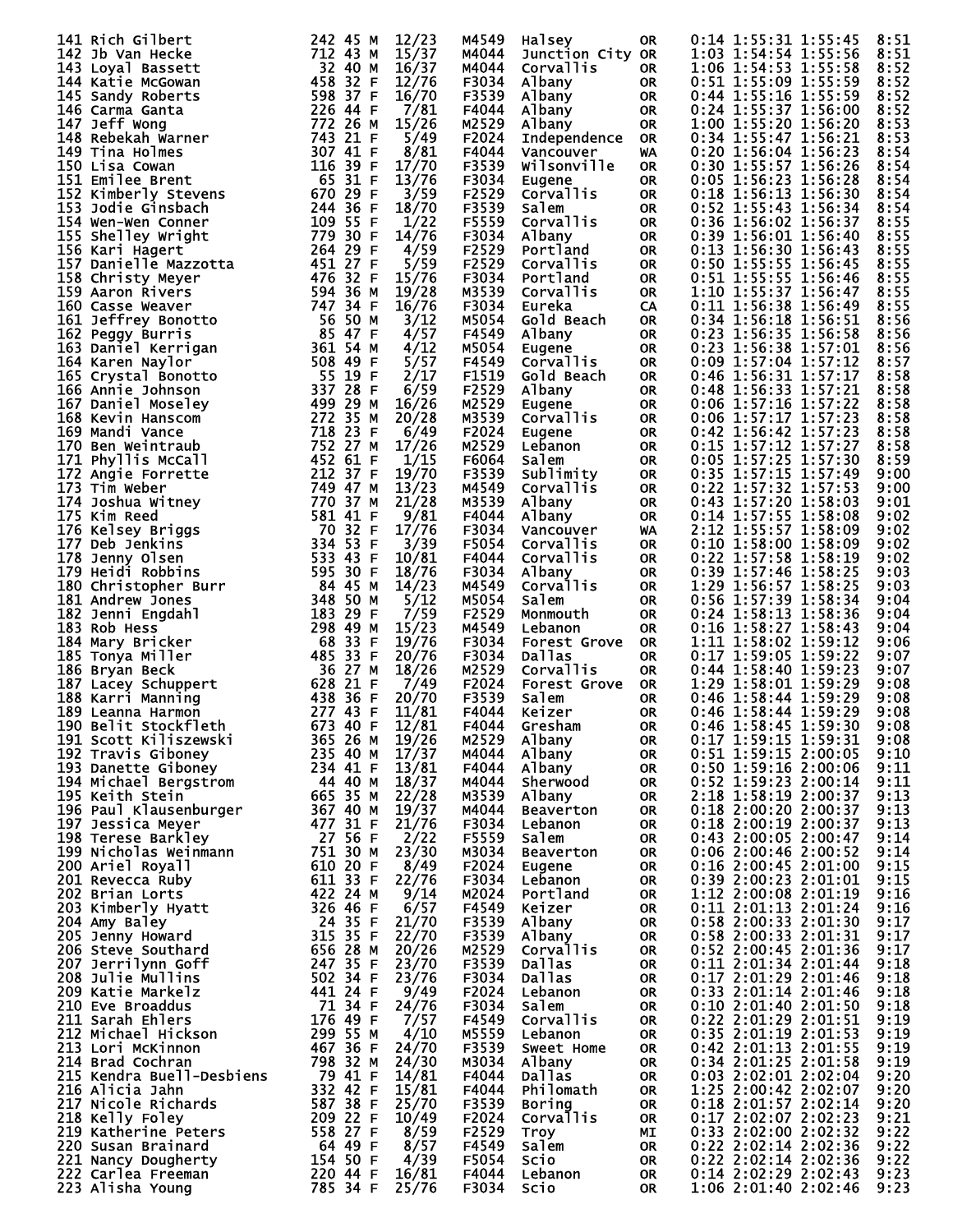|                                                                                                                                                                                                                                                      | 565 34 F<br>26/76                                                                                                                                                                          |                |                    |           |                                |
|------------------------------------------------------------------------------------------------------------------------------------------------------------------------------------------------------------------------------------------------------|--------------------------------------------------------------------------------------------------------------------------------------------------------------------------------------------|----------------|--------------------|-----------|--------------------------------|
| 224 Melody Plews<br>225 Heidi Zuk Zuk                                                                                                                                                                                                                |                                                                                                                                                                                            | F3034<br>F4044 | Albany             | 0R.       | 0:12 2:02:40 2:02:52<br>9:23   |
|                                                                                                                                                                                                                                                      | 796 40 F<br>17/81                                                                                                                                                                          |                | Salem              | 0R        | 0:03 2:02:51 2:02:53<br>9:23   |
| 226 Vikie Bailey-Goggins                                                                                                                                                                                                                             | 17 56 F<br>3/22                                                                                                                                                                            | F5559          | Salem              | <b>OR</b> | 0:05 2:03:06 2:03:10<br>9:25   |
| 227 Jesse Stevens                                                                                                                                                                                                                                    | 669 30 F<br>27/76<br>$\begin{array}{cccc}\n\text{663} & \text{313} & 40 & \text{F} \\ \text{313} & 40 & \text{F} \\ \text{714} & 41 & \text{M} \\ \text{722} & 22 & \text{F}\n\end{array}$ | F3034          | Albany             | <b>OR</b> | 0:11 2:03:07 2:03:18<br>9:25   |
| 228 Tanie Hotan                                                                                                                                                                                                                                      | 18/81                                                                                                                                                                                      | F4044          | Salem              | OR        | 0:22 2:02:59 2:03:20<br>9:25   |
| 229 Joe Van Veldhuizen                                                                                                                                                                                                                               | 20/37                                                                                                                                                                                      | M4044          | Albany             | <b>OR</b> | 0:23 2:03:00 2:03:23<br>9:26   |
| 230 Michelle O'Brien                                                                                                                                                                                                                                 | 529 22 F<br>414 14 F<br>11/49                                                                                                                                                              | F2024          | Lebanon            | <b>OR</b> | 0:33 2:02:55 2:03:28<br>9:26   |
| 231 Emily Lewis                                                                                                                                                                                                                                      | 1/8                                                                                                                                                                                        | F0114          | Yakima             | WA        | 0:38 2:02:53 2:03:30<br>9:26   |
| 232 Craig Vogt                                                                                                                                                                                                                                       | 729 42 M<br>21/37                                                                                                                                                                          | M4044          | Lebanon            | <b>OR</b> | 1:00 2:02:42 2:03:42<br>9:27   |
| 233 Marita Būgten                                                                                                                                                                                                                                    | 81 17 F<br>3/17                                                                                                                                                                            | F1519          | Albany             | <b>OR</b> | 0:53 2:02:52 2:03:45<br>9:27   |
| 234 Wendi Rouzaud                                                                                                                                                                                                                                    | $606$ 39 F<br>26/70                                                                                                                                                                        | F3539          | Albany             | <b>OR</b> | 0:25 2:03:30 2:03:54<br>9:28   |
| 235 Amy Timm                                                                                                                                                                                                                                         | 700 35 F<br>27/70                                                                                                                                                                          | F3539          | Albany             | <b>OR</b> | 0:24 2:03:31 2:03:54<br>9:28   |
| 235 Amy Timm<br>236 Jacalyn Baillargeon<br>237 Kimberly Tasner<br>238 Christine Masters<br>239 Richard Baillargeon<br>240 Luke Rauch<br>241 Elaine Rauch<br>242 Robyn Jones<br>243 Lisa Saultz<br>243 Lisa Saultz<br>244 Dawn Hietala<br>245 Desiree | 5/39                                                                                                                                                                                       | F5054          | Springfield        | OR.       | 0:35 2:03:26 2:04:00<br>9:28   |
|                                                                                                                                                                                                                                                      | 12/49                                                                                                                                                                                      | F2024          | <b>Corvallis</b>   | <b>OR</b> | $0:16$ 2:03:46 2:04:01<br>9:28 |
|                                                                                                                                                                                                                                                      |                                                                                                                                                                                            |                | <b>Tiller</b>      |           |                                |
|                                                                                                                                                                                                                                                      | 9/57                                                                                                                                                                                       | F4549          |                    | <b>OR</b> | 0:29 2:03:36 2:04:04<br>9:29   |
|                                                                                                                                                                                                                                                      | 2/6                                                                                                                                                                                        | M6064          | Springfield        | <b>OR</b> | 0:35 2:03:31 2:04:06<br>9:29   |
|                                                                                                                                                                                                                                                      | 23/28                                                                                                                                                                                      | M3539          | Lebanon            | <b>OR</b> | 0:44 2:03:34 2:04:18<br>9:30   |
|                                                                                                                                                                                                                                                      | 9/59                                                                                                                                                                                       | F2529          | Lebanon            | <b>OR</b> | 0:44 2:03:34 2:04:18<br>9:30   |
|                                                                                                                                                                                                                                                      | 10/57                                                                                                                                                                                      | F4549          | Philomath          | <b>OR</b> | 0:59 2:03:32 2:04:31<br>9:31   |
|                                                                                                                                                                                                                                                      | 28/70                                                                                                                                                                                      | F3539          | Sweet Home         | <b>OR</b> | 0:19 2:04:13 2:04:32<br>9:31   |
|                                                                                                                                                                                                                                                      | 6/39                                                                                                                                                                                       | F5054          | Albany             | <b>OR</b> | 0:41 2:03:57 2:04:37<br>9:31   |
|                                                                                                                                                                                                                                                      | 13/49                                                                                                                                                                                      | F2024          | Corvallis          | <b>OR</b> | $0:12$ 2:04:33 2:04:44<br>9:32 |
|                                                                                                                                                                                                                                                      | 168 20 F<br>801 60 F<br>14/49                                                                                                                                                              | F2024          | Corvallis          | <b>OR</b> | 0:11 2:04:34 2:04:44<br>9:32   |
|                                                                                                                                                                                                                                                      | 2/15                                                                                                                                                                                       | F6064          | <b>Corvallis</b>   | <b>OR</b> | 9:33<br>$0:16$ 2:04:38 2:04:54 |
|                                                                                                                                                                                                                                                      | 28/76                                                                                                                                                                                      | F3034          | Sherwood           | <b>OR</b> | 0:37 2:04:19 2:04:56<br>9:33   |
|                                                                                                                                                                                                                                                      | 750 34 F<br>384 31 F<br>29/76                                                                                                                                                              | F3034          | Lebanon            | <b>OR</b> | $0:59$ 2:04:02 2:05:01<br>9:33 |
| <sup>245</sup> Desiree Johnson<br>246 Gina Durando<br>247 Beatrice Van Horne<br>248 Tracey Weidman<br>249 Becky Lang<br>250 Rita Van Doren<br>251 Annie Leger                                                                                        | 11/57                                                                                                                                                                                      | F4549          | Albany             | <b>OR</b> | 0:21 2:04:46 2:05:06<br>9:33   |
|                                                                                                                                                                                                                                                      | 711 45 F<br>407 52 F                                                                                                                                                                       | F5054          |                    |           |                                |
| 251 Annie Leger<br>252 Rebecca McKay<br>253 Bryce Danner<br>254 Gail Saxton 132 24 M<br>255 Cecilia Gray 255 19 F<br>256 Taylor Eilers 178 16 F                                                                                                      | 7/39                                                                                                                                                                                       |                | Eugene             | OR        | 9:34<br>1:09 2:03:58 2:05:07   |
|                                                                                                                                                                                                                                                      | 30/76                                                                                                                                                                                      | F3034          | Albany             | OR        | 0:12 2:04:56 2:05:07<br>9:34   |
|                                                                                                                                                                                                                                                      | 10/14                                                                                                                                                                                      | M2024          | Lebanon            | <b>OR</b> | 0:36 2:04:53 2:05:29<br>9:35   |
|                                                                                                                                                                                                                                                      | 19/81                                                                                                                                                                                      | F4044          | Milwaukie          | <b>OR</b> | 0:37 2:04:54 2:05:30<br>9:35   |
|                                                                                                                                                                                                                                                      | 4/17                                                                                                                                                                                       | F1519          | MCMinnville        | <b>OR</b> | 9:35<br>$0:44$ 2:04:48 2:05:32 |
| <b>256 Taylor Ellers</b> 178 16 F<br>257 Kendra Mhoon-Coatney 479 34 F<br>258 Ashley Riutta 593 26 F<br>259 Joshua Stroud 677 36 M                                                                                                                   | 5/17                                                                                                                                                                                       | F1519          | Lebanon            | <b>OR</b> | 0:38 2:05:04 2:05:42<br>9:36   |
|                                                                                                                                                                                                                                                      | 31/76                                                                                                                                                                                      | F3034          | Lebanon            | <b>OR</b> | $0:56$ 2:04:48 2:05:43<br>9:36 |
|                                                                                                                                                                                                                                                      | 10/59                                                                                                                                                                                      | F2529          | Albany             | <b>OR</b> | 0:08 2:05:48 2:05:55<br>9:37   |
|                                                                                                                                                                                                                                                      | 24/28                                                                                                                                                                                      | M3539          | Corvallis          | <b>OR</b> | 9:38<br>$0:41$ 2:05:26 2:06:07 |
| 260 Gayle Sheahan                                                                                                                                                                                                                                    | 639 30 F<br>32/76                                                                                                                                                                          | F3034          | Lebanon            | OR.       | 0:07 2:06:07 2:06:13<br>9:39   |
| 261 Seth Duke                                                                                                                                                                                                                                        | 164 23 M<br>11/14                                                                                                                                                                          | M2024          | Jefferson          | <b>OR</b> | 1:12 2:05:26 2:06:38<br>9:40   |
| 262 Catherine Hinkle                                                                                                                                                                                                                                 | $304\,28$ F<br>11/59                                                                                                                                                                       | F2529          | Jefferson          | <b>OR</b> | 1:08 2:05:32 2:06:39<br>9:41   |
|                                                                                                                                                                                                                                                      | 155 34 F                                                                                                                                                                                   |                |                    |           |                                |
| 263 Sandee Doughton                                                                                                                                                                                                                                  | 33/76                                                                                                                                                                                      | F3034          | Jefferson          | <b>OR</b> | 1:07 2:05:37 2:06:44<br>9:41   |
| 264 Keith Nye                                                                                                                                                                                                                                        | 526 29 M<br>21/26                                                                                                                                                                          | M2529          | Albany             | <b>OR</b> | 0:31 2:06:16 2:06:46<br>9:41   |
| 265 Mike Kettleson                                                                                                                                                                                                                                   | 362 42 M<br>22/37                                                                                                                                                                          | M4044          | Damascus           | <b>OR</b> | 0:33 2:06:17 2:06:50<br>9:41   |
| 266 Jane Fernandez                                                                                                                                                                                                                                   | 199 62 F<br>3/15                                                                                                                                                                           | F6064          | Salem              | <b>OR</b> | 0:29 2:06:30 2:06:58<br>9:42   |
| 267 John Fox                                                                                                                                                                                                                                         | 217 59 M<br>5/10                                                                                                                                                                           | M5559          | Albany             | <b>OR</b> | 1:15 2:05:47 2:07:01<br>9:42   |
| 268 Sarah Schnitzius                                                                                                                                                                                                                                 | 625 33 F<br>34/76                                                                                                                                                                          | F3034          | Eugene             | OR.       | 0:21 2:06:48 2:07:09<br>9:43   |
| 269 Teri Wright                                                                                                                                                                                                                                      | 780 48 F<br>12/57                                                                                                                                                                          | F4549          | Salem              | <b>OR</b> | 0:10 2:07:11 2:07:20<br>9:44   |
| 270 Douglas Marteeny<br>271 Kevin Vogt<br>272 Shannon Lewis<br>272 Shannon Lewis<br>272 Shannon Lewis<br>273 Shannon Lewis<br>273 Shannon Lewis                                                                                                      | 23/37                                                                                                                                                                                      | M4044          | Albany             | <b>OR</b> | 0:35 2:06:51 2:07:25<br>9:44   |
|                                                                                                                                                                                                                                                      | 24/37                                                                                                                                                                                      | M4044          | Junction City OR   |           | 1:02 2:06:25 2:07:27<br>9:44   |
|                                                                                                                                                                                                                                                      | 29/70                                                                                                                                                                                      | F3539          | Albany             | <b>OR</b> | 0:57 2:06:32 2:07:29<br>9:44   |
| 273 Emily Bender                                                                                                                                                                                                                                     | 15/49<br>40 21 F                                                                                                                                                                           | F2024          | Lebanon            | <b>OR</b> | $0:13$ 2:07:17 2:07:30<br>9:44 |
| 274 Blanca Rogers                                                                                                                                                                                                                                    | 602 42 F<br>20/81                                                                                                                                                                          | F4044          | <b>Dallas</b>      | 0R.       | 0:10 2:07:21 2:07:30<br>9:44   |
| 275 Joyce Zacks                                                                                                                                                                                                                                      | 793 52 F<br>8/39                                                                                                                                                                           | F5054          | Fountain Vall CA   |           | 0:34 2:06:58 2:07:31<br>9:45   |
| 276 Julie Schonbachler                                                                                                                                                                                                                               | 627 21 F<br>16/49                                                                                                                                                                          | F2024          | Scotts Mills       | OR.       | 0:35 2:06:57 2:07:32<br>9:45   |
| 277 Plotts Leslie                                                                                                                                                                                                                                    | 412 32 F<br>35/76                                                                                                                                                                          | F3034          |                    | <b>OR</b> | 0:10 2:07:35 2:07:44<br>9:46   |
|                                                                                                                                                                                                                                                      |                                                                                                                                                                                            |                | Stayton            |           |                                |
| 278 Patricia Andersen                                                                                                                                                                                                                                | 5 25 F<br>12/59                                                                                                                                                                            | F2529          | Corvallis          | <b>OR</b> | 0:25 2:07:58 2:08:22<br>9:48   |
| 279 Shauna Noon                                                                                                                                                                                                                                      | 523 43 F<br>21/81                                                                                                                                                                          | F4044          | Portland           | <b>OR</b> | 0:09 2:08:19 2:08:27<br>9:49   |
| 280 Yolanda Zuger                                                                                                                                                                                                                                    | 795 57 F<br>92 39 F<br>4/22                                                                                                                                                                | F5559          | Dallas             | OR.       | 0:10 2:08:17 2:08:27<br>9:49   |
| 281 Erin Carter                                                                                                                                                                                                                                      | 30/70                                                                                                                                                                                      | F3539          | Albany             | 0R        | 1:00 2:07:47 2:08:46<br>9:50   |
| 282 Cathy Horner                                                                                                                                                                                                                                     | 310 40 F<br>497 42 M<br>22/81                                                                                                                                                              | F4044          | Lebanon            | OR.       | 0:14 2:08:50 2:09:04<br>9:52   |
| 283 William Morris                                                                                                                                                                                                                                   | 25/37                                                                                                                                                                                      | M4044          | Corvallis          | OR.       | 9:52<br>0:37 2:08:34 2:09:11   |
| 284 Kimberlie White                                                                                                                                                                                                                                  | 760 29 F<br>13/59                                                                                                                                                                          | F2529          | Albany             | OR.       | 9:53<br>0:45 2:08:38 2:09:23   |
| 285 Jacqueline Strand                                                                                                                                                                                                                                | 676 41 F<br>23/81                                                                                                                                                                          | F4044          | Salem              | OR.       | 9:53<br>0:11 2:09:15 2:09:25   |
| 286 Stephen Farrar                                                                                                                                                                                                                                   | 26/37                                                                                                                                                                                      | M4044          | Albany             | OR.       | 9:53<br>1:08 2:08:19 2:09:27   |
| 287 Ed Bender                                                                                                                                                                                                                                        | 191 44 M<br>39 73 M<br>1/1                                                                                                                                                                 | M7074          | Salem              | OR.       | 0:02 2:09:27 2:09:29<br>9:54   |
| 288 Lora Dowless                                                                                                                                                                                                                                     | 156 49 F<br>13/57                                                                                                                                                                          | F4549          | Albany             | OR.       | 0:25 2:09:28 2:09:52<br>9:55   |
| 289 Megan Dair                                                                                                                                                                                                                                       | 127 35 F<br>31/70                                                                                                                                                                          | F3539          | Lebanon            | 0R        | 9:55<br>1:02 2:08:51 2:09:52   |
| 290 Esther Moberg                                                                                                                                                                                                                                    | 489 32 F<br>36/76                                                                                                                                                                          | F3034          | Creswell           | OR.       | 0:15 2:09:52 2:10:06<br>9:56   |
| 291 Siri Nootecharas                                                                                                                                                                                                                                 | 524 24 F<br>17/49                                                                                                                                                                          | F2024          | Corvallis          | OR.       | 1:16 2:08:52 2:10:08<br>9:56   |
| 292 Jamie McKenzie                                                                                                                                                                                                                                   | 465 41 F<br>24/81                                                                                                                                                                          | F4044          | Lebanon            | OR.       | $0:31$ 2:10:16 2:10:47<br>9:59 |
|                                                                                                                                                                                                                                                      |                                                                                                                                                                                            |                |                    |           |                                |
| 293 Ashlee Tibbets                                                                                                                                                                                                                                   | 696 24 F<br>18/49                                                                                                                                                                          | F2024          | Corvallis          | <b>OR</b> | 1:17 2:09:41 2:10:57 10:00     |
| 294 Josalyn Lawrence                                                                                                                                                                                                                                 | 394 22 F<br>258 40 M<br>19/49                                                                                                                                                              | F2024          | Lebanon            | OR.       | 0:19 2:10:54 2:11:12 10:01     |
| 295 Joseph Gregor                                                                                                                                                                                                                                    | 27/37                                                                                                                                                                                      | M4044          | Vancouver          | <b>WA</b> | 1:48 2:09:39 2:11:26 10:02     |
| 296 Susie Bassett                                                                                                                                                                                                                                    | 33 34 F<br>37/76                                                                                                                                                                           | F3034          | Corvallis          | OR.       | 1:06 2:10:28 2:11:33 10:03     |
| 297 Ira Stein                                                                                                                                                                                                                                        | 664 31 F<br>38/76                                                                                                                                                                          | F3034          | Lebanon            | OR.       | $0:18$ 2:11:17 2:11:35 10:03   |
| 298 Andy Olstad                                                                                                                                                                                                                                      | 535 35 M<br>792 34 F<br>25/28                                                                                                                                                              | M3539          | Corvallis          | OR.       | 1:07 2:10:29 2:11:36 10:03     |
| 299 Heather Yunck                                                                                                                                                                                                                                    | 39/76                                                                                                                                                                                      | F3034          | Salem              | OR.       | 0:11 2:11:28 2:11:39 10:03     |
| 300 Andrea Carter                                                                                                                                                                                                                                    | 90 26 F<br>14/59                                                                                                                                                                           | F2529          | Albany             | OR.       | 0:08 2:11:41 2:11:48 10:04     |
| 301 Yolanda Hall                                                                                                                                                                                                                                     | 269 45 F<br>14/57                                                                                                                                                                          | F4549          | <b>Beavercreek</b> | OR.       | 0:18 2:11:46 2:12:03 10:05     |
| 302 Malinda Trautman                                                                                                                                                                                                                                 | 706 46 F<br>15/57                                                                                                                                                                          | F4549          | Eugene             | OR.       | 0:16 2:11:58 2:12:14 10:06     |
| 303 Jillian Harvey                                                                                                                                                                                                                                   | 282 34 F<br>40/76                                                                                                                                                                          | F3034          | Lebanon            | OR.       | 0:48 2:11:33 2:12:20 10:07     |
| 304 Jody Macedo                                                                                                                                                                                                                                      | 800 49 F<br>16/57                                                                                                                                                                          | F4549          | Scio               | OR.       | 0:45 2:11:40 2:12:24 10:07     |
| 305 David Patton                                                                                                                                                                                                                                     | 550 49 M<br>16/23                                                                                                                                                                          | M4549          | Lebanon            | OR.       | 1:06 2:11:21 2:12:27 10:07     |
|                                                                                                                                                                                                                                                      |                                                                                                                                                                                            | M4549          | Corvallis          | OR.       | 1:24 2:11:06 2:12:30 10:07     |
| 306 Brian Rhodes                                                                                                                                                                                                                                     | 585 46 M<br>17/23                                                                                                                                                                          |                |                    |           |                                |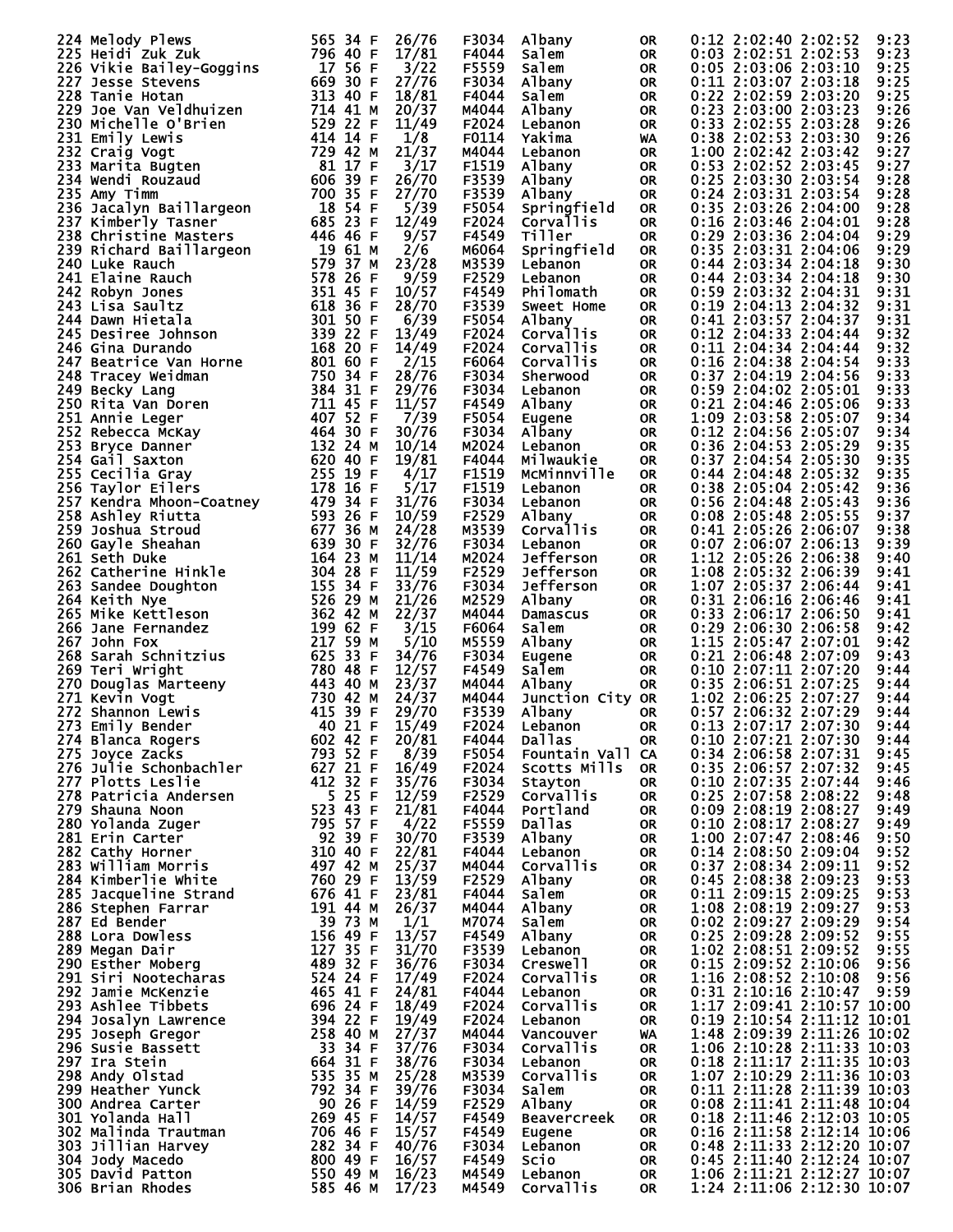| 307 Gregory Lorts                                                                                                                                                                                                                                  | 423 62 M<br>3/6       | M6064 | Portland                                 | 0R                                   | 1:11 2:11:20 2:12:30 10:07   |
|----------------------------------------------------------------------------------------------------------------------------------------------------------------------------------------------------------------------------------------------------|-----------------------|-------|------------------------------------------|--------------------------------------|------------------------------|
| 308 Mike Peaslee                                                                                                                                                                                                                                   | 555 41 M<br>28/37     | M4044 | Albany                                   | 0R                                   | 0:41 2:12:02 2:12:43 10:08   |
| 309 Melissa Beyer                                                                                                                                                                                                                                  | 46 50 F<br>9/39       | F5054 | Keizer                                   | <b>OR</b>                            | 0:28 2:12:27 2:12:55 10:09   |
|                                                                                                                                                                                                                                                    | 518 40 F              |       |                                          |                                      | 1:31 2:11:25 2:12:55 10:09   |
| 310 Lisa Nichols                                                                                                                                                                                                                                   | 25/81                 | F4044 | Keizer                                   | <b>OR</b>                            |                              |
| 311 Kelly Raboin                                                                                                                                                                                                                                   | 574 28 F<br>15/59     | F2529 | <b>Corvallis</b>                         | <b>OR</b>                            | 0:09 2:12:47 2:12:55 10:09   |
| 312 Eric Holland                                                                                                                                                                                                                                   | 306 48 M<br>18/23     | M4549 | Lebanon                                  | 0R                                   | 1:04 2:11:56 2:13:00 10:10   |
| 313 Christina Fieland                                                                                                                                                                                                                              | 200 19 F<br>6/17      | F1519 | Albany                                   | <b>OR</b>                            | 0:53 2:12:11 2:13:03 10:10   |
| 314 Sheri McIntyre                                                                                                                                                                                                                                 | 463<br>34 F<br>41/76  | F3034 | Albany                                   | 0R                                   | 0:30 2:12:41 2:13:10 10:10   |
| 315 Edith Hernandez                                                                                                                                                                                                                                | 295 27 F<br>16/59     | F2529 | Lebanon                                  | <b>OR</b>                            | 0:38 2:12:44 2:13:21 10:11   |
| 316 Eva Olafson                                                                                                                                                                                                                                    | 532 34 F<br>42/76     | F3034 | Keizer                                   | 0R                                   | 1:31 2:11:53 2:13:23 10:11   |
| 317 Rachel Ianacone                                                                                                                                                                                                                                | 328<br>43/76<br>32 F  |       |                                          |                                      |                              |
|                                                                                                                                                                                                                                                    |                       | F3034 | University Pl WA                         |                                      | 0:29 2:13:00 2:13:28 10:12   |
| 318 Sarah Bobnick                                                                                                                                                                                                                                  | 53 29 F<br>17/59      | F2529 | Lebanon                                  | OR.                                  | 0:29 2:13:00 2:13:28 10:12   |
| 319 David Gonzalez                                                                                                                                                                                                                                 | 249 31 M<br>25/30     | M3034 | Seattle                                  | WA                                   | 0:14 2:13:22 2:13:35 10:12   |
| 320 Dianna Gonzalez                                                                                                                                                                                                                                | 250 30 F<br>44/76     | F3034 | Seattle                                  | WA                                   | 0:14 2:13:22 2:13:35 10:12   |
| 321 Kathleen Malekzadeh                                                                                                                                                                                                                            | 435 52 F<br>10/39     | F5054 | Eugene                                   | 0R                                   | $0:35$ 2:13:05 2:13:40 10:13 |
| 322 Heather Schiess                                                                                                                                                                                                                                | 622 39 F<br>32/70     | F3539 | Salem                                    | 0R                                   | 0:02 2:13:40 2:13:42 10:13   |
|                                                                                                                                                                                                                                                    |                       |       |                                          |                                      |                              |
| 323 Kathleen Walker                                                                                                                                                                                                                                | 735 25 F<br>18/59     | F2529 | Lebanon                                  | <b>OR</b>                            | 0:21 2:13:27 2:13:47 10:13   |
| 324 Andy Plews                                                                                                                                                                                                                                     | 564 39 M<br>26/28     | M3539 | Albany                                   | 0R                                   | 1:20 2:12:28 2:13:48 10:13   |
| 325 Randy Dobson                                                                                                                                                                                                                                   | 149 33 M<br>26/30     | M3034 | Sweet Home                               | <b>OR</b>                            | 1:00 2:13:12 2:14:12 10:15   |
| 326 Charlotte_Hartwig                                                                                                                                                                                                                              | 279 64 F<br>4/15      | F6064 | Salem                                    | 0R                                   | 0:05 2:14:14 2:14:19 10:16   |
| 327 Diane Schlyer                                                                                                                                                                                                                                  | 26/81<br>624 43 F     | F4044 | Albany                                   | <b>OR</b>                            | 0:49 2:13:40 2:14:29 10:16   |
|                                                                                                                                                                                                                                                    | 698 37 F<br>33/70     | F3539 |                                          |                                      | 0:49 2:13:40 2:14:29 10:16   |
| 328 Sarah Tillery                                                                                                                                                                                                                                  |                       |       | <b>Beaverton</b>                         | 0R                                   |                              |
| 329 Mindy Boyd                                                                                                                                                                                                                                     | 63 41 F<br>27/81      | F4044 | Philomath                                | <b>OR</b>                            | 1:01 2:13:28 2:14:29 10:16   |
| 330 Tanya Howie                                                                                                                                                                                                                                    | 316 40 F<br>28/81     | F4044 | Philomath                                | 0R                                   | 1:02 2:13:28 2:14:29 10:16   |
| 331 Lisa Gerzsenyi                                                                                                                                                                                                                                 | 233<br>17/57<br>45 F  | F4549 | Lebanon                                  | <b>OR</b>                            | 1:10 2:13:22 2:14:31 10:17   |
| 332 Edwinna Parker                                                                                                                                                                                                                                 | 545 48 F<br>18/57     | F4549 | Lebanon                                  | 0R                                   | 0:39 2:13:55 2:14:33 10:17   |
| 333 Shannon Bowdle                                                                                                                                                                                                                                 | 62 35 F<br>34/70      | F3539 | Adair Village OR                         |                                      | 0:56 2:13:41 2:14:36 10:17   |
|                                                                                                                                                                                                                                                    |                       |       |                                          |                                      |                              |
| 334 Kimberly Silbernagel                                                                                                                                                                                                                           | 646 25 F<br>19/59     | F2529 | Creswell                                 | 0R                                   | 1:13 2:13:32 2:14:45 10:18   |
| 335 Michelle Egan                                                                                                                                                                                                                                  | 175 39 F<br>35/70     | F3539 | Albany                                   | <b>OR</b>                            | 0:24 2:14:35 2:14:58 10:19   |
| 336 Dan Shook                                                                                                                                                                                                                                      | 643 42 M<br>29/37     | M4044 | Eugene                                   | 0R                                   | 0:34 2:14:41 2:15:15 10:20   |
| 337 Caitlyn Gilbert                                                                                                                                                                                                                                | 241 21 F<br>20/49     | F2024 | Halsey                                   | <b>OR</b>                            | 0:15 2:15:01 2:15:15 10:20   |
| 338 Sheila Evans                                                                                                                                                                                                                                   | 185 48 F<br>19/57     | F4549 | Corvallis                                | 0R                                   | 0:47 2:14:34 2:15:20 10:20   |
|                                                                                                                                                                                                                                                    | 679 42 F<br>29/81     | F4044 |                                          |                                      |                              |
| 339 Caitlin Sullivan                                                                                                                                                                                                                               |                       |       | Corvallis                                | <b>OR</b>                            | 1:13 2:14:31 2:15:43 10:22   |
| 340 Richard Klein                                                                                                                                                                                                                                  | 370 52 M<br>6/12      | M5054 | Portland                                 | 0R                                   | 1:11 2:14:51 2:16:02 10:23   |
| 341 Hailey Garinger                                                                                                                                                                                                                                | 7/17<br>230 18 F      | F1519 | Hubbard                                  | <b>OR</b>                            | 0:37 2:15:29 2:16:05 10:24   |
| 342 Abby Elvebak                                                                                                                                                                                                                                   | 182 24 F<br>21/49     | F2024 | Corvallis                                | 0R                                   | 0:15 2:16:05 2:16:19 10:25   |
| 343 Sarah Curry                                                                                                                                                                                                                                    | 125 24 F<br>22/49     | F2024 | Salem                                    | <b>OR</b>                            | 0:15 2:16:36 2:16:51 10:27   |
| 344 Sarah Leskovec                                                                                                                                                                                                                                 | 411 42 F<br>30/81     | F4044 | Corvallis                                | <b>OR</b>                            | 1:12 2:15:42 2:16:53 10:27   |
|                                                                                                                                                                                                                                                    |                       |       |                                          |                                      |                              |
| 345 Victoria Hall                                                                                                                                                                                                                                  | 268<br>36/70<br>39 F  | F3539 | Kent                                     | WA                                   | 1:22 2:15:56 2:17:17 10:29   |
| 346 Larry Jespersen                                                                                                                                                                                                                                | 336 65 M<br>1/2       | M6569 | Klamath Falls OR                         |                                      | 1:02 2:16:31 2:17:33 10:30   |
| 347 Kristen Forum                                                                                                                                                                                                                                  | 214 30 F<br>45/76     | F3034 | Sweet Home                               | 0R                                   | 1:41 2:15:56 2:17:36 10:31   |
| 348 Angela Lowe                                                                                                                                                                                                                                    | 426 39 F<br>37/70     | F3539 | Vancouver                                | WA.                                  | 0:08 2:17:30 2:17:38 10:31   |
| 349 Helen Matzke                                                                                                                                                                                                                                   | 448<br>5/15<br>60 F   | F6064 | Corvallis                                | <b>OR</b>                            | 0:46 2:17:05 2:17:51 10:32   |
|                                                                                                                                                                                                                                                    |                       |       |                                          |                                      | 1:03 2:16:57 2:17:59 10:32   |
| 350 Kevin Stanaway                                                                                                                                                                                                                                 | 30/37<br>663 41 M     | M4044 | Albany                                   | 0R                                   |                              |
| 351 Kristina Stone                                                                                                                                                                                                                                 | 675 25<br>20/59<br>-F | F2529 | Corvallis                                | <b>OR</b>                            | 0:55 2:17:23 2:18:17 10:34   |
| 352 Laurie Charley                                                                                                                                                                                                                                 | 98<br>38/70<br>38 F   | F3539 | Lebanon                                  | 0R                                   | 1:31 2:16:48 2:18:19 10:34   |
| 353 Levi Waters                                                                                                                                                                                                                                    | 745 30 M<br>27/30     | M3034 | Albany                                   | <b>OR</b>                            | 0:45 2:17:44 2:18:29 10:35   |
| 354 Justin Helberg                                                                                                                                                                                                                                 | 32 M<br>28/30<br>287  | M3034 | Astoria                                  | <b>OR</b>                            | 0:30 2:18:15 2:18:45 10:36   |
| 355 Michael Robins                                                                                                                                                                                                                                 | 19/23<br>600 46 M     | M4549 | <b>Corvallis</b>                         | <b>OR</b>                            | $0:05$ 2:18:46 2:18:50 10:36 |
|                                                                                                                                                                                                                                                    | 22/26<br>490 25 M     | M2529 |                                          |                                      | $0:36$ 2:18:22 2:18:58 10:37 |
| 356 Tim Monson                                                                                                                                                                                                                                     |                       |       | Junction City OR                         |                                      |                              |
|                                                                                                                                                                                                                                                    | 21/59                 | F2529 | Albany <b>Alban</b>                      | OR                                   | 0:16 2:18:43 2:18:59 10:37   |
|                                                                                                                                                                                                                                                    | 31/81                 | F4044 | risany<br>Eugene<br>Corvallis<br>Lebanon | OR                                   | 1:00 2:18:15 2:19:14 10:38   |
|                                                                                                                                                                                                                                                    | 5/22                  | F5559 |                                          | OR                                   | 0:21 2:18:58 2:19:18 10:39   |
|                                                                                                                                                                                                                                                    | 12/14                 | M2024 |                                          | OR                                   | 1:20 2:18:06 2:19:25 10:39   |
|                                                                                                                                                                                                                                                    | 23/49                 | F2024 | Albany                                   | OR                                   | 0:53 2:18:53 2:19:45 10:41   |
|                                                                                                                                                                                                                                                    | 13/14                 | M2024 |                                          |                                      | 0:47 2:19:01 2:19:47 10:41   |
|                                                                                                                                                                                                                                                    |                       |       | Lebanon                                  | OR                                   |                              |
|                                                                                                                                                                                                                                                    | 32/81                 | F4044 | <b>Sweet Home</b>                        | OR                                   | 0:59 2:18:58 2:19:56 10:41   |
|                                                                                                                                                                                                                                                    | 4/6                   | M1519 | Corvallis                                | OR                                   | 0:55 2:19:03 2:19:57 10:41   |
|                                                                                                                                                                                                                                                    | 33/81                 | F4044 | Fircrest                                 | WA                                   | 0:19 2:19:43 2:20:02 10:42   |
|                                                                                                                                                                                                                                                    | 24/49                 | F2024 | Corvallis                                | OR                                   | 0:40 2:19:23 2:20:02 10:42   |
|                                                                                                                                                                                                                                                    | 7/12                  | M5054 | Lebanon                                  | <b>OR</b>                            | 0:12 2:19:52 2:20:04 10:42   |
|                                                                                                                                                                                                                                                    | 39/70                 | F3539 | Lebanon                                  | OR                                   | 0:19 2:19:56 2:20:14 10:43   |
|                                                                                                                                                                                                                                                    | 34/81                 | F4044 |                                          |                                      | 0:19 2:20:04 2:20:23 10:43   |
|                                                                                                                                                                                                                                                    |                       |       | Lebanon                                  | <b>OR</b>                            |                              |
|                                                                                                                                                                                                                                                    | 20/57                 | F4549 | Corvallis                                | OR                                   | 1:25 2:19:04 2:20:28 10:44   |
|                                                                                                                                                                                                                                                    | 11/39                 | F5054 | Eugene                                   | OR                                   | 0:50 2:19:50 2:20:40 10:45   |
|                                                                                                                                                                                                                                                    | 12/39                 | F5054 | Portland                                 | OR                                   | 1:24 2:19:31 2:20:54 10:46   |
|                                                                                                                                                                                                                                                    | 35/81                 | F4044 | Dallas                                   | OR                                   | 0:56 2:20:12 2:21:08 10:47   |
|                                                                                                                                                                                                                                                    | 22/59                 | F2529 | Corvallis                                | OR                                   | 0:15 2:21:06 2:21:21 10:48   |
|                                                                                                                                                                                                                                                    |                       |       |                                          |                                      |                              |
|                                                                                                                                                                                                                                                    | 25/49                 | F2024 | <b>Corvallis</b>                         | <b>OR</b>                            | 0:25 2:21:23 2:21:47 10:50   |
|                                                                                                                                                                                                                                                    | 36/81                 | F4044 | Corvallis                                | OR                                   | 0:09 2:21:44 2:21:53 10:50   |
|                                                                                                                                                                                                                                                    | 6/10                  | M5559 | Albany                                   | OR                                   | 0:24 2:21:39 2:22:02 10:51   |
|                                                                                                                                                                                                                                                    | 37/81                 | F4044 | Albany                                   | OR                                   | 1:34 2:20:37 2:22:10 10:52   |
|                                                                                                                                                                                                                                                    | 38/81                 | F4044 | Damascus                                 | OR                                   | 0:18 2:21:57 2:22:15 10:52   |
|                                                                                                                                                                                                                                                    | 23/59                 | F2529 | Portland                                 | OR                                   | 0:39 2:21:36 2:22:15 10:52   |
|                                                                                                                                                                                                                                                    |                       |       |                                          |                                      |                              |
|                                                                                                                                                                                                                                                    | 46/76                 | F3034 | Keizer                                   | OR                                   | 1:44 2:20:35 2:22:18 10:52   |
|                                                                                                                                                                                                                                                    | 31/37                 | M4044 | Hubbard                                  | OR                                   | 1:44 2:20:35 2:22:18 10:52   |
|                                                                                                                                                                                                                                                    | 47/76                 | F3034 | Portland                                 | OR                                   | 0:40 2:21:43 2:22:22 10:53   |
|                                                                                                                                                                                                                                                    | 7/10                  | M5559 | <b>Corvallis</b>                         | OR                                   | 0:22 2:22:12 2:22:33 10:53   |
|                                                                                                                                                                                                                                                    | 21/57                 | F4549 | Lebanon                                  | OR                                   | 1:10 2:21:31 2:22:40 10:54   |
|                                                                                                                                                                                                                                                    | 22/57                 | F4549 |                                          | OR                                   | 1:30 2:21:27 2:22:56 10:55   |
| 3555 Michael Robins<br>355 Michael Robins<br>356 Tim Monson<br>357 Rene McCaslin<br>360 Alexander Wilson<br>360 Alexander Wilson<br>360 Alexander Wilson<br>360 Alexander Wilson<br>361 Kaitlyn Pilkerton<br>361 Kaitlyn Pilkerton<br>363 Michelle |                       |       | Halsey                                   |                                      |                              |
|                                                                                                                                                                                                                                                    | 23/57                 | F4549 | Lebanon                                  | $\frac{3\pi}{5}$<br>$\frac{3\pi}{7}$ | 0:37 2:22:24 2:23:01 10:55   |
|                                                                                                                                                                                                                                                    | 24/59                 | F2529 | Albany                                   |                                      | 0:31 2:22:48 2:23:18 10:57   |
|                                                                                                                                                                                                                                                    | 39/81                 | F4044 | Albany                                   |                                      | 1:46 2:21:51 2:23:36 10:58   |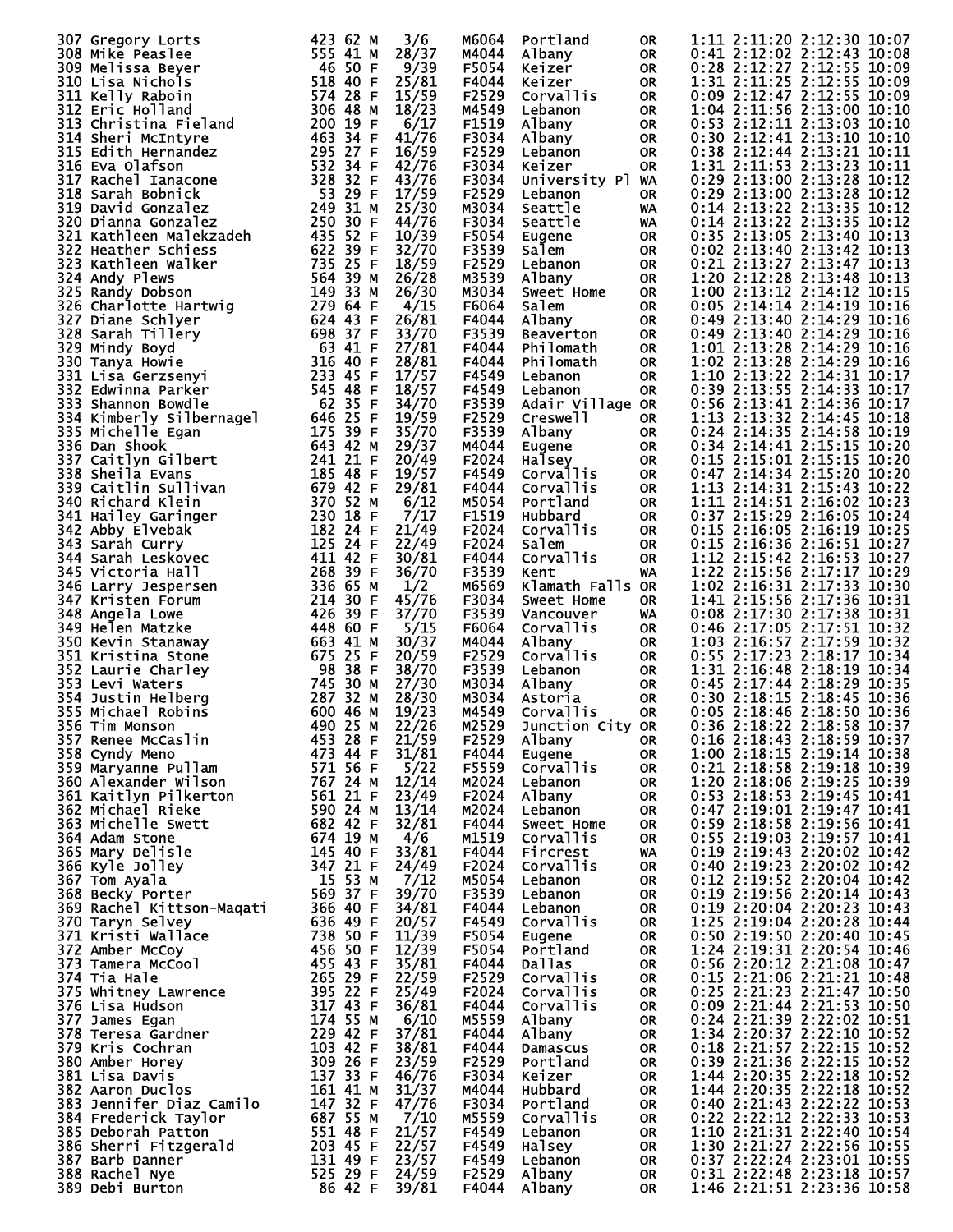| 390 Satina Tolman                | 702 34 F<br>48/76                                    | F3034<br>Albany           | <b>OR</b> | 1:46 2:21:52 2:23:37 10:58         |
|----------------------------------|------------------------------------------------------|---------------------------|-----------|------------------------------------|
|                                  |                                                      |                           |           |                                    |
| 391 Jaime Joynt                  | 355 32 F<br>49/76                                    | F3034<br>Albany           | <b>OR</b> | 0:06 2:23:33 2:23:38 10:58         |
| 392 Shelly Crabb                 | 121 25 F<br>25/59                                    | F2529<br>Jefferson        | <b>OR</b> | 1:11 2:23:02 2:24:13 11:01         |
| 393 Alaina Trope                 | 708 28 F<br>26/59                                    | F2529<br>Corvallis        | <b>OR</b> | 0:15 2:23:59 2:24:14 11:01         |
|                                  | 681 51 F                                             |                           |           |                                    |
| 394 Karen Swanger                | 13/39                                                | F5054<br>Corvallis        | <b>OR</b> | 1:06 2:23:28 2:24:33 11:03         |
| 395 Eddie Patton                 | 552 50 M<br>8/12                                     | M5054<br>Lebanon          | <b>OR</b> | 1:12 2:23:43 2:24:54 11:04         |
| 396 Maryalicia Verdecchia        | 726 38 F<br>40/70                                    | F3539<br>Vancouver        | WA        | 2:00 2:23:02 2:25:01 11:05         |
|                                  |                                                      |                           |           | 0:50 2:24:13 2:25:02 11:05         |
| 397 Christina Heinrich           | 286 37 F<br>41/70                                    | F3539<br>Eugene           | <b>OR</b> |                                    |
| 398 Jennifer Krebs               | 374 26 F<br>27/59                                    | F2529<br>Corvallis        | <b>OR</b> | 0:54 2:24:21 2:25:14 11:06         |
| 399 Mindy Brown-Cummings         | 77 34 F<br>50/76                                     | F3034<br>Sweet Home       | <b>OR</b> | 1:36 2:23:51 2:25:27 11:07         |
|                                  |                                                      |                           |           |                                    |
| 400 Lori Brown                   | 72<br>36<br>42/70<br>-F                              | F3539<br>Stayton          | <b>OR</b> | 1:36 2:23:52 2:25:27 11:07         |
| 401 Teresa Hall                  | 267<br>51 F<br>14/39                                 | F5054<br>Philomath        | <b>OR</b> | 0:30 2:25:20 2:25:50 11:08         |
| 402 Wendy Golembiewski           | 248<br>35 F<br>43/70                                 | F3539<br>Philomath        | <b>OR</b> | 1:27 2:24:42 2:26:08 11:10         |
|                                  |                                                      | M0114                     |           | 0:51 2:26:15 2:27:06 11:14         |
| 403 Trevor Deford                | 144 11 M<br>1/3                                      | Albany                    | <b>OR</b> |                                    |
| 404 Dawn Deford                  | 40/81<br>143 40 F                                    | F4044<br>Albany           | <b>OR</b> | $0:51$ 2:26:16 2:27:06 11:14       |
| 405 Amber Kurtz                  | 377 29 F<br>28/59                                    | F2529<br>Lebanon          | <b>OR</b> | 0:37 2:26:49 2:27:25 11:16         |
|                                  |                                                      |                           |           |                                    |
| 406 Mikeal Davis                 | 139 45 M<br>20/23                                    | M4549<br>Dallas           | <b>OR</b> | 0:58 2:26:28 2:27:26 11:16         |
| 407 Kaleena Tuffo                | 709<br>-24<br>26/49<br>-F                            | F2024<br>Corvallis        | <b>OR</b> | 0:55 2:26:59 2:27:53 11:18         |
| 408 Brenda Buckman               | 78<br>29/59<br>25<br>-F                              | F2529<br>Corvallis        | <b>OR</b> | 0:25 2:27:30 2:27:54 11:18         |
|                                  |                                                      |                           |           |                                    |
| 409 Jennifer Thibert             | 691 38 F<br>44/70                                    | F3539<br><b>Corvallis</b> | <b>OR</b> | 1:13 2:27:03 2:28:15 11:19         |
| 410 Rebekah Morgan               | 495 20 F<br>27/49                                    | F2024<br>Lincoln City     | <b>OR</b> | 1:03 2:27:13 2:28:16 11:20         |
| 411 Dorothy Cook                 | 110 37 F<br>45/70                                    | F3539<br>Lebanon          | <b>OR</b> | 1:26 2:27:00 2:28:26 11:20         |
|                                  |                                                      |                           |           |                                    |
| 412 Annette Pullen               | 573 43 F<br>41/81                                    | F4044<br>Lebanon          | <b>OR</b> | 1:26 2:27:00 2:28:26 11:20         |
| 413 Justin Roberts               | 596 29 M<br>23/26                                    | M2529<br>Albany           | <b>OR</b> | 0:27 2:28:11 2:28:38 11:21         |
| 414 Cheri Shilts                 | 641 39 F<br>46/70                                    | F3539                     | <b>OR</b> | 1:31 2:27:27 2:28:57 11:23         |
|                                  |                                                      | Lebanon                   |           |                                    |
| 415 Wade Marcum                  | 440 27 M<br>24/26                                    | M2529<br>Corvallis        | <b>OR</b> | 0:36 2:28:32 2:29:07 11:23         |
| 416 Shelli Weissman              | 753<br>-36<br>47/70<br>-F                            | F3539<br>Scio             | <b>OR</b> | 0:22 2:28:50 2:29:11 11:24         |
|                                  |                                                      |                           |           |                                    |
| 417 Sherrie Ford                 | 210 27 F<br>30/59                                    | F2529<br>Saint Helens     | <b>OR</b> | 0:23 2:29:18 2:29:40 11:26         |
| 418 Stephanie Brewer             | -66<br>21 F<br>28/49                                 | F2024<br>Albany           | <b>OR</b> | 0:35 2:29:09 2:29:44 11:26         |
| 419 Tim Brewer                   | 67 52 M<br>9/12                                      | M5054<br>Corvallis        | <b>OR</b> | 0:36 2:29:11 2:29:46 11:26         |
|                                  |                                                      |                           |           |                                    |
| 420 Melinda Croft                | 122 45 F<br>24/57                                    | F4549<br>Corvallis        | <b>OR</b> | 0:48 2:29:13 2:30:01 11:28         |
| 421 Intaba Liff-Anderson         | 417 55 F<br>6/22                                     | F5559<br>Philomath        | <b>OR</b> | 0:48 2:29:16 2:30:03 11:28         |
| <b>422 Laurie Daniels</b>        | 25/57<br>130 46 F                                    | F4549<br>Salem            | <b>OR</b> | 0:13 2:30:00 2:30:12 11:28         |
|                                  |                                                      |                           |           |                                    |
| 423 Hannah Tavalire              | 686 24 F<br>29/49                                    | F2024<br>Ferndale         | МI        | 1:40 2:29:01 2:30:40 11:31         |
| 424 Nehala Pullam                | 572 21 F<br>30/49                                    | F2024<br>Monmouth         | <b>OR</b> | 0:21 2:30:39 2:31:00 11:32         |
| 425 Katrina Hunsaker             | 323<br>51/76<br>30 F                                 | F3034<br>Salem            | <b>OR</b> | 0:39 2:30:25 2:31:03 11:32         |
|                                  |                                                      |                           |           |                                    |
| 426 Lynn Kneeland                | 371 31 F<br>52/76                                    | F3034<br>Salem            | <b>OR</b> | 0:38 2:30:26 2:31:03 11:32         |
| 427 Donna Kalik                  | 356 50 F<br>15/39                                    | F5054<br>Portland         | <b>OR</b> | 1:07 2:30:16 2:31:22 11:34         |
|                                  | 300 26                                               |                           |           | 0:13 2:31:16 2:31:28 11:34         |
| 428 Becky Hiebert                | 31/59<br>-F                                          | F2529<br>Salem            | <b>OR</b> |                                    |
| 429 Kamala Morgan                | 53/76<br>494 33 F                                    | F3034<br>Salem            | <b>OR</b> | 0:13 2:31:24 2:31:36 11:35         |
| 430 Claire Varney                | 724 27 F<br>32/59                                    | F2529<br>Hubbard          | <b>OR</b> | 1:30 2:30:10 2:31:39 11:35         |
|                                  |                                                      |                           |           |                                    |
| 431 Lori Patterson               | 549 42 F<br>42/81                                    | F4044<br>Lebanon          | <b>OR</b> | 1:32 2:30:18 2:31:50 11:36         |
| 432 Myla Jordan                  | 353 28<br>33/59<br>F                                 | F2529<br>Halsey           | <b>OR</b> | 0:37 2:31:44 2:32:21 11:38         |
| 433 Candace Perryman             | 557 55 F<br>7/22                                     | F5559<br>Gold Beach       | <b>OR</b> | 0:46 2:31:47 2:32:33 11:39         |
|                                  |                                                      |                           |           |                                    |
| 434 Jessica Auxier               | 14 33 F<br>54/76                                     | F3034<br>Springfield      | <b>OR</b> | 0:38 2:32:12 2:32:49 11:40         |
| 435 Wayne Secrist                | 632 64 M<br>4/6                                      | M6064<br>Toledo           | <b>OR</b> | 1:15 2:31:50 2:33:04 11:42         |
| 436 Morgan Mills                 | 487 25 F<br>34/59                                    | F2529<br>Portland         | <b>OR</b> | 0:17 2:33:04 2:33:20 11:43         |
|                                  |                                                      |                           |           |                                    |
| 437 Joanne Huntley               | 324 46 F<br>26/57                                    | F4549<br>Corvallis        | <b>OR</b> | 1:30 2:31:54 2:33:23 11:43         |
| 438 Amber Langley                | 388 19 F<br>8/17                                     | F1519<br>La Grande        | <b>OR</b> | 0:29 2:33:20 2:33:48 11:45         |
| 439 Lindsay Kiliszewski 364 26 F | 35/59                                                | F2529<br>Albany           | <b>OR</b> | 0:18 2:33:32 2:33:49 11:45         |
|                                  |                                                      |                           |           |                                    |
| 440 Kendal Cederstam             | 94 23 F<br>31/49                                     | Corvallis<br>F2024        | <b>OR</b> | 0:32 2:33:36 2:34:07 11:46         |
| 441 John Shelton                 | 640 39 M<br>27/28                                    | M3539<br>Lebanon          | 0R        | 0:32 2:33:36 2:34:07 11:46         |
| 442 Lindsey Roberts              | 597 29 F<br>742 67 F<br>36/59                        | F2529<br>Albany           | <b>OR</b> | 0:27 2:34:02 2:34:28 11:48         |
|                                  |                                                      |                           |           |                                    |
| 443 Audrey Wardwell              | 1/5                                                  | F6569<br>Yoncalla         | <b>OR</b> | 0:18 2:34:27 2:34:45 11:49         |
| 444 Kristen Gourley              | $254$ 33 F<br>55/76                                  | F3034<br>Albany           | <b>OR</b> | 1:10 2:33:42 2:34:51 11:50         |
| 445 Mariah Tolman                | 701 20 F<br>32/49                                    | F2024<br>Albany           | OR.       | 0:40 2:34:30 2:35:10 11:51         |
|                                  | 292 40 F                                             |                           |           |                                    |
| 446 Linda Hering                 | 43/81                                                | F4044<br>Salem            | <b>OR</b> | 0:48 2:34:43 2:35:30 11:53         |
| 447 Scott Hering                 | 293 40 M<br>32/37                                    | M4044<br>Salem            | <b>OR</b> | 0:48 2:34:43 2:35:31 11:53         |
| 448 Breanna Schliebe             | 623 25 F<br>37/59                                    | F2529<br>Jefferson        | <b>OR</b> | 0:13 2:35:37 2:35:49 11:54         |
| 449 Tracie Bibler                | 48 41 F<br>44/81                                     | F4044<br>Salem            | <b>OR</b> | $0:41$ $2:35:11$ $2:35:52$ $11:54$ |
|                                  |                                                      |                           |           |                                    |
| 450 Charlene Morgan              | 493 40 F<br>243 44 F<br>45/81                        | F4044<br>Lincoln City     | <b>OR</b> | 1:03 2:35:12 2:36:14 11:56         |
| 451 Jeanne Gile                  | 46/81                                                | F4044<br>Otis             | 0R        | 1:03 2:35:12 2:36:14 11:56         |
| 452 Monica Stalford              | 662 31 F<br>56/76                                    | F3034<br>Lebanon          | <b>OR</b> | 0:48 2:35:50 2:36:38 11:58         |
|                                  |                                                      |                           |           |                                    |
| 453 Donna Davis                  | 134 45 F<br>27/57                                    | F4549<br>Dallas           | 0R        | 0:58 2:35:59 2:36:57 11:59         |
| 454 Emily Comfort                | 107 37 F<br>48/70                                    | F3539<br>Corvallis        | <b>OR</b> | 1:01 2:36:03 2:37:04 12:00         |
|                                  | 333 54 F                                             |                           |           | 0:42 2:36:29 2:37:10 12:00         |
| 455 Barbara Janssen              | 16/39                                                | F5054<br>Fort Collins     | CO.       |                                    |
| 456 Terra Champney               | 38/59                                                | F2529<br>Corvallis        | <b>OR</b> | 0:25 2:37:14 2:37:39 12:02         |
| 457 Abbey Wright                 | 39/59                                                | F2529<br>Albany           | <b>OR</b> | 0:27 2:37:13 2:37:39 12:03         |
| 458 Linda Nyhus                  | 17/39                                                | F5054                     | <b>OR</b> | 0:12 2:37:29 2:37:40 12:03         |
|                                  |                                                      | Tangent                   |           |                                    |
| 459 Anthony Johnson              | 97 25 F<br>778 25 F<br>527 54 F<br>338 42 M<br>33/37 | M4044<br>Albany           | <b>OR</b> | 0:49 2:36:59 2:37:47 12:03         |
| 460 Melissa Metz                 | 475 43 F<br>47/81                                    | F4044<br>Albany           | <b>OR</b> | 1:35 2:36:23 2:37:57 12:04         |
|                                  | 699 54 F<br>18/39                                    | F5054                     |           | 1:09 2:37:05 2:38:14 12:05         |
| 461 Cathy Tilley                 |                                                      | Keizer                    | OR.       |                                    |
|                                  | 560 42 M<br>34/37                                    | M4044<br>Sweet Home       | <b>OR</b> | 1:08 2:37:09 2:38:16 12:05         |
| 462 Rick Pichardo                |                                                      | M3034<br>Albany           | <b>OR</b> | 1:59 2:36:19 2:38:17 12:05         |
|                                  |                                                      |                           | <b>OR</b> | 1:14 2:37:13 2:38:27 12:06         |
| 463 Samuel Ward                  | 741 32 M<br>29/30                                    |                           |           |                                    |
| 464 Don Legassie                 | 405 55 M<br>8/10                                     | M5559<br>Stayton          |           |                                    |
| 465 Diane Miller                 | 8/22                                                 | F5559<br>Salem            | OR.       | 1:10 2:37:23 2:38:32 12:07         |
|                                  | 481 55 F                                             |                           |           |                                    |
| 466 Tiffany Flesher              | 33/49                                                | F2024<br>Lebanon          | <b>OR</b> | 0:14 2:38:44 2:38:57 12:08         |
| 467 Rebecca McCaulley            | 207 24 F<br>454 29 F<br>40/59                        | F2529<br>Albany           | OR.       | 1:23 2:37:35 2:38:58 12:09         |
| 468 Ronna McHugh-Lemaste         | 48/81                                                | F4044<br>Salem            | <b>OR</b> | 0:11 2:38:55 2:39:06 12:09         |
|                                  | 461 43 F                                             |                           |           |                                    |
| 469 Lisa Collier                 | 105 31 F<br>57/76                                    | F3034<br>Chiloquin        | OR        | 1:01 2:38:06 2:39:06 12:09         |
| 470 Emilee Nehring               | 511 23 F<br>34/49                                    | F2024<br>Woodburn         | <b>OR</b> | 0:25 2:38:49 2:39:14 12:10         |
| 471 Michelle Conklin             | 108 23 F<br>35/49                                    | F2024<br><b>Bend</b>      | 0R        | 0:25 2:38:49 2:39:14 12:10         |
| 472 Sasha Rosen                  | 604 28 F<br>41/59                                    | F2529<br>Eugene           | 0R        | 2:39:21 12:10                      |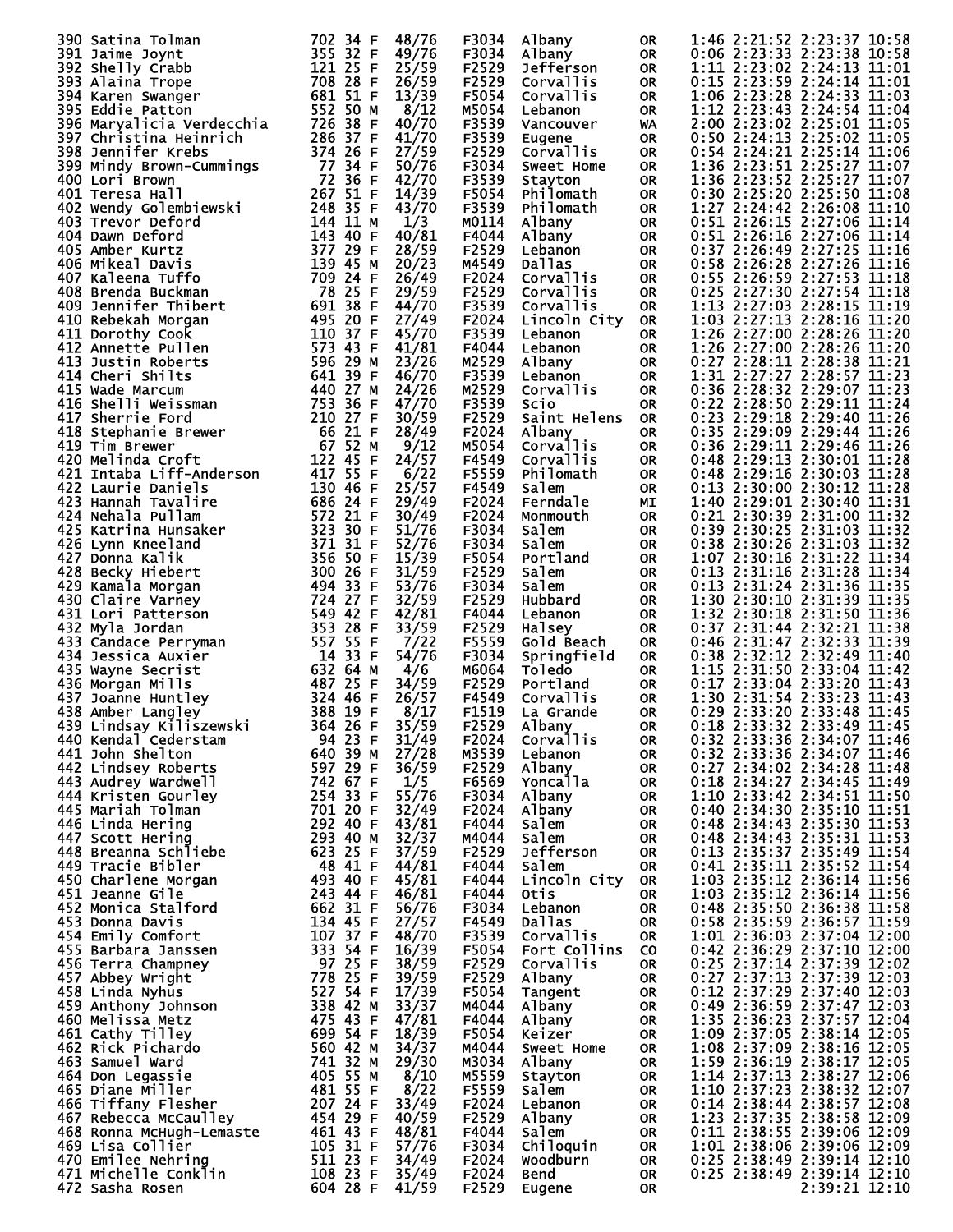|     | 473 Sara Gumm                                                                                                                                                                                                                                        | 260 35 F                                  | 49/70          | F3539          | Corvallis              | <b>OR</b> | 1:31 2:37:55 2:39:25 12:11                               |
|-----|------------------------------------------------------------------------------------------------------------------------------------------------------------------------------------------------------------------------------------------------------|-------------------------------------------|----------------|----------------|------------------------|-----------|----------------------------------------------------------|
|     | 474 Samantha Miller                                                                                                                                                                                                                                  | 483 24 F                                  | 36/49          | F2024          | Albany                 | 0R.       | 0:25 2:39:22 2:39:47 12:12                               |
|     | 475 Nadine Grzeskowiak                                                                                                                                                                                                                               | 259 24 F                                  | 37/49          | F2024          | Corvallis              | <b>OR</b> | 0:21 2:39:27 2:39:47 12:12                               |
|     | 476 Carol Jones                                                                                                                                                                                                                                      | 349 49 F                                  | 28/57          | F4549          | Salem                  |           | 0:53 2:39:03 2:39:55 12:13                               |
|     |                                                                                                                                                                                                                                                      |                                           |                |                |                        | <b>OR</b> |                                                          |
|     | 477 Kathe Lauderback<br>478 Pamela Cunningham                                                                                                                                                                                                        | 392 48 F<br>124 48 F                      | 29/57<br>30/57 | F4549<br>F4549 | Portland               | <b>OR</b> | 0:26 2:39:37 2:40:02 12:13<br>0:26 2:39:37 2:40:03 12:13 |
|     |                                                                                                                                                                                                                                                      |                                           |                |                | Happy Valley           | 0R        | 0:59 2:39:17 2:40:16 12:14                               |
|     | 479 Rebecca_Lang                                                                                                                                                                                                                                     | 386 14 F<br>321 29 F                      | 2/8            | F0114          | Lebanon                | <b>OR</b> |                                                          |
|     | 480 Liz Hull                                                                                                                                                                                                                                         |                                           | 42/59          | F2529          | Tualatin               | <b>OR</b> | 1:23 2:39:03 2:40:26 12:15                               |
|     | 481 Amber O'Hara                                                                                                                                                                                                                                     | 531 20 F                                  | 38/49          | F2024          | Mountlake Ter WA       |           | 0:40 2:39:49 2:40:28 12:15                               |
|     | 482 Joni Scholz                                                                                                                                                                                                                                      | 626 60 F                                  | 6/15           | F6064          | Monmouth               | <b>OR</b> | 0:17 2:40:27 2:40:43 12:17                               |
|     | 483 Tonya Rogers                                                                                                                                                                                                                                     | 603 37 F                                  | 50/70          | F3539          | <b>Beaverton</b>       | <b>OR</b> | 1:01 2:39:57 2:40:58 12:18                               |
|     | 484 Maricela Olvera                                                                                                                                                                                                                                  | 537 47 F                                  | 31/57          | F4549          | Corvallis              | <b>OR</b> | 1:39 2:39:24 2:41:03 12:18                               |
|     | 485 Susan Smith                                                                                                                                                                                                                                      | 652 45 F                                  | 32/57          | F4549          | Lincoln City           | <b>OR</b> | 1:04 2:40:11 2:41:14 12:19                               |
|     | 486 Dana McRae                                                                                                                                                                                                                                       | 471 41 F                                  | 49/81          | F4044          | Albany                 | 0R        | 0:53 2:40:35 2:41:27 12:20                               |
|     | 487 Jake Zinn                                                                                                                                                                                                                                        | 794 42 M<br>$447$ 50 F                    | 35/37          | M4044          | Albany                 | <b>OR</b> | 0:52 2:40:35 2:41:27 12:20                               |
|     | 488 Janell Matchett                                                                                                                                                                                                                                  |                                           | 19/39          | F5054          | Klamath Falls OR       |           | 1:01 2:41:20 2:42:21 12:24                               |
|     | 489 Carla Daniels                                                                                                                                                                                                                                    | 129 38 F                                  | 51/70          | F3539          | Springfield            | <b>OR</b> | 0:50 2:41:33 2:42:22 12:24                               |
|     | 490 Joan Lang                                                                                                                                                                                                                                        | 385 55 F                                  | 9/22           | F5559          | Lebanon<br>Portland    | <b>OR</b> | 1:00 2:41:30 2:42:29 12:25                               |
|     | 491 Frances Stuckey                                                                                                                                                                                                                                  | 678 48<br>-F                              | 33/57          | F4549          |                        | <b>OR</b> | 1:28 2:41:06 2:42:33 12:25<br>1:30                       |
|     | 492 Caryl Lynn Barry                                                                                                                                                                                                                                 | 30 47 F<br>9 21 F                         | 34/57          | F4549          | Corvallis              | 0R        | 2:41:30 2:43:00 12:27                                    |
|     | 493 Nona Armstrong                                                                                                                                                                                                                                   | 83 34 F                                   | 39/49<br>58/76 | F2024<br>F3034 | Corvallis<br>Corvallis | <b>OR</b> | 0:57 2:42:13 2:43:09 12:28<br>0:55 2:42:34 2:43:29 12:29 |
|     | 494 Roslyn Burmood<br>495 Diana Saladino                                                                                                                                                                                                             | 614 37 F                                  | 52/70          | F3539          |                        | 0R        | 0:55 2:42:34 2:43:29 12:29                               |
|     | 496 Kris Farrar                                                                                                                                                                                                                                      | 190 42 F                                  | 50/81          | F4044          | Lebanon<br>Albany      | 0R<br>0R  | 1:10 2:42:42 2:43:51 12:31                               |
|     | 497 April Ward                                                                                                                                                                                                                                       | 740 31 F                                  | 59/76          | F3034          | Albany                 | <b>OR</b> | 1:55 2:41:57 2:43:51 12:31                               |
|     | 498 Mary Klein                                                                                                                                                                                                                                       | 369 52 F                                  | 20/39          | F5054          | Portland               | 0R        | 1:11 2:43:10 2:44:21 12:33                               |
|     | 499 Jean Moss                                                                                                                                                                                                                                        | 500 61 F                                  | 7/15           | F6064          | Lebanon                | <b>OR</b> | 0:39<br>2:44:52 2:45:30 12:38                            |
|     | 500 April Driver                                                                                                                                                                                                                                     | 160<br>36 F                               | 53/70          | F3539          | Albany                 | 0R        | 1:24 2:46:08 2:47:31 12:48                               |
|     | 501 Cindy Lederer                                                                                                                                                                                                                                    | 402 54 F                                  | 21/39          | F5054          | Corvallis              | <b>OR</b> | 1:32 2:46:11 2:47:43 12:49                               |
|     | 502 Emily Latimer                                                                                                                                                                                                                                    | 391 36 F                                  | 54/70          | F3539          | Lebanon                | 0R        | 0:49 2:46:56 2:47:45 12:49                               |
|     | 503 Amanda Champagne                                                                                                                                                                                                                                 | 95<br>30 F                                | 60/76          | F3034          | Lebanon                | 0R        | 0:31 2:47:15 2:47:46 12:49                               |
|     | 504 Stephanie Woodard                                                                                                                                                                                                                                | 776 27 F                                  | 43/59          | F2529          | Wilsonville            | 0R        | 0:23 2:47:37 2:47:59 12:50                               |
|     | 505 Kenneth Filips                                                                                                                                                                                                                                   | 202 46 M                                  | 21/23          | M4549          | Lebanon                | <b>OR</b> | 4:19 2:43:49 2:48:08 12:51                               |
|     | 506 Liz Rambo                                                                                                                                                                                                                                        | 575 45 F                                  | 35/57          | F4549          | Eugene                 | <b>OR</b> | 0:26 2:48:12 2:48:38 12:53                               |
|     | 507 Dee Duke                                                                                                                                                                                                                                         | 162<br>63 M                               | 5/6            | M6064          | Jefferson              | 0R        | 1:22 2:47:30 2:48:51 12:54                               |
|     | 508 Karen Tompkins                                                                                                                                                                                                                                   | 703<br>56 F                               | 10/22          | F5559          | Eddyville              | 0R        | 1:30<br>2:47:52 2:49:21 12:56                            |
|     | 509 Lara Kelley                                                                                                                                                                                                                                      | 359<br>43 F                               | 51/81          | F4044          | <b>Philomath</b>       | <b>OR</b> | 0:54 2:48:51 2:49:45 12:58                               |
|     | 510 Damon Plattner                                                                                                                                                                                                                                   | 563 40 M                                  | 36/37          | M4044          | Salem                  | 0R        | 2:48:51 2:49:45 12:58<br>0:54                            |
| 511 | Jason Kelley                                                                                                                                                                                                                                         | 358<br>39 M                               | 28/28          | M3539          | Philomath              | <b>OR</b> | 0:55 2:48:51 2:49:45 12:58                               |
|     | 512 Mandy Young                                                                                                                                                                                                                                      | 788<br>32 F                               | 61/76          | F3034          | Corvallis              | 0R        | 1:42 2:48:14 2:49:55 12:59                               |
|     | 513 Cammie Bender                                                                                                                                                                                                                                    | 38<br>41 F                                | 52/81          | F4044          | Lebanon                | <b>OR</b> | 1:21 2:48:39 2:49:59 12:59                               |
|     | 514 McKenzie Villarreal                                                                                                                                                                                                                              | 728<br>22 F                               | 40/49          | F2024          | Lebanon                | 0R        | 1:21 2:48:50 2:50:10 13:00                               |
|     | 515 Lynn Stimson                                                                                                                                                                                                                                     | 672 58 F                                  | 11/22          | F5559          | Albany                 | 0R        | 0:26 2:50:19 2:50:44 13:02                               |
|     | 516 Diane Richardson                                                                                                                                                                                                                                 | 588 60 F                                  | 8/15           | F6064          | Oregon City            | 0R        | 0:30 2:50:17 2:50:47 13:03                               |
|     | 517 Deairdre Miller                                                                                                                                                                                                                                  | 480 37 F                                  | 55/70          | F3539          | Corvallis              | <b>OR</b> | 1:13 2:49:47 2:50:59 13:04                               |
|     | 518 Patty Baker                                                                                                                                                                                                                                      | 22 36  <br>251 19 F<br>284 54 F<br>344 20 | 56/70          | F3539          | Lebanon                | 0R        | 1:13 2:49:47 2:51:00 13:04                               |
|     | 519 Jessica Goodwin                                                                                                                                                                                                                                  |                                           | 9/17           | F1519          | Lebanon                | 0R        | 0:38 2:50:29 2:51:06 13:04                               |
|     | 520 Claire Hauge                                                                                                                                                                                                                                     |                                           | 22/39          | F5054          | Corvallis              | <b>OR</b> | 0:34 2:51:04 2:51:37 13:07                               |
|     | 521 Stephany Johnson                                                                                                                                                                                                                                 |                                           | 44/59          | F2529          | Lebanon                | <b>OR</b> | 0:23 2:51:37 2:52:00 13:08                               |
|     | 522 Rebecca McIntosh $462\,28$ F                                                                                                                                                                                                                     |                                           | 45/59          | F2529          | Eugene                 | OR        | 1:11 2:50:56 2:52:06 13:09                               |
|     |                                                                                                                                                                                                                                                      |                                           | 14/14          | M2024          | Eugene                 | 0R        | 1:11 2:50:56 2:52:07 13:09                               |
|     |                                                                                                                                                                                                                                                      |                                           | 46/59          | F2529          | <b>Corvallis</b>       | OR        | 0:38 2:51:42 2:52:20 13:10                               |
|     |                                                                                                                                                                                                                                                      |                                           | 41/49          | F2024          | Silverton              | <b>OR</b> | 0:38 2:51:43 2:52:20 13:10                               |
|     |                                                                                                                                                                                                                                                      |                                           | 53/81          | F4044          | Camas                  | <b>WA</b> | 2:13 2:50:36 2:52:49 13:12                               |
|     |                                                                                                                                                                                                                                                      |                                           | 42/49          | F2024          | Eugene                 | OR        | 1:30 2:51:29 2:52:58 13:13<br>1:15 2:53:51 2:55:05 13:22 |
|     |                                                                                                                                                                                                                                                      |                                           | 47/59          | F2529          | Albany                 | OR        |                                                          |
|     |                                                                                                                                                                                                                                                      |                                           | 12/22          | F5559          | Corvallis              | OR        | 0:34 2:55:18 2:55:51 13:26                               |
|     |                                                                                                                                                                                                                                                      |                                           | 54/81          | F4044          | Monmouth               | OR        | 0:55 2:55:03 2:55:58 13:26                               |
|     |                                                                                                                                                                                                                                                      |                                           | 23/39          | F5054          | Lebanon                | OR        | 0:57 2:55:25 2:56:22 13:28<br>0:58 2:55:25 2:56:22 13:28 |
|     |                                                                                                                                                                                                                                                      |                                           | 24/39          | F5054          | Sweet Home             | OR        |                                                          |
|     |                                                                                                                                                                                                                                                      |                                           | 62/76          | F3034          | Roseburg               | OR        | 1:15 2:55:26 2:56:41 13:30                               |
|     |                                                                                                                                                                                                                                                      |                                           | 36/57          | F4549          | Lebanon                | OR        | 1:01 2:55:48 2:56:49 13:30                               |
|     |                                                                                                                                                                                                                                                      |                                           | 63/76          | F3034          | Albany                 | OR        | 0:45 2:56:21 2:57:06 13:32                               |
|     |                                                                                                                                                                                                                                                      |                                           | 55/81          | F4044          | Salem                  | OR        | 1:09 2:56:02 2:57:10 13:32                               |
|     |                                                                                                                                                                                                                                                      |                                           | 56/81          | F4044          | Salem                  | OR        | 1:09 2:56:06 2:57:14 13:32                               |
|     |                                                                                                                                                                                                                                                      |                                           | 13/22          | F5559          | Beaverton              | OR        | 0:20 2:57:08 2:57:28 13:33                               |
|     |                                                                                                                                                                                                                                                      |                                           | 57/81          | F4044          | Aloha                  | OR        | 1:16 2:57:15 2:58:31 13:38                               |
|     |                                                                                                                                                                                                                                                      |                                           | 14/22          | F5559          | Tigard                 | OR        | 0:20 2:58:31 2:58:51 13:40<br>1:36 2:57:53 2:59:29 13:42 |
|     |                                                                                                                                                                                                                                                      |                                           | 37/57          | F4549          | Lincoln City           | OR.       |                                                          |
|     |                                                                                                                                                                                                                                                      |                                           | 57/70          | F3539          | Corvallis              | <b>OR</b> | 1:34 2:58:21 2:59:55 13:44                               |
|     |                                                                                                                                                                                                                                                      |                                           | 25/39          | F5054          | Rock Springs           | WY .      | 1:28 2:58:43 3:00:11 13:46                               |
|     |                                                                                                                                                                                                                                                      |                                           | 43/49<br>48/59 | F2024<br>F2529 | Albany                 | OR.       | 1:24 2:58:48 3:00:12 13:46                               |
|     |                                                                                                                                                                                                                                                      |                                           |                | F1519          | Mill City              | OR        | 1:17 2:59:36 3:00:52 13:49<br>0:41 3:00:12 3:00:53 13:49 |
|     |                                                                                                                                                                                                                                                      |                                           | 10/17<br>30/30 |                | Albany                 | OR        |                                                          |
|     |                                                                                                                                                                                                                                                      |                                           | 44/49          | м3034<br>F2024 | Corvallis              | OR        | 1:42 3:00:11 3:01:52 13:53<br>0:40 3:01:14 3:01:54 13:54 |
|     |                                                                                                                                                                                                                                                      |                                           |                | F5559          | Albany                 | OR        |                                                          |
|     |                                                                                                                                                                                                                                                      |                                           | 15/22<br>58/70 | F3539          | Boring<br>Monmouth     | OR        | 0:33 3:01:31 3:02:03 13:54<br>1:27 3:00:55 3:02:22 13:56 |
|     |                                                                                                                                                                                                                                                      |                                           | 25/26          | M2529          | Fort Collins CO        | OR        | 1:12 3:01:13 3:02:25 13:56                               |
|     |                                                                                                                                                                                                                                                      |                                           | 38/57          | F4549          | Albany                 | OR        | 0:35 3:02:01 3:02:36 13:57                               |
|     | S21 Stephany Johnson<br>5221 Stephany Johnson<br>522 Rebecca MCIItosh<br>523 Tyler Ogletree<br>524 Molly Marcum<br>523 Tyler Ogletree<br>524 Molly Marcum<br>525 Kelsey Hupp<br>525 Carrie Murphy<br>526 Carrie Murphy<br>526 Carrie Murphy<br>526 C |                                           | 59/70          | F3539          | Salem                  | OR        | 1:10 3:02:05 3:03:15 14:00                               |
|     |                                                                                                                                                                                                                                                      |                                           | 58/81          | F4044          | Keizer                 | OR        | 1:10 3:02:06 3:03:16 14:00                               |
|     | 555 Hailey Davis                                                                                                                                                                                                                                     | 135 11 F                                  | 3/8            | F0114          | Jefferson              | 0R        | 1:41 3:01:59 3:03:40 14:02                               |
|     |                                                                                                                                                                                                                                                      |                                           |                |                |                        |           |                                                          |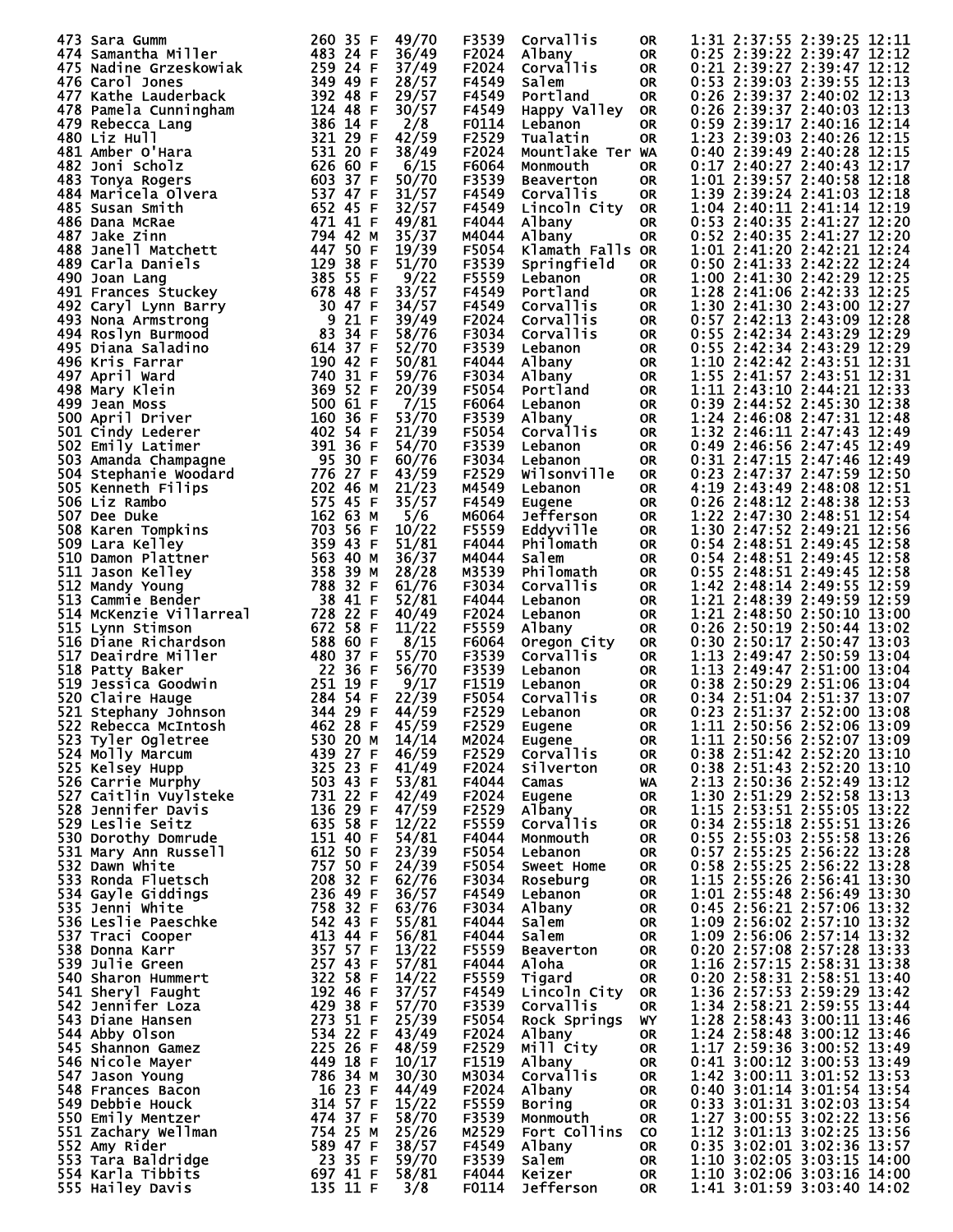| 556 Sabra Darcy                                                                                                                                                                                                                                                                  | 133 35 F<br>60/70                                                                                                                                                                          | F3539 | Philomath        | <b>OR</b> |                  |         | 1:00 3:02:44 3:03:44 14:02                               |
|----------------------------------------------------------------------------------------------------------------------------------------------------------------------------------------------------------------------------------------------------------------------------------|--------------------------------------------------------------------------------------------------------------------------------------------------------------------------------------------|-------|------------------|-----------|------------------|---------|----------------------------------------------------------|
| 557 Kimberly Young                                                                                                                                                                                                                                                               | 787 36 F<br>61/70                                                                                                                                                                          | F3539 | Albany           | 0R.       |                  |         | 1:00 3:02:44 3:03:44 14:02                               |
| 558 Suzy Ryan                                                                                                                                                                                                                                                                    | 613 30 F<br>64/76                                                                                                                                                                          | F3034 | <b>SCTO</b>      | <b>OR</b> |                  |         | 1:16 3:02:44 3:04:00 14:03                               |
| 559 Jennifer Ellis                                                                                                                                                                                                                                                               | 180 50 F<br>26/39                                                                                                                                                                          | F5054 | Happy Valley     | 0R        |                  |         | 0:33 3:03:32 3:04:05 14:04                               |
| 560 Trina Field                                                                                                                                                                                                                                                                  | 201 49 F<br>39/57                                                                                                                                                                          | F4549 | <b>Philomath</b> | <b>OR</b> |                  |         | 1:06 3:03:22 3:04:27 14:05                               |
| 561 Didi Clarke                                                                                                                                                                                                                                                                  | 101 44 F<br>59/81                                                                                                                                                                          | F4044 |                  | <b>OR</b> |                  |         | 1:05 3:03:23 3:04:28 14:05                               |
|                                                                                                                                                                                                                                                                                  |                                                                                                                                                                                            |       | Lebanon          |           |                  |         |                                                          |
| 562 Dallas Mabe                                                                                                                                                                                                                                                                  | 432 25 F<br>49/59                                                                                                                                                                          | F2529 | Jefferson        | <b>OR</b> |                  |         | 0:59 3:04:07 3:05:06 14:08                               |
| 563 Rebecca Sausser                                                                                                                                                                                                                                                              | 619 33 F<br>65/76                                                                                                                                                                          | F3034 | Lebanon          | <b>OR</b> |                  |         | 0:59 3:04:08 3:05:07 14:08                               |
| 564 Karen Bourgeois                                                                                                                                                                                                                                                              | 61 49 F<br>40/57                                                                                                                                                                           | F4549 | Lebanon          | <b>OR</b> |                  |         | 0:20 3:04:48 3:05:08 14:08                               |
| 565 Charlee Tunstill                                                                                                                                                                                                                                                             | 710 44 F<br>60/81                                                                                                                                                                          | F4044 | Lebanon          | 0R        |                  |         | 0:20 3:04:49 3:05:08 14:08                               |
|                                                                                                                                                                                                                                                                                  |                                                                                                                                                                                            |       |                  |           |                  |         |                                                          |
| 566 Christa Irwin                                                                                                                                                                                                                                                                | 331 25 F<br>50/59                                                                                                                                                                          | F2529 | Corvallis        | <b>OR</b> |                  |         | 0:28 3:04:54 3:05:22 14:09                               |
| 567 Christi Lawson                                                                                                                                                                                                                                                               | 396 48 F<br>41/57                                                                                                                                                                          | F4549 | Albany           | <b>OR</b> | 0:28             |         | 3:04:55 3:05:22 14:09                                    |
| 568 Annette Fullmer                                                                                                                                                                                                                                                              | 224 26 F<br>51/59                                                                                                                                                                          | F2529 | Redmond          | <b>OR</b> |                  |         | 0:57 3:04:34 3:05:31 14:10                               |
| 569 Heather Williams                                                                                                                                                                                                                                                             | 766 43 F<br>61/81                                                                                                                                                                          | F4044 | Albany           | <b>OR</b> |                  |         | 0:53 3:05:16 3:06:09 14:13                               |
|                                                                                                                                                                                                                                                                                  | 123 56 F                                                                                                                                                                                   | F5559 |                  |           |                  |         |                                                          |
| 570 Kathy Crowe                                                                                                                                                                                                                                                                  | 16/22                                                                                                                                                                                      |       | Corvallis        | <b>OR</b> |                  |         | 0:58 3:05:14 3:06:12 14:13                               |
| 571 Dori Ratzlaff                                                                                                                                                                                                                                                                | 577 56 F<br>17/22                                                                                                                                                                          | F5559 | Corvallis        | <b>OR</b> |                  |         | 0:59 3:05:13 3:06:12 14:13                               |
| 572 Jennifer Lookabaugh                                                                                                                                                                                                                                                          | 421 36 F<br>62/70                                                                                                                                                                          | F3539 | Corvallis        | <b>OR</b> |                  |         | 0:21 3:06:53 3:07:14 14:18                               |
| 573 Cinder Wolff                                                                                                                                                                                                                                                                 | 771 49 F<br>42/57                                                                                                                                                                          | F4549 | Newberg          | <b>OR</b> |                  |         | 0:39 3:06:45 3:07:23 14:19                               |
| 574 Paige Niemi                                                                                                                                                                                                                                                                  | 520 20 F<br>45/49                                                                                                                                                                          | F2024 | Sweet Home       | <b>OR</b> |                  |         | 0:48 3:07:58 3:08:45 14:25                               |
|                                                                                                                                                                                                                                                                                  | $509$ 28 F<br>$509$ 28 F                                                                                                                                                                   |       |                  |           |                  |         |                                                          |
| 575 Jessica Neal                                                                                                                                                                                                                                                                 | 52/59                                                                                                                                                                                      | F2529 | Albany           | <b>OR</b> |                  |         | 1:21 3:07:30 3:08:51 14:25                               |
| 576 Kaitlyn Yock                                                                                                                                                                                                                                                                 | 784 22 F<br>528 61 F<br>46/49                                                                                                                                                              | F2024 | Albany           | <b>OR</b> |                  |         | 1:20 3:07:32 3:08:52 14:25                               |
| 577 Fran O'Brien                                                                                                                                                                                                                                                                 | 9/15                                                                                                                                                                                       | F6064 | Moro             | 0R        |                  |         | 1:27 3:07:55 3:09:21 14:28                               |
| 578 Robin Hermans                                                                                                                                                                                                                                                                | 62/81                                                                                                                                                                                      | F4044 | Lebanon          | <b>OR</b> |                  |         | 1:27 3:07:55 3:09:21 14:28                               |
|                                                                                                                                                                                                                                                                                  | 294 40 F<br>397 44 F                                                                                                                                                                       |       |                  |           |                  |         |                                                          |
| 579 Tina Layton                                                                                                                                                                                                                                                                  | 63/81                                                                                                                                                                                      | F4044 | Oregon City      | 0R        |                  |         | 0:21 3:09:23 3:09:43 14:29                               |
| 580 Retha Larson                                                                                                                                                                                                                                                                 | 390 63 F<br>10/15                                                                                                                                                                          | F6064 | Lebanon          | <b>OR</b> |                  |         | 1:20 3:09:27 3:10:47 14:34                               |
| 581 Lisa Van Veldhuizen                                                                                                                                                                                                                                                          | 715 41 F<br>64/81                                                                                                                                                                          | F4044 | Albany           | <b>OR</b> | $0:27$ 3:10:39   |         | 3:11:06 14:36                                            |
| 582 Ann Gustafson                                                                                                                                                                                                                                                                | 262 41 F<br>65/81                                                                                                                                                                          | F4044 | Phoenix          | ΑZ        |                  |         | 1:28 3:09:39 3:11:06 14:36                               |
|                                                                                                                                                                                                                                                                                  |                                                                                                                                                                                            |       |                  |           |                  |         |                                                          |
| 583 Grace Sansom                                                                                                                                                                                                                                                                 | 615 24 F<br>47/49                                                                                                                                                                          | F2024 | Lebanon          | <b>OR</b> |                  |         | 0:47 3:10:23 3:11:10 14:36                               |
| 584 Jacquelyn Cloud                                                                                                                                                                                                                                                              | 102 57 F<br>18/22                                                                                                                                                                          | F5559 | Corvallis        | <b>OR</b> | 1:32             |         | 3:11:29 3:13:01 14:45                                    |
| 585 Jill Eby                                                                                                                                                                                                                                                                     | 171 43 F<br>66/81                                                                                                                                                                          | F4044 | Corvallis        | <b>OR</b> | $0:33$ $3:12:38$ |         | 3:13:10 14:45                                            |
| 586 Sharon Ewing-Fix                                                                                                                                                                                                                                                             | 186 64 F<br>11/15                                                                                                                                                                          | F6064 | Longview         | WA        |                  |         | 0:30 3:13:35 3:14:05 14:49                               |
|                                                                                                                                                                                                                                                                                  | 512 79 F                                                                                                                                                                                   | F7599 |                  |           |                  |         | 0:31 3:13:36 3:14:06 14:49                               |
| 587 Greta Nelson                                                                                                                                                                                                                                                                 | 1/1                                                                                                                                                                                        |       | Longview         | WA        |                  |         |                                                          |
| 588 Deidre Eriksen                                                                                                                                                                                                                                                               | 67/81<br>184 42 F                                                                                                                                                                          | F4044 | Jefferson        | <b>OR</b> |                  |         | 2:03 3:12:32 3:14:35 14:52                               |
| 589 Kathy Myronenko                                                                                                                                                                                                                                                              | 505 49 F<br>43/57                                                                                                                                                                          | F4549 | Sweet Home       | 0R        |                  |         | 1:04 3:14:03 3:15:07 14:54                               |
| 590 Carol Schweitzer                                                                                                                                                                                                                                                             | 629 66 F<br>2/5                                                                                                                                                                            | F6569 | Albany           | <b>OR</b> |                  |         | 1:13 3:14:07 3:15:19 14:55                               |
| 591 Jennifer Maki                                                                                                                                                                                                                                                                | 68/81<br>434 41 F                                                                                                                                                                          | F4044 | Portland         | <b>OR</b> |                  |         | 1:14 3:14:26 3:15:40 14:57                               |
|                                                                                                                                                                                                                                                                                  |                                                                                                                                                                                            |       |                  |           |                  |         |                                                          |
| 592 Jeanie Poland                                                                                                                                                                                                                                                                | 567 42 F<br>69/81                                                                                                                                                                          | F4044 | Sweet Home       | <b>OR</b> |                  |         | 0:43 3:15:02 3:15:44 14:57                               |
| 593 Rhonda Nicholas                                                                                                                                                                                                                                                              | 516 44 F<br>70/81                                                                                                                                                                          | F4044 | Lebanon          | 0R        |                  |         | 0:43 3:15:02 3:15:44 14:57                               |
| 594 Jamie Cox                                                                                                                                                                                                                                                                    | 117<br>12 F<br>4/8                                                                                                                                                                         | F0114 | Albany           | <b>OR</b> |                  |         | 1:40 3:14:06 3:15:46 14:57                               |
| 595 Melissa Lea                                                                                                                                                                                                                                                                  | 398<br>71/81<br>44 F                                                                                                                                                                       | F4044 | Albany           | 0R        |                  |         | 0:39 3:15:30 3:16:09 14:59                               |
|                                                                                                                                                                                                                                                                                  | 431 59 F<br>19/22                                                                                                                                                                          | F5559 |                  | <b>OR</b> |                  |         | 1:28 3:15:39 3:17:07 15:03                               |
| 596 Sally Lynch                                                                                                                                                                                                                                                                  |                                                                                                                                                                                            |       | Tigard           |           |                  |         |                                                          |
| 597 Lu An Carone                                                                                                                                                                                                                                                                 | 89 48 F<br>44/57                                                                                                                                                                           | F4549 | Corvallis        | 0R        |                  |         | 1:37 3:15:35 3:17:11 15:04                               |
| 598 Leslie Pomaikai                                                                                                                                                                                                                                                              | 568 39 F<br>63/70                                                                                                                                                                          | F3539 | Albany           | <b>OR</b> |                  |         | 0:41 3:16:47 3:17:27 15:05                               |
| 599 Maureen Sather                                                                                                                                                                                                                                                               | 616 54 F<br>27/39                                                                                                                                                                          | F5054 | Corvallis        | <b>OR</b> |                  |         | 0:34 3:17:33 3:18:07 15:08                               |
| 600 Ron Sather                                                                                                                                                                                                                                                                   | 617 61 M<br>6/6                                                                                                                                                                            | M6064 | Corvallis        | <b>OR</b> |                  |         | 0:34 3:17:34 3:18:08 15:08                               |
|                                                                                                                                                                                                                                                                                  | 64/70<br>746                                                                                                                                                                               | F3539 |                  |           | $0:32$ 3:18:06   |         |                                                          |
| 601 Victoria Watts                                                                                                                                                                                                                                                               | 36 F                                                                                                                                                                                       |       | Albany           | 0R        |                  |         | 3:18:38 15:10                                            |
| 602 Dusty Palmore                                                                                                                                                                                                                                                                | 543 20 F<br>48/49                                                                                                                                                                          | F2024 | Monmouth         | <b>OR</b> | 0:21             | 3:18:39 | 3:18:59 15:12                                            |
| 603 Erica McGuire                                                                                                                                                                                                                                                                | 460 33 F<br>66/76                                                                                                                                                                          | F3034 | Lebanon          | <b>OR</b> | 1:38             |         | 3:17:45 3:19:22 15:14                                    |
| 604 Robin Whitlock                                                                                                                                                                                                                                                               | 764 54 F<br>28/39                                                                                                                                                                          | F5054 | Lebanon          | <b>OR</b> | 1:18             |         | 3:18:51 3:20:09 15:17                                    |
|                                                                                                                                                                                                                                                                                  | 10/12                                                                                                                                                                                      | M5054 | Lebanon          | OR        |                  |         | 1:18 3:18:51 3:20:09 15:17                               |
|                                                                                                                                                                                                                                                                                  |                                                                                                                                                                                            |       |                  |           |                  |         |                                                          |
|                                                                                                                                                                                                                                                                                  | 67/76                                                                                                                                                                                      | F3034 | Lebanon          | 0R        |                  |         | 1:37 3:18:42 3:20:19 15:18                               |
|                                                                                                                                                                                                                                                                                  | 68/76                                                                                                                                                                                      |       | F3034 Lebanon    | OR        |                  |         | 1:41 3:19:22 3:21:03 15:21                               |
|                                                                                                                                                                                                                                                                                  | 5/8                                                                                                                                                                                        | F0114 | Albany           | OR        |                  |         | 1:41 3:21:25 3:23:05 15:31                               |
|                                                                                                                                                                                                                                                                                  | 72/81                                                                                                                                                                                      | F4044 | Albany           | OR.       |                  |         | 1:41 3:21:25 3:23:05 15:31                               |
|                                                                                                                                                                                                                                                                                  | 11/17                                                                                                                                                                                      | F1519 | Monmouth         | OR.       |                  |         |                                                          |
|                                                                                                                                                                                                                                                                                  | 2/2                                                                                                                                                                                        | M6569 | Albany           |           |                  |         | 1:05 3:22:28 3:23:32 15:33<br>1:13 3:23:28 3:24:41 15:38 |
|                                                                                                                                                                                                                                                                                  |                                                                                                                                                                                            |       |                  | OR        |                  |         |                                                          |
|                                                                                                                                                                                                                                                                                  | 45/57                                                                                                                                                                                      | F4549 | Philomath        | OR.       |                  |         | 0:42 3:24:09 3:24:51 15:39                               |
| 004 RODIN Whitlock<br>606 Crystal Parrish<br>606 Crystal Parrish<br>607 Jamie Fitzpatrick<br>607 Jamie Fitzpatrick<br>608 Megan Cox<br>609 Julie Cox<br>609 Julie Cox<br>609 Julie Cox<br>609 Julie Cox<br>609 Julie Cox<br>610 Austyn Lambright<br>61<br>$613$ Holly Giesbrecht | 53/59                                                                                                                                                                                      | F2529 | Independence     | OR        |                  |         | 0:43 3:24:22 3:25:04 15:40                               |
| 614 Brenda Bentley                                                                                                                                                                                                                                                               | 73/81                                                                                                                                                                                      | F4044 | Portland         | <b>OR</b> |                  |         |                                                          |
| 615 Susanna Higgenbothon                                                                                                                                                                                                                                                         | 54/59                                                                                                                                                                                      | F2529 | Jefferson        | OR        |                  |         | 1:25 3:24:41 3:26:05 15:44<br>1:23 3:24:48 3:26:11 15:45 |
|                                                                                                                                                                                                                                                                                  |                                                                                                                                                                                            | F5559 |                  |           |                  |         | 0:19 3:26:08 3:26:26 15:46                               |
| 616 Donita Walker                                                                                                                                                                                                                                                                | 20/22                                                                                                                                                                                      |       | Yoncalla         | OR        |                  |         |                                                          |
| 617 Angi Train                                                                                                                                                                                                                                                                   | 74/81                                                                                                                                                                                      | F4044 | Lebanon          | OR        |                  |         | 1:06 3:26:44 3:27:50 15:52                               |
| 618 Ginger Pratt                                                                                                                                                                                                                                                                 | 75/81                                                                                                                                                                                      | F4044 | Salem            | OR        |                  |         |                                                          |
| 619 Caryn Rowland                                                                                                                                                                                                                                                                | 239<br>42 43 F<br>302 27 F<br>733 56 F<br>705 42 F<br>570 40 F<br>608 38 F<br>65/70                                                                                                        | F3539 | Albany           | OR        |                  |         | 1:07 3:26:45 3:27:51 15:52<br>1:44 3:26:09 3:27:52 15:53 |
| 620 Rebecca Johnson                                                                                                                                                                                                                                                              | 21/22                                                                                                                                                                                      | F5559 | Eugene           | OR        |                  |         |                                                          |
|                                                                                                                                                                                                                                                                                  |                                                                                                                                                                                            |       |                  |           |                  |         | 1:35 3:26:22 3:27:56 15:53<br>1:29 3:26:27 3:27:56 15:53 |
| 621 Wayne Johnson                                                                                                                                                                                                                                                                | 9/10                                                                                                                                                                                       | M5559 | Eugene           | OR        |                  |         |                                                          |
| 622 Teresa Benson                                                                                                                                                                                                                                                                | 29/39                                                                                                                                                                                      | F5054 | Salem            | OR        |                  |         | 0:20 3:28:18 3:28:37 15:56                               |
| 623 Olivia Acker                                                                                                                                                                                                                                                                 | 6/8                                                                                                                                                                                        | F0114 | Albany           | OR        |                  |         | 1:40 3:27:49 3:29:28 16:00                               |
| 624 Shyane White                                                                                                                                                                                                                                                                 | 7/8                                                                                                                                                                                        | F0114 | Monmouth         | OR        |                  |         | 1:40 3:27:50 3:29:30 16:00                               |
|                                                                                                                                                                                                                                                                                  |                                                                                                                                                                                            |       |                  |           |                  |         |                                                          |
| 625 Laci Austin                                                                                                                                                                                                                                                                  | 008 38 F<br>1 343 55 F<br>1 345 55 M<br>41 54 F<br>2 11 F<br>761 13 T<br>3 14 M<br>13 42 F<br>553 46 F<br>8/8                                                                              | F0114 | Jefferson        | OR        |                  |         | 1:40 3:27:59 3:29:38 16:01                               |
| 626 Scott Acker                                                                                                                                                                                                                                                                  | 2/3                                                                                                                                                                                        | M0114 | Albany           | <b>OR</b> |                  |         | 1:10 3:28:34 3:29:43 16:01                               |
| 627 Tammi Austin                                                                                                                                                                                                                                                                 | 76/81                                                                                                                                                                                      | F4044 | Jefferson        | OR        |                  |         | 2:04 3:28:10 3:30:13 16:03                               |
| <b>028 Lisa Paul<br/>628 Lisa Paul<br/>629 Christine Acker<br/>630 Derrick Cox</b>                                                                                                                                                                                               | 46/57                                                                                                                                                                                      | F4549 | Jefferson        | OR.       |                  |         | 2:04 3:28:10 3:30:13 16:03                               |
|                                                                                                                                                                                                                                                                                  | 77/81                                                                                                                                                                                      | F4044 | Albany           |           |                  |         | 1:39 3:28:45 3:30:23 16:04                               |
|                                                                                                                                                                                                                                                                                  |                                                                                                                                                                                            |       |                  | OR.       |                  |         |                                                          |
| 630 Derrick Cox                                                                                                                                                                                                                                                                  | 37/37                                                                                                                                                                                      | M4044 | Albany           | 0R        |                  |         | 1:42 3:28:43 3:30:24 16:04                               |
| 631 Paula Rossman                                                                                                                                                                                                                                                                | 30/39                                                                                                                                                                                      | F5054 | Lake Oswego      | 0R        |                  |         | 0:40 3:29:50 3:30:30 16:05                               |
| 632 Leanne Johnston                                                                                                                                                                                                                                                              | 31/39                                                                                                                                                                                      | F5054 | Wilsonville      | 0R        |                  |         | 0:41 3:29:50 3:30:30 16:05                               |
| 633 Marti Hofenbredl                                                                                                                                                                                                                                                             | 47/57                                                                                                                                                                                      | F4549 | Willamina        | 0R        |                  |         | 0:28 3:30:34 3:31:01 16:07                               |
| 634 Glenna Berry                                                                                                                                                                                                                                                                 | 69/76                                                                                                                                                                                      | F3034 | Willamina        |           |                  |         | 0:28 3:30:34 3:31:02 16:07                               |
|                                                                                                                                                                                                                                                                                  |                                                                                                                                                                                            |       |                  | OR.       |                  |         |                                                          |
| 635 Deann O'Neil                                                                                                                                                                                                                                                                 | 12 11 F<br>13 14 A<br>13 42 F<br>553 46 F<br>553 46 F<br>46 51 F<br>695 51 F<br>536 535 538 538 538 538 138<br>538 502 53<br>580 13 M<br>538 502 53<br>580 13 M<br>538 538 502 53<br>32/39 | F5054 | Willamina        | OR        |                  |         | 0:28 3:31:04 3:31:32 16:09                               |
| 636 Teresa Thomas                                                                                                                                                                                                                                                                | 33/39                                                                                                                                                                                      | F5054 | Albany           | OR        |                  |         | 1:39 3:29:59 3:31:38 16:10                               |
| 637 Ziean Raymundo                                                                                                                                                                                                                                                               | 3/3                                                                                                                                                                                        | M0114 | Albany           | OR        |                  |         | 1:10 3:30:29 3:31:38 16:10                               |
| 638 Stephany Koehne                                                                                                                                                                                                                                                              | 373 36 F<br>66/70                                                                                                                                                                          | F3539 | Sweet Home       | OR.       |                  |         | 1:32 3:30:42 3:32:14 16:13                               |
|                                                                                                                                                                                                                                                                                  |                                                                                                                                                                                            |       |                  |           |                  |         |                                                          |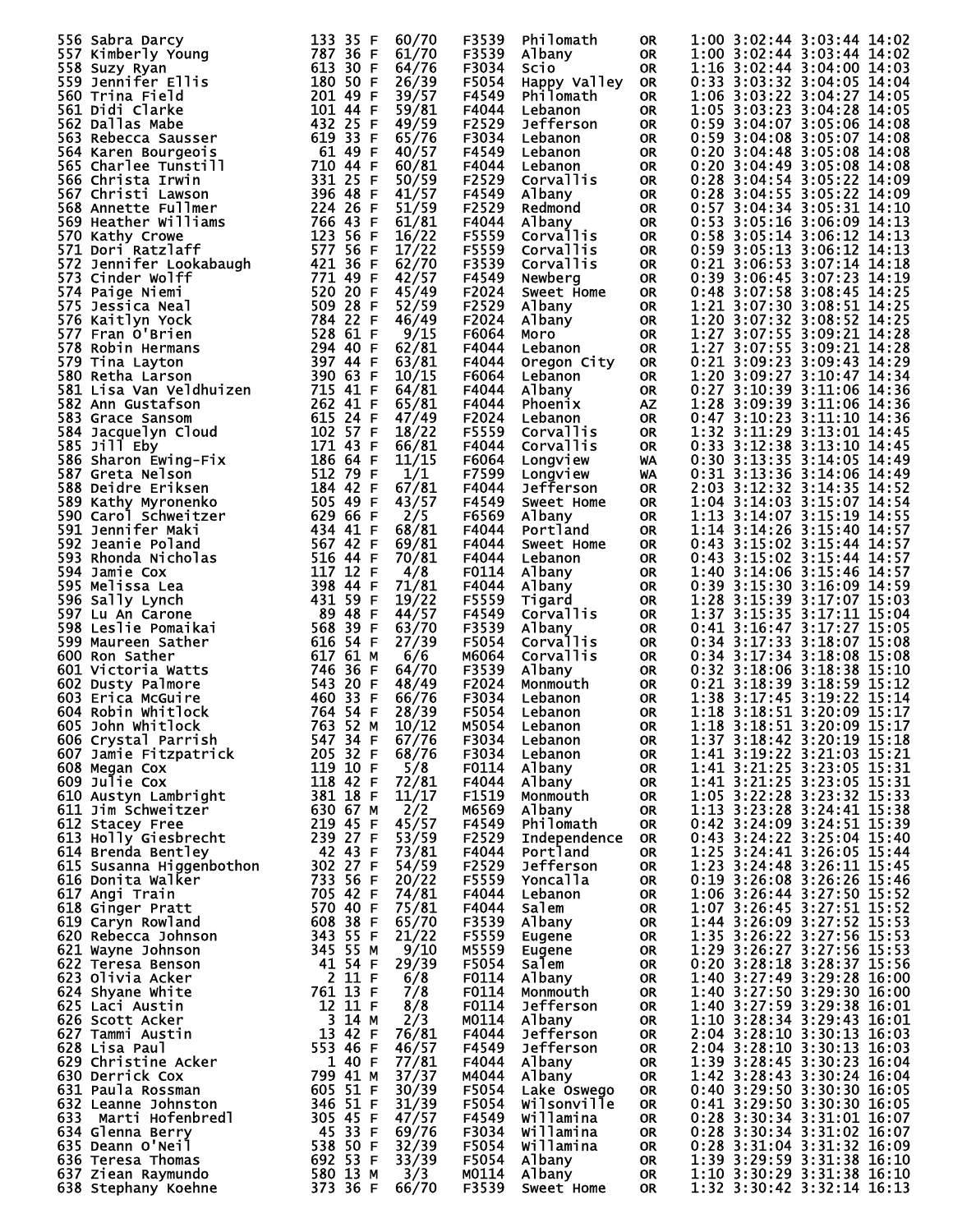| 639 Crystal Vandetta                                                                                                                                                                                                                                   | 721 19 F                | 12/17 | F1519 | Lebanon                            | <b>OR</b> | 1:33 3:31:24 3:32:57 16:16 |               |  |
|--------------------------------------------------------------------------------------------------------------------------------------------------------------------------------------------------------------------------------------------------------|-------------------------|-------|-------|------------------------------------|-----------|----------------------------|---------------|--|
| 640 Laura Harpole<br>14<br>278 4/ F<br>584 70 F<br>232 49 F<br>232 49 F<br>31 35 F<br>739 36 F<br>194 55 M                                                                                                                                             |                         | 48/57 | F4549 | Scio                               | <b>OR</b> | 1:20 3:32:45 3:34:04 16:21 |               |  |
| 641 Shirley Rex                                                                                                                                                                                                                                        |                         | 1/2   | F7074 | Scio                               | <b>OR</b> | 1:21 3:32:44 3:34:05 16:21 |               |  |
| 642 Bev Gaskey                                                                                                                                                                                                                                         |                         | 49/57 | F4549 | Sweet Home                         | <b>OR</b> | 1:05 3:33:02 3:34:06 16:21 |               |  |
| 643 Jolleen Bartell                                                                                                                                                                                                                                    |                         | 67/70 | F3539 | Corvallis                          | <b>OR</b> | 1:37 3:33:00 3:34:36 16:23 |               |  |
| 644 Evonne Walls                                                                                                                                                                                                                                       |                         | 68/70 | F3539 | Albany                             | OR        | 1:37 3:33:00 3:34:37 16:23 |               |  |
| 645 Kelly Faville                                                                                                                                                                                                                                      | 194 55 M                | 10/10 | M5559 | Keizer                             | <b>OR</b> | $0:26$ 3:34:36             | 3:35:02 16:25 |  |
| 646 Bonnie Faville                                                                                                                                                                                                                                     | 193 53 F                | 34/39 | F5054 | Keizer                             | <b>OR</b> | $0:27$ 3:34:35             | 3:35:02 16:25 |  |
|                                                                                                                                                                                                                                                        | 492 61 F                | 12/15 | F6064 | <b>Beaverton</b>                   | <b>OR</b> | 1:16 3:34:11 3:35:26 16:27 |               |  |
| 647 Kathleen Morfin<br>648 Sharron Hansen<br>649 Amber Fortson<br>650 Julie B White<br>650 Julie B White<br>651 Beth Riley<br>652 Brittney Rinkin<br>653 Cheryl McLean<br>654 Pat Newport<br>653 Cheryl McLean<br>654 Pat Newport<br>655 Jane Barr<br> |                         | 3/5   | F6569 | MCMinnville                        | <b>OR</b> | 1:16 3:34:11 3:35:27 16:27 |               |  |
|                                                                                                                                                                                                                                                        |                         | 13/17 | F1519 |                                    |           | 1:33 3:34:22 3:35:55 16:29 |               |  |
|                                                                                                                                                                                                                                                        |                         |       |       | Lebanon                            | <b>OR</b> |                            |               |  |
|                                                                                                                                                                                                                                                        |                         | 78/81 | F4044 | Monmouth                           | <b>OR</b> | 1:43 3:34:37               | 3:36:20 16:31 |  |
|                                                                                                                                                                                                                                                        |                         | 35/39 | F5054 | Albany                             | OR.       | 1:44 3:35:30               | 3:37:14 16:35 |  |
|                                                                                                                                                                                                                                                        |                         | 14/17 | F1519 | Albany                             | <b>OR</b> | 1:07 3:37:48 3:38:55 16:43 |               |  |
|                                                                                                                                                                                                                                                        |                         | 36/39 | F5054 | <b>Corvallis</b>                   | <b>OR</b> | 1:19 3:37:52 3:39:10 16:44 |               |  |
|                                                                                                                                                                                                                                                        |                         | 4/5   | F6569 | Corvallis                          | <b>OR</b> | 1:18 3:37:53 3:39:10 16:44 |               |  |
| 655 Jane Barr                                                                                                                                                                                                                                          | 28 56 F                 | 22/22 | F5559 | Corvallis                          | OR        | 1:19 3:37:52 3:39:10 16:44 |               |  |
|                                                                                                                                                                                                                                                        |                         | 50/57 | F4549 | Scio                               | OR        | 1:20 3:38:54               | 3:40:13 16:49 |  |
| 655 Jane Barr<br>656 Christine Hendrickson 289 49 F<br>657 Ann Giesbrecht 238 60 F<br>658 Gina Lucero 430 33 F<br>659 Amy Fehrenbacher 197 38 F                                                                                                        |                         | 13/15 | F6064 | Portland                           | <b>OR</b> | $0:43$ 3:40:54             | 3:41:36 16:55 |  |
|                                                                                                                                                                                                                                                        |                         | 70/76 | F3034 | Eugene                             | OR        | 0:44 3:40:53 3:41:36 16:55 |               |  |
|                                                                                                                                                                                                                                                        |                         | 69/70 | F3539 | Albany                             | <b>OR</b> | 1:42 3:40:22 3:42:04 16:58 |               |  |
|                                                                                                                                                                                                                                                        |                         | 37/39 | F5054 | Albany                             | OR        | 1:42 3:40:23               | 3:42:04 16:58 |  |
|                                                                                                                                                                                                                                                        |                         | 14/15 | F6064 | Philomath                          | <b>OR</b> | 0:27 3:42:04 3:42:30 17:00 |               |  |
|                                                                                                                                                                                                                                                        |                         | 71/76 | F3034 | Lebanon                            | <b>OR</b> | 0:47 3:41:46 3:42:33 17:00 |               |  |
|                                                                                                                                                                                                                                                        |                         | 72/76 | F3034 | Albany                             | OR        | 0:47 3:41:46 3:42:33 17:00 |               |  |
|                                                                                                                                                                                                                                                        |                         | 79/81 | F4044 | Lebanon                            | OR.       | 1:33 3:41:22 3:42:55 17:01 |               |  |
| 656 Christine Hendrickson<br>657 Ann Giesbrecht<br>657 Ann Giesbrecht<br>658 Gina Lucero<br>659 Amy Fehrenbacher<br>660 Lisa Stangier<br>660 Lisa Stangier<br>661 Judy Tribbet<br>661 Judy Tribbet<br>662 Wendy Immel<br>707 62 F<br>707 62 F<br>707 6 |                         | 80/81 | F4044 | Lebanon                            | OR.       | 1:33 3:41:24 3:42:57 17:02 |               |  |
|                                                                                                                                                                                                                                                        |                         | 51/57 | F4549 | Lebanon                            | OR.       | 1:24 3:41:33 3:42:57 17:02 |               |  |
|                                                                                                                                                                                                                                                        |                         | 52/57 | F4549 | Lebanon                            | <b>OR</b> | 1:19 3:41:50               | 3:43:09 17:03 |  |
|                                                                                                                                                                                                                                                        |                         | 5/6   | M1519 | Lebanon                            | <b>OR</b> | 1:38 3:43:37 3:45:15 17:12 |               |  |
|                                                                                                                                                                                                                                                        |                         | 22/23 | M4549 | Lebanon                            | OR.       | 1:38 3:43:38               | 3:45:15 17:12 |  |
|                                                                                                                                                                                                                                                        |                         | 73/76 | F3034 |                                    |           | 1:32<br>3:44:44            | 3:46:16 17:17 |  |
|                                                                                                                                                                                                                                                        |                         | 74/76 |       | Corvallis                          | OR        | 1:32 3:44:45 3:46:16 17:17 |               |  |
|                                                                                                                                                                                                                                                        |                         |       | F3034 | Albany                             | <b>OR</b> |                            |               |  |
|                                                                                                                                                                                                                                                        |                         | 53/57 | F4549 | Portland                           | OR.       | 1:19 3:46:14 3:47:32 17:23 |               |  |
|                                                                                                                                                                                                                                                        |                         | 11/12 | M5054 | Portland                           | <b>OR</b> | 1:19 3:46:14 3:47:32 17:23 |               |  |
|                                                                                                                                                                                                                                                        |                         | 5/5   | F6569 | Corvallis                          | OR.       | 1:23 3:49:14 3:50:37 17:37 |               |  |
| 675 Jacqueline Paulson                                                                                                                                                                                                                                 | 554 72 F                | 2/2   | F7074 | Corvallis                          | <b>OR</b> | 1:23 3:49:15 3:50:38 17:37 |               |  |
| 676 Susan Gail Vander Heide 719 62 F                                                                                                                                                                                                                   |                         | 15/15 | F6064 | Corvallis                          | <b>OR</b> | 1:22 3:49:19               | 3:50:41 17:37 |  |
|                                                                                                                                                                                                                                                        | 150 27 F                | 55/59 | F2529 | Sweet Home                         | <b>OR</b> | $0:54$ 3:50:02             | 3:50:55 17:38 |  |
| 677 Jeana Doll<br>678 Autumn Benton<br>678 Autumn Benton<br>679 Laura Lowery<br>680 Teri Young<br>681 Barb Foster-Macal<br>682 Ronald Nicholas<br>682 Ronald Nicholas<br>517 53 M                                                                      |                         | 56/59 | F2529 | Corvallis                          | <b>OR</b> | 1:15 3:49:45               | 3:51:00 17:38 |  |
|                                                                                                                                                                                                                                                        |                         | 15/17 | F1519 | Oregon City                        | OR        | 1:16 3:49:46 3:51:01 17:39 |               |  |
|                                                                                                                                                                                                                                                        |                         | 75/76 | F3034 | Seattle                            | <b>WA</b> | 1:43 3:49:50 3:51:32 17:41 |               |  |
|                                                                                                                                                                                                                                                        |                         | 54/57 | F4549 | Corvallis                          | OR.       | 1:09 3:52:51 3:54:00 17:52 |               |  |
| 682 Ronald Nicholas                                                                                                                                                                                                                                    | 517 53                  | 12/12 | M5054 | Lebanon                            | <b>OR</b> | $0:44$ 3:57:25             | 3:58:08 18:11 |  |
| 683 Kimberly Nelson                                                                                                                                                                                                                                    | 513 45 F                | 55/57 | F4549 | Philomath                          | <b>OR</b> | 0:33 3:58:44 3:59:17 18:16 |               |  |
| 684 Larrena Overton                                                                                                                                                                                                                                    | 539 38 F                | 70/70 | F3539 | Lagrande                           | <b>OR</b> | 1:03 3:58:58 4:00:01 18:20 |               |  |
| 685 Mark Dieckhoff                                                                                                                                                                                                                                     | 148 49 M                | 23/23 | M4549 | Lebanon                            | <b>OR</b> | 1:21 4:11:39 4:12:59 19:19 |               |  |
| 686 Lori McNeil                                                                                                                                                                                                                                        | 470 32 F                | 76/76 | F3034 | Lagrande                           | <b>OR</b> | 1:05 4:18:50 4:19:55 19:51 |               |  |
|                                                                                                                                                                                                                                                        |                         |       |       |                                    |           |                            |               |  |
|                                                                                                                                                                                                                                                        |                         |       |       |                                    |           |                            |               |  |
|                                                                                                                                                                                                                                                        |                         |       |       | Half Marathon Results By Age Group |           |                            |               |  |
| <b>MALE AGE GROUP: 01 TO 14</b>                                                                                                                                                                                                                        |                         |       |       |                                    |           |                            |               |  |
| 1 Trevor Deford                                                                                                                                                                                                                                        | 11 2:27:06 11:14<br>--- | 10.01 |       | 3 Ziean Raymundo                   |           | 13 3:31:38 16:10           |               |  |

| 2 Scott Acker              | 14 3:29:43 16:01 |      |                     |                  |      |
|----------------------------|------------------|------|---------------------|------------------|------|
| FEMALE AGE GROUP: 01 TO 14 |                  |      |                     |                  |      |
| 1 Emily Lewis              | 14 2:03:30 9:26  |      | 5 Megan Cox         | 10 3:23:05 15:31 |      |
| 2 Rebecca Lang             | 14 2:40:16 12:14 |      | 6 Olivia Acker      | 11 3:29:28 16:00 |      |
| 3 Hailey Davis             | 11 3:03:40 14:02 |      | 7 Shyane White      | 13 3:29:30 16:00 |      |
| 4 Jamie Cox                | 12 3:15:46 14:57 |      | 8 Laci Austin       | 11 3:29:38 16:01 |      |
| MALE AGE GROUP: 15 TO 19   |                  |      |                     |                  |      |
| 1 Austin Smith             | 16 1:27:09 6:40  |      | 4 Adam Stone        | 19 2:19:57 10:41 |      |
| 2 Aaron Seipel             | 19 1:35:16 7:17  |      | 5 Aj Vandetta       | 17 3:45:15 17:12 |      |
| 3 Brian Gietzen            | 18 1:50:22 8:26  |      |                     |                  |      |
| FEMALE AGE GROUP: 15 TO 19 |                  |      |                     |                  |      |
| 1 Lydia Huey               | 18 1:53:38 8:41  |      | 9 Jessica Goodwin   | 19 2:51:06 13:04 |      |
| 2 Crystal Bonotto          | 19 1:57:17 8:58  |      | 10 Nicole Mayer     | 18 3:00:53 13:49 |      |
| 3 Marita Bugten            | 17 2:03:45 9:27  |      | 11 Austyn Lambright | 18 3:23:32 15:33 |      |
| 4 Cecilia Gray             | 19 2:05:32 9:35  |      | 12 Crystal Vandetta | 19 3:32:57 16:16 |      |
| 5 Taylor Eilers            | 16 2:05:42 9:36  |      | 13 Amber Fortson    | 19 3:35:55 16:29 |      |
| 6 Christina Fieland        | 19 2:13:03 10:10 |      | 14 Brittney Rinkin  | 19 3:38:55 16:43 |      |
| 7 Hailey Garinger          | 18 2:16:05 10:24 |      | 15 Laura Lowery     | 15 3:51:01 17:39 |      |
| 8 Amber Langley            | 19 2:33:48 11:45 |      |                     |                  |      |
| MALE AGE GROUP: 20 TO 24   |                  |      |                     |                  |      |
| 1 Eric Johnson             | 23 1:24:44       | 6:29 | 8 Andrew De La Paz  | 21 1:53:11       | 8:39 |
| 2 Andrew Ezell             | 21 1:30:27       | 6:55 | 9 Brian Lorts       | 24 2:01:19 9:16  |      |
| 3 Michael Brown            | 23 1:34:35       | 7:14 | 10 Bryce Danner     | 24 2:05:29 9:35  |      |
| 4 Christopher Tasner       | 20 1:36:08 7:21  |      | 11 Seth Duke        | 23 2:06:38 9:40  |      |
| 5 Rory Loveland            | 23 1:39:31       | 7:36 | 12 Alexander Wilson | 24 2:19:25 10:39 |      |
| 6 Andy Harvey              | 22 1:41:26       | 7:45 | 13 Michael Rieke    | 24 2:19:47 10:41 |      |
| 7 Branden Fitzpatrick      | 20 1:43:42       | 7:55 | 14 Tyler Ogletree   | 20 2:52:07 13:09 |      |
| FEMALE AGE GROUP: 20 TO 24 |                  |      |                     |                  |      |
| 1 Joslynn Corredor         | 20 1:38:09 7:30  |      | 25 Whitney Lawrence | 22 2:21:47 10:50 |      |
| 2 Brianna Cunningham       | 20 1:48:46       | 8:19 | 26 Kaleena Tuffo    | 24 2:27:53 11:18 |      |
|                            |                  |      |                     |                  |      |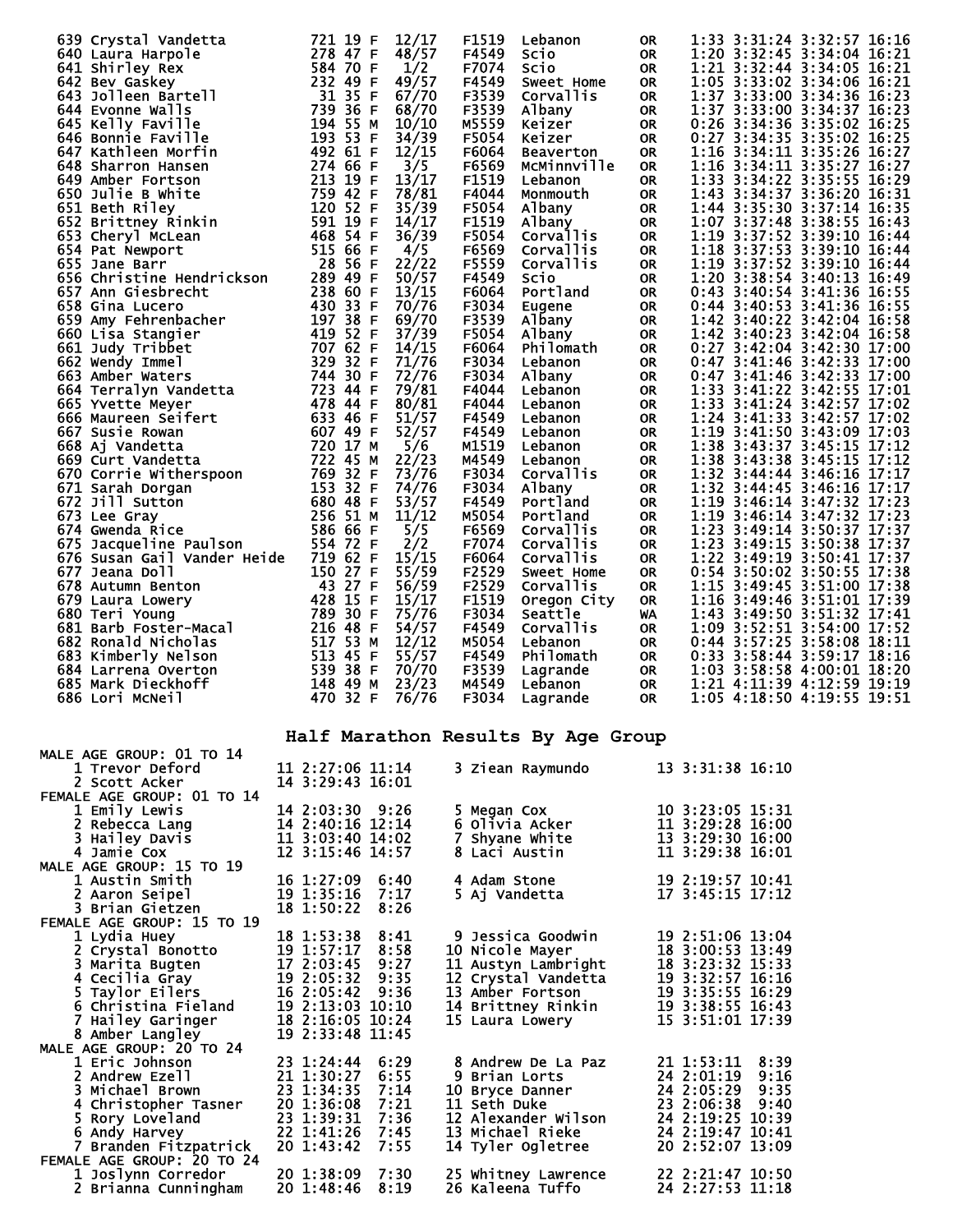| 3 Claire Werthan<br>4 Jacqueline Shaeffer<br>23 1:52:39 8:36<br>5 Rebekah Warner<br>21 1:56:21 8:53<br>6 Mandi Vance<br>7 Lacey Schuppert<br>21 1:59:23 8:58<br>7 Lacey Schuppert<br>21 1:59:29 9:08<br>8 Ariel Moyall<br>20 2:01:00 9:15<br>9 Katie M<br>MALE AGE GROUP: 25 TO 29                                                                                                                                                                                                                |                                                                                                      | 27 Rebekah Morgan<br>27 Rebekah Morgan<br>28 Stephanie Brewer<br>21 2:29:44 11:20<br>29 Hanah Tavalire<br>21 2:29:44 11:26<br>29 Hanah Tavalire<br>21 2:31:00 11:31<br>30 Nehala Pullam<br>21 2:31:00 11:32<br>31 Tiffany Flesher<br>23 2:34:07 11:46<br>32 Mariah Tolman                                                                                                                                                                                                                                                                                                                                                                                                                                                                                          | 20 2:28:16 11:20 |  |
|---------------------------------------------------------------------------------------------------------------------------------------------------------------------------------------------------------------------------------------------------------------------------------------------------------------------------------------------------------------------------------------------------------------------------------------------------------------------------------------------------|------------------------------------------------------------------------------------------------------|--------------------------------------------------------------------------------------------------------------------------------------------------------------------------------------------------------------------------------------------------------------------------------------------------------------------------------------------------------------------------------------------------------------------------------------------------------------------------------------------------------------------------------------------------------------------------------------------------------------------------------------------------------------------------------------------------------------------------------------------------------------------|------------------|--|
| LE AGE GROUP: 25 TO 29<br>1 Matt Ingalls<br>2 Jon Goertz<br>2 Jon Goertz<br>29 1:27:32<br>3 Dylan Smith<br>4 Mike Bielemeier<br>5 Daniel Olvera<br>5 Daniel Olvera<br>6 Calvin Doner<br>25 1:40:03<br>6 Calvin Doner<br>25 1:40:03<br>6 Calvin Doner<br>25<br>FEMALE AGE GROUP: 25 TO 29                                                                                                                                                                                                          | 5:37<br>6:41<br>6:55<br>7:28<br>7:39<br>7:43<br>7:51<br>7:53<br>7:57<br>7:58<br>8:03<br>8:31<br>8:43 | 14 Jonathan Champney<br>15 Jeff Wong<br>16 Daniel Moseley<br>26 1:56:20 8:53<br>16 Daniel Moseley<br>29 1:57:22 8:58<br>17 Ben Weintraub<br>27 1:57:27 8:58<br>18 Bryan Beck<br>27 1:59:23 9:07<br>19 Scott Kiliszewski<br>26 1:59:31 9:08<br>20 Steve<br>25 Zachary Wellman                                                                                                                                                                                                                                                                                                                                                                                                                                                                                       | 25 3:02:25 13:56 |  |
| MALE AGE GROUP: 25 TO 29<br>1 Rachel Niehuus 26 1:21:16 6:13<br>2 Julia Mazur 25 1:46:22 8:08<br>3 Kimberly Stevens 29 1:56:30 8:54<br>4 Kari Hagert 22 1:56:45 8:55<br>5 Danielle Mazzotta 27 1:56:45 8:55<br>6 Annie Johnson 28 1:57:21<br>11 Catherine Hinkle<br>12 Patricia Andersen<br>13 Kimberlie White<br>13 Kimberlie White<br>28 2:08:39 9:41<br>13 Kimberlie White<br>29 2:09:223 9:53<br>14 Andrea Cartes<br>15 Kelly Raboin<br>16 Edith Hernandez<br>27 2:13:28 10:09<br>16 Edith He |                                                                                                      | 29 Brenda Buckman<br>30 Sherrie Ford<br>31 Becky Hiebert<br>31 Becky Hiebert<br>26 2:31:28 11:34<br>32 Claire Varney<br>27 2:31:28 11:34<br>32 Claire Varney<br>27 2:31:39 11:35<br>33 Myla Jordan<br>28 2:32:21 11:43<br>35 Lindsey Roberts<br>36 Lin<br>36 Linusay Richards 20 2:33:49 11:44<br>36 Lindsey Roberts 29 2:34:28 11:44<br>37 Breanna Schliebe 25 2:35:49 11:54<br>38 Terra Champney 25 2:37:39 12:02<br>39 Abbey Wright 25 2:37:39 12:03<br>40 Rebecca McCaulley 29 2:38:58 12:09<br>41 Sas<br>42 Liz Hull<br>43 Stephanie Woodard<br>43 Stephanie Woodard<br>43 Stephanie Woodard<br>44 Stephany Johnson<br>45 Rebecca McIntosh<br>45 Rebecca McIntosh<br>46 Molly Marcum<br>27 2:52:00 13:08<br>46 Molly Marcum<br>27 2:52:00 13:09<br>46 Molly M |                  |  |
|                                                                                                                                                                                                                                                                                                                                                                                                                                                                                                   |                                                                                                      | 16 Mike Miller<br>17 Ross Fuhrman<br>18 Peter Fox<br>18 Peter Fox<br>18 Rob Hooper<br>19 Rob Hooper<br>20 Steve Kurtz<br>21 Sam Duke<br>21 Sam Duke<br>22 Nathan Walker<br>31 1:55:18 8:47<br>21 Sam Duke<br>31 1:55:18 8:47<br>21 Sam Duke<br>22 Nathan W<br>28 Justin Helbe<br>29 Samuel Ward<br>39 Heather Yunck 34 2:11:39 10:03                                                                                                                                                                                                                                                                                                                                                                                                                               |                  |  |
|                                                                                                                                                                                                                                                                                                                                                                                                                                                                                                   |                                                                                                      |                                                                                                                                                                                                                                                                                                                                                                                                                                                                                                                                                                                                                                                                                                                                                                    |                  |  |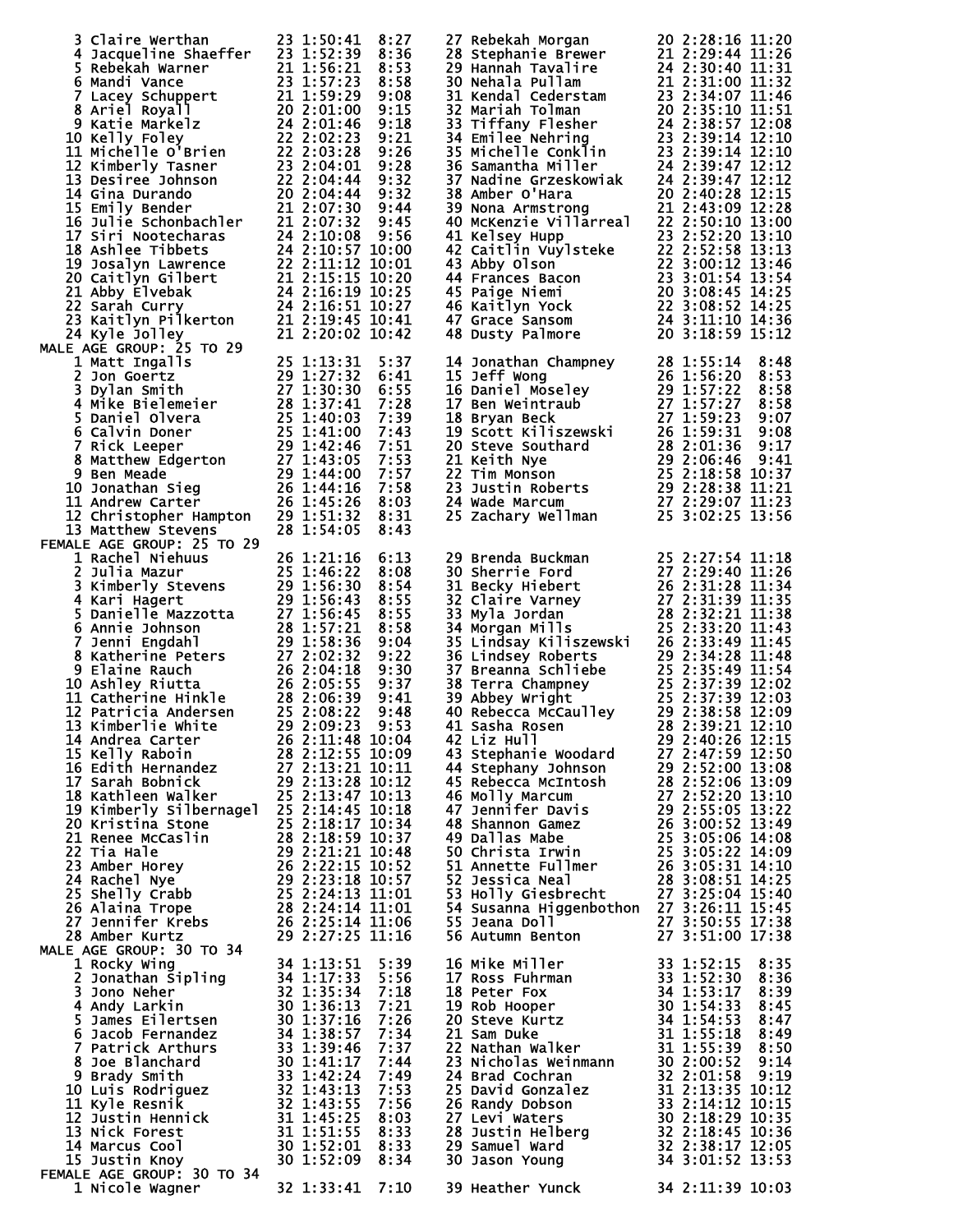| 2 Laurel Kerns 33 1:43:54 7:56<br>3 Heidi Hill<br>5 Heidi Hill<br>5 Carol Swope<br>5 Learn Gurney<br>33 1:48:52 8:120<br>5 Learn Gurney<br>33 1:49:59 8:20<br>6 Yuliya Kharitonova<br>32 1:49:50 8:23<br>7 Jessie Thompson<br>32 1:49:53 8:28<br>7 Jes  |  | 40 Jillian Harvey 34 2:12:20 10:07<br>42 Stwa Olafson<br>42 Stwa Olafson<br>42 Exa Olafson<br>44 Stwa Olafson<br>44 2 Exa Olafson<br>44 Stwa Carson<br>44 Pianna Gonzalez<br>45 Kristen Forum<br>47 Dianualez 30 2:13:28 10:12<br>45 Kristen Forum<br>47 Jenni |  |
|---------------------------------------------------------------------------------------------------------------------------------------------------------------------------------------------------------------------------------------------------------|--|----------------------------------------------------------------------------------------------------------------------------------------------------------------------------------------------------------------------------------------------------------------|--|
|                                                                                                                                                                                                                                                         |  |                                                                                                                                                                                                                                                                |  |
|                                                                                                                                                                                                                                                         |  |                                                                                                                                                                                                                                                                |  |
|                                                                                                                                                                                                                                                         |  |                                                                                                                                                                                                                                                                |  |
|                                                                                                                                                                                                                                                         |  |                                                                                                                                                                                                                                                                |  |
|                                                                                                                                                                                                                                                         |  |                                                                                                                                                                                                                                                                |  |
|                                                                                                                                                                                                                                                         |  |                                                                                                                                                                                                                                                                |  |
|                                                                                                                                                                                                                                                         |  |                                                                                                                                                                                                                                                                |  |
|                                                                                                                                                                                                                                                         |  |                                                                                                                                                                                                                                                                |  |
|                                                                                                                                                                                                                                                         |  |                                                                                                                                                                                                                                                                |  |
|                                                                                                                                                                                                                                                         |  |                                                                                                                                                                                                                                                                |  |
|                                                                                                                                                                                                                                                         |  | 15 Randy Brown<br>16 Jason McKinnon<br>17 Claudio Caze<br>17 Claudio Caze<br>18 Franklin Tharp<br>19 Aaron Rivers<br>19 Aaron Rivers<br>20 Kevin Hanscom<br>21 Joshua Witney<br>35 1:52:37 8:38<br>20 8:34<br>19 37 1:56:47 8:55<br>20 Kevin Hanscom<br>       |  |
|                                                                                                                                                                                                                                                         |  |                                                                                                                                                                                                                                                                |  |
|                                                                                                                                                                                                                                                         |  |                                                                                                                                                                                                                                                                |  |
|                                                                                                                                                                                                                                                         |  |                                                                                                                                                                                                                                                                |  |
|                                                                                                                                                                                                                                                         |  |                                                                                                                                                                                                                                                                |  |
|                                                                                                                                                                                                                                                         |  |                                                                                                                                                                                                                                                                |  |
|                                                                                                                                                                                                                                                         |  |                                                                                                                                                                                                                                                                |  |
|                                                                                                                                                                                                                                                         |  |                                                                                                                                                                                                                                                                |  |
|                                                                                                                                                                                                                                                         |  |                                                                                                                                                                                                                                                                |  |
|                                                                                                                                                                                                                                                         |  |                                                                                                                                                                                                                                                                |  |
|                                                                                                                                                                                                                                                         |  |                                                                                                                                                                                                                                                                |  |
|                                                                                                                                                                                                                                                         |  |                                                                                                                                                                                                                                                                |  |
|                                                                                                                                                                                                                                                         |  |                                                                                                                                                                                                                                                                |  |
| 38 Ira Stein<br>1 arrett Iancone<br>2 Timothy Duringer<br>2 Timothy Duringer<br>2 Timothy Duringer<br>35 1:21:07 6:12<br>2 Timothy Duringer<br>35 1:25:27 6:32<br>3 Michael Allen<br>4 Wesley Beckstead<br>5 Deryl Yunck<br>5 Deryl Yunck<br>6 Mark Sc  |  |                                                                                                                                                                                                                                                                |  |
|                                                                                                                                                                                                                                                         |  | 36 Victoria Hall 39 2:17:17 10:29<br>37 Angela Lowe 39 2:17:38 10:31<br>38 Laurie Charley 38 2:18:19 10:34<br>39 Becky Porter 1 37 2:20:14 10:43                                                                                                               |  |
|                                                                                                                                                                                                                                                         |  |                                                                                                                                                                                                                                                                |  |
|                                                                                                                                                                                                                                                         |  |                                                                                                                                                                                                                                                                |  |
|                                                                                                                                                                                                                                                         |  |                                                                                                                                                                                                                                                                |  |
|                                                                                                                                                                                                                                                         |  | 40 Maryalicia Verdecchia 38 2:25:01 11:05                                                                                                                                                                                                                      |  |
|                                                                                                                                                                                                                                                         |  | 41 Christina Heinrich $\frac{37}{2}$ $\frac{2:25:02}{2}$ $\frac{11:05}{2}$                                                                                                                                                                                     |  |
|                                                                                                                                                                                                                                                         |  |                                                                                                                                                                                                                                                                |  |
|                                                                                                                                                                                                                                                         |  |                                                                                                                                                                                                                                                                |  |
|                                                                                                                                                                                                                                                         |  |                                                                                                                                                                                                                                                                |  |
|                                                                                                                                                                                                                                                         |  |                                                                                                                                                                                                                                                                |  |
|                                                                                                                                                                                                                                                         |  |                                                                                                                                                                                                                                                                |  |
|                                                                                                                                                                                                                                                         |  |                                                                                                                                                                                                                                                                |  |
|                                                                                                                                                                                                                                                         |  |                                                                                                                                                                                                                                                                |  |
|                                                                                                                                                                                                                                                         |  |                                                                                                                                                                                                                                                                |  |
|                                                                                                                                                                                                                                                         |  |                                                                                                                                                                                                                                                                |  |
|                                                                                                                                                                                                                                                         |  |                                                                                                                                                                                                                                                                |  |
|                                                                                                                                                                                                                                                         |  |                                                                                                                                                                                                                                                                |  |
|                                                                                                                                                                                                                                                         |  |                                                                                                                                                                                                                                                                |  |
|                                                                                                                                                                                                                                                         |  |                                                                                                                                                                                                                                                                |  |
|                                                                                                                                                                                                                                                         |  |                                                                                                                                                                                                                                                                |  |
|                                                                                                                                                                                                                                                         |  |                                                                                                                                                                                                                                                                |  |
|                                                                                                                                                                                                                                                         |  |                                                                                                                                                                                                                                                                |  |
|                                                                                                                                                                                                                                                         |  |                                                                                                                                                                                                                                                                |  |
|                                                                                                                                                                                                                                                         |  |                                                                                                                                                                                                                                                                |  |
| 14 Brian Joynt<br>MALE AGE GROUP: 35 TO 39<br>15.1:29 8:31<br>15 Cerra Yates<br>2 Terra Yates<br>3 1:32:49 7:02<br>2 Terra Yates<br>3 1:32:49 7:02<br>2 Terra Yates<br>4 Sonna Leighton<br>5 Erin Fuller<br>6 Candace Lovato<br>5 Erin Fuller<br>6 Terr |  | 40 Maryalica Verdecenta 38 2:25:01 11:05<br>42 Lori Brown 36 2:25:02 11:05<br>42 Lori Brown 36 2:25:27 11:07<br>43 Wendy Golembiewski 35 2:26:08 11:10<br>44 Jennifer Thibert 38 2:28:15 11:10<br>46 Cheri Shilts 39 2:28:15 11:20<br>46 Cheri S               |  |
|                                                                                                                                                                                                                                                         |  |                                                                                                                                                                                                                                                                |  |
|                                                                                                                                                                                                                                                         |  |                                                                                                                                                                                                                                                                |  |
|                                                                                                                                                                                                                                                         |  |                                                                                                                                                                                                                                                                |  |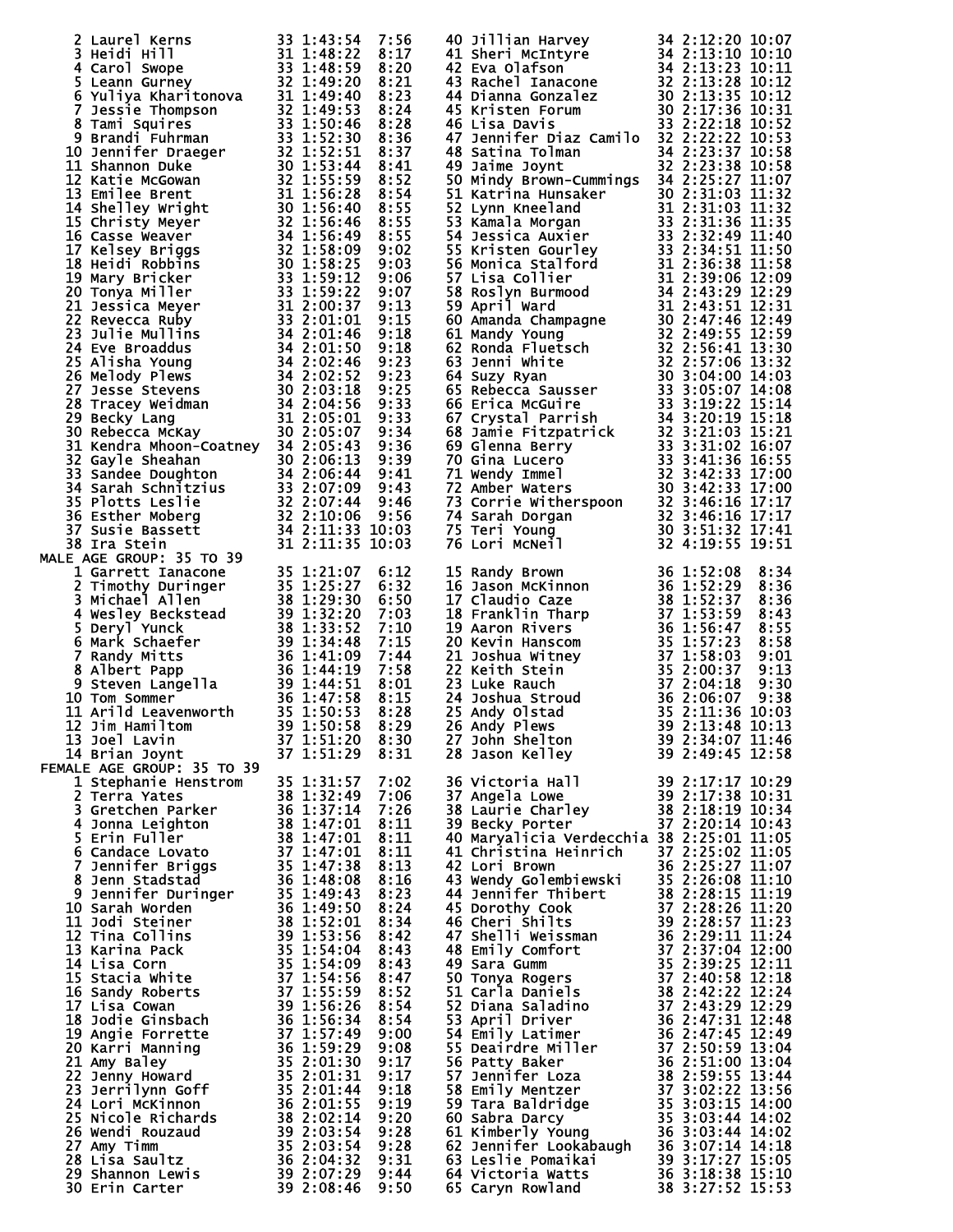| 31 Megan Dair<br>32 Heather Schiess<br>32 Heather Schiess<br>39 2:13:42 10:13<br>33 Sarah Tillery<br>37 2:14:29 10:16<br>34 Shannon Bowdle<br>35 2:14:36 10:17<br>35 Michelle Egan<br>MALE AGE GROUP: 40 TO 44                                                                                                                                                                                                                                                                                                                                                                                                                                                                                                                                                                                                                                                                                                                                                                                                                                                                                    |            |      | 66 Stephany Koehne 36 3:32:14 16:13<br>67 Jolleen Bartell 35 3:34:36 16:23<br>68 Evonne Walls 36 3:34:37 16:23<br>69 Amy Fehrenbacher 38 3:42:04 16:58<br>70 Larrena Overton 38 4:00:01 18:20                                                                                                                                                                                                                                                                                                                                                                                                                                                                                                                                                                                                                                                                            |                  |
|---------------------------------------------------------------------------------------------------------------------------------------------------------------------------------------------------------------------------------------------------------------------------------------------------------------------------------------------------------------------------------------------------------------------------------------------------------------------------------------------------------------------------------------------------------------------------------------------------------------------------------------------------------------------------------------------------------------------------------------------------------------------------------------------------------------------------------------------------------------------------------------------------------------------------------------------------------------------------------------------------------------------------------------------------------------------------------------------------|------------|------|--------------------------------------------------------------------------------------------------------------------------------------------------------------------------------------------------------------------------------------------------------------------------------------------------------------------------------------------------------------------------------------------------------------------------------------------------------------------------------------------------------------------------------------------------------------------------------------------------------------------------------------------------------------------------------------------------------------------------------------------------------------------------------------------------------------------------------------------------------------------------|------------------|
|                                                                                                                                                                                                                                                                                                                                                                                                                                                                                                                                                                                                                                                                                                                                                                                                                                                                                                                                                                                                                                                                                                   |            |      | 20 Joe Van Veldhuizen 41 2:03:23<br>20 Joe Van Veldhuizen<br>21 Craig Vogt<br>22 Mike Kettleson<br>22 Mike Kettleson<br>22 Mike Kettleson<br>22 Mike Kettleson<br>24 Keyin Vogt<br>24 Keyin Vogt<br>42 2:07:27 9:44<br>25 William Morris<br>42 2:07:27 9:44<br>25 William Morris<br>42 2:0                                                                                                                                                                                                                                                                                                                                                                                                                                                                                                                                                                               | 9:26             |
| FEMALE AGE GROUP: 40 TO 44<br>MALE AGE GROUP: 40 TO 44<br>1 Julie Leasure<br>2 Susie Jones<br>40 1:22:29 6:18<br>3 Brenda Risinger<br>41 1:37:56 7:29<br>4 Brenda Herron<br>5 Tuba Ozkan-Haller<br>5 Tuba Ozkan-Haller<br>40 1:53:56 8:42<br>7 Carma Ganta<br>7 Carma Ganta<br>40 1:<br>14 Kendra Buell-Desbiens 41 2:02:04<br>1. Norma buent-Despiers 41 2:02:04 9:20<br>15 Alicia Jahn 42 2:02:07 9:20<br>16 Carlea Freeman 44 2:02:43 9:23<br>17 Heidi Zuk Zuk 40 2:02:53 9:23<br>18 Tanie Hotan<br>18 Gail Saxton 40 2:05:30 9:35<br>19 Gail Saxton 40 2:05:30 9:35<br><br>23 Jacqueline Strand<br>24 Jamie McKenzie 41 2:10:47 9:53<br>25 Lisa Nichols 40 2:12:55 10:09<br>26 Diane Schlyer 43 2:14:29 10:16<br>27 Mindy Boyd 41 2:14:29 10:16<br>28 Tanya Howie 40 2:14:29 10:16<br>29 Caitlin Sullivan 42 2:15:43<br>35 Tamera MCOol<br>35 Tamera MCOol<br>36 Lisa Hudson<br>36 Lisa Hudson<br>37 Teresa Gardner<br>38 Kris Cochran<br>38 Kris Cochran<br>39 Debi Burton<br>39 Debi Burton<br>42 2:22:15 10:52<br>39 Debi Burton<br>42 2:23:36 10:58<br>40 Dawn Deford<br>40 2:27:06 11:14 |            | 9:20 | 41 Annette Pullen<br>43 2:28:26 11:20<br>42 Lori Patterson<br>42 2:31:50 11:36<br>43 Linda Hering<br>40 2:35:30 11:53<br>44 Tracie Bibler<br>41 2:35:52 11:54<br>45 Charlene Morgan<br>40 2:36:14 11:56<br>46 Jeanne Gile<br>44 2:36:14 11:56<br>47 Me<br>48 Ronna McHugh-Lemaste 43 2:39:06 12:09<br>48 Ronna McHugh-Lemaste 43 2:39:06 12:09<br>49 Dana McRae 41 2:41:27 12:20<br>50 Kris Farrar 42 2:43:51 12:31<br>51 Lara Kelley 43 2:49:45 12:58<br>52 Cammie Bender 41 2:49:59 12:59<br>53 Carrie Murphy 43 2:52:49 13:12<br>54 Dorothy D<br>64 Lisa Van Veldhuizen 41 3:11:06 14:36<br>64 Lisa Van Veldhuizen<br>65 Ann Gustafson<br>65 Ann Gustafson<br>66 Jill Eby<br>66 Jill Eby<br>41 3:11:06 14:36<br>66 Jill Eby<br>43 3:13:10 14:45<br>67 Deidre Eriksen<br>42 3:14:35 14:52<br>68 Jennifer Maki<br>42 3:15:44 14:57<br>69 Jeanie Pola<br>80 Yvette Meyer | 44 3:42:57 17:02 |
| MALE AGE GROUP: 45 TO 49<br>E AGE GROUP: 45 TO 49<br>1 Peter Courogen<br>2 Eric Jensen<br>2 Eric Jensen<br>47 1:30:59 6:57<br>3 Adam Hall<br>5 Adam Hall<br>5 Kevin Dalesky<br>6 Shawn Bleeker<br>47 1:35:31 7:18<br>5 Kevin Dalesky<br>47 1:35:31 7:18<br>5 Kevin Dalesky<br>47 1:3<br>10 Rich Lehman<br>11 David Hacek<br>12 Rich Gilbert<br>FEMALE AGE GROUP: 45 TO 49                                                                                                                                                                                                                                                                                                                                                                                                                                                                                                                                                                                                                                                                                                                         | 45 1:55:45 | 8:51 | 13 Tim Weber<br>14 Christopher Burr<br>15 Rob Hess<br>16 David Patton<br>17 Brian Rhodes<br>17 Brian Rhodes<br>17 Brian Rhodes<br>18 Eric Holland<br>19 Michael Robins<br>20 Mikeal Davis<br>20 Mikeal Davis<br>20 Mikeal Davis<br>21 Kenneth Filips<br>21 Senath Filips<br>22 Curt Vandetta<br>23 Mark Diec                                                                                                                                                                                                                                                                                                                                                                                                                                                                                                                                                             | 47 1:57:53 9:00  |
| 1 Michele Smith<br>2 Becky Lippmann<br>3 Brenda Legee<br>48 1:52:28 8:36                                                                                                                                                                                                                                                                                                                                                                                                                                                                                                                                                                                                                                                                                                                                                                                                                                                                                                                                                                                                                          |            |      | 23 Nathe Lauderback 48 2:40:02 12:13<br>30 Pamela Cunningham 48 2:40:03 12:13<br>31 Maricela Olvera 47 2:41:03 12:19                                                                                                                                                                                                                                                                                                                                                                                                                                                                                                                                                                                                                                                                                                                                                     |                  |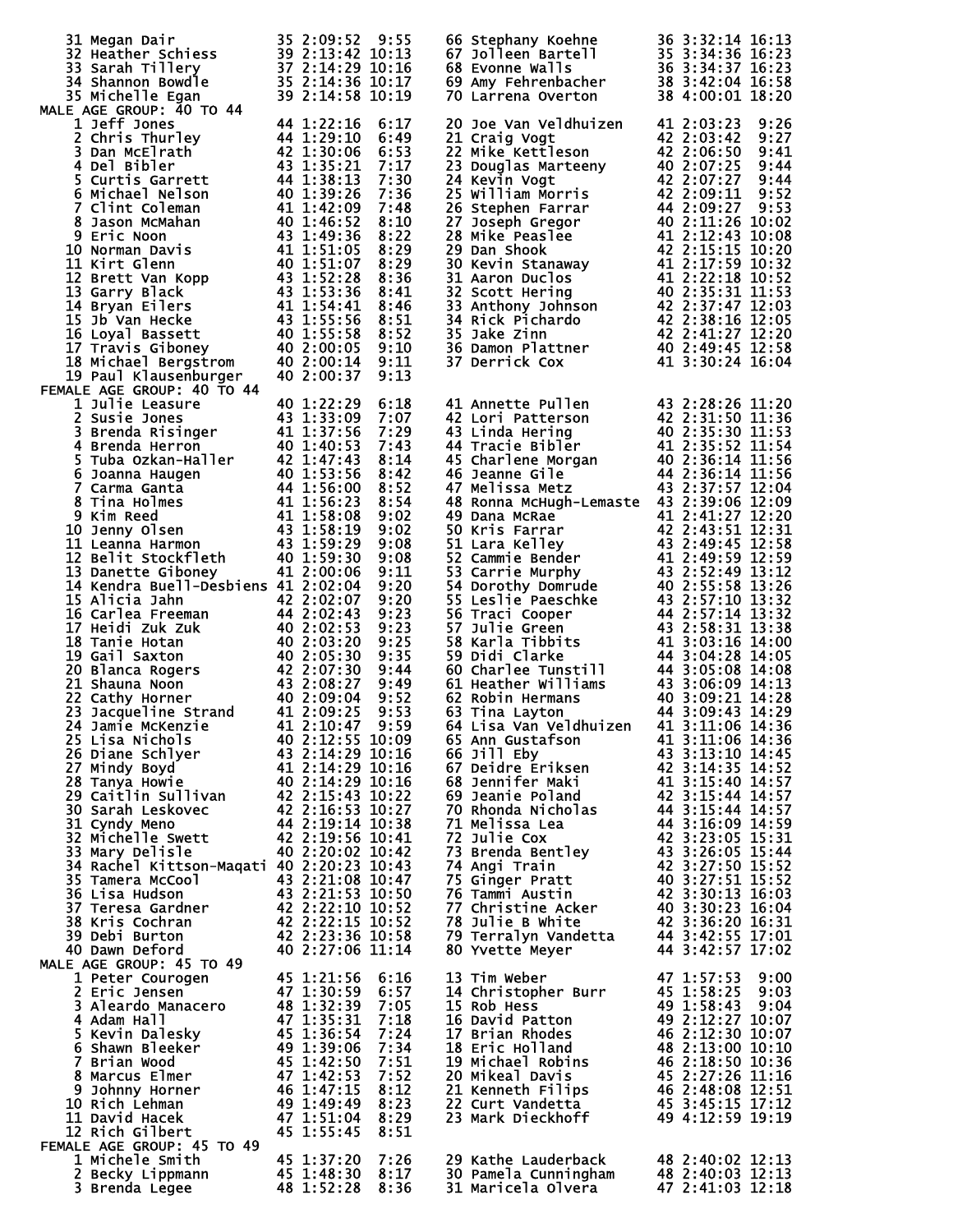|                                                                                                                                                                                                                                                                                                                                                      |                                                        |  | 32 Susan Smith 45 2:41:14 12:19<br>33 Frances Stuckey 48 2:42:33 12:25<br>34 Caryl Lynn Barry 47 2:43:00 12:27<br>35 Liz Rambo 45 2:48:38 12:53<br>36 Gayle Giddings 49 2:59:29 13:42<br>37 Sheryl Faught 46 2:59:29 13:42<br>38 Amy Rider                                              |  |  |
|------------------------------------------------------------------------------------------------------------------------------------------------------------------------------------------------------------------------------------------------------------------------------------------------------------------------------------------------------|--------------------------------------------------------|--|-----------------------------------------------------------------------------------------------------------------------------------------------------------------------------------------------------------------------------------------------------------------------------------------|--|--|
| 4 Peggy Burris 47 1:56:58 8:56<br>5 Karen Naylor 49 1:57:12 8:57<br>6 Kimberly Hyatt 46 2:01:24 9:16<br>6 Kimberly Hyatt 46 2:01:24 9:16<br>9 Susan Brainard 49 2:01:51 9:19<br>8 Susan Brainard 49 2:02:36 9:22<br>9 Christine Masters 46<br><b>MALE AGE GROUP: 50 TO 54</b>                                                                        |                                                        |  | 50 Christine Hendrickson 49 3:40:13 16:49<br>51 Maureen Seifert<br>52 Susie Rowan<br>53 Jill Sutton<br>53 Jill Sutton<br>54 Barb Foster-Macal<br>54 Barb Foster-Macal<br>55 Kimberly Nelson<br>48 3:54:00 17:52<br>55 Kimberly Nelson<br>45 3:59:17 18:16                               |  |  |
| 8 Carol Jones<br>AGE GROUP: 50 TO 54<br>1 John Deroin<br>2 Sam Bugarsky<br>3 Jeffrey Bonotto<br>4 Daniel Kerrigan<br>50 1:42:20 7:49<br>50 1:42:20 7:49<br>50 1:42:20 7:49<br>50 1:42:20 7:49<br>8:21<br>8:21<br>3 Jeffrey Bonotto<br>50 1:56:51 8:56<br>4<br>FEMALE AGE GROUP: 50 TO 54                                                             |                                                        |  | 7 Tom Ayala<br>8 Eddie Patton<br>9 Tim Brewer<br>10 John Whitlock<br>10 John Whitlock<br>11 Lee Gray<br>12 Ronald Nicholas<br>53 2:29:46 11:26<br>52 3:20:09 15:17<br>11 Lee Gray<br>51 3:47:32 17:23<br>12 Ronald Nicholas<br>53 3:58:08 18:11                                         |  |  |
| MALE AGE GROUP: 50 TO 54<br>1 Janine Stephens<br>2 Celeste Kuta<br>3 Deb Jenkins<br>4 Nancy Dougherty<br>53 1:58:09 9:02<br>4 Nancy Dougherty<br>53 1:58:09 9:02<br>5 1.55:10 8:48<br>3 Ob Jenkins<br>53 1:58:09 9:02<br>4 Nancy Dougherty<br>53 1:58:<br>17 Linda Nyhus<br>18 Cathy Tilley<br>19 Janell Matchett<br><b>MALE AGE GROUP: 55 TO 59</b> | 54 2:38:14 12:05<br>50 2:42:21 12:24                   |  | 20 Mary Klein<br>22 Claire Huge<br>22 Claire Hauge<br>23 Mary Ann Russell<br>54 2:44:21 12:33<br>24 Dawn White<br>50 2:56:22 13:28<br>25 Diane Hansen<br>26 2:56:22 13:28<br>25 Diane Hansen<br>26 2:56:22 13:28<br>25 Diane Hansen<br>50 2:56:22 13:2                                  |  |  |
| 1 Joe Clark<br>2 Terry Fitzpatrick<br>3 Steve Mahoney<br>55 1:45:55 8:06<br>3 Steve Mahoney<br>56 1:52:48 8:37<br>4 Michael Hickson<br>55 2:01:53 9:19<br>59 2:07:01 9:42<br>59 2:07:01 9:42<br>FEMALE AGE GROUP: 55 TO 59                                                                                                                           |                                                        |  | 6 James Egan 55 2:22:02 10:51<br>7 Frederick Taylor 55 2:22:33 10:53<br>8 Don Legassie 55 2:38:27 12:06<br>9 Wayne Johnson 55 3:27:56 15:53<br>10 Kelly Faville 55 3:35:02 16:25                                                                                                        |  |  |
| MALE AGE GROUP: 55 TO 59<br>1 Wen-Wen Conner<br>2 Terese Barkley<br>56 2:00:47 9:14<br>3 Vikie Bailey-Goggins 56 2:03:10 9:25<br>4 Yolanda Zuger<br>57 2:08:27 9:49<br>5 Maryanne Pullam<br>56 2:19:18 10:39<br>6 Intaba Liff-Anderson 55 2:30:0<br>MALE AGE GROUP: 60 TO 64                                                                         |                                                        |  | 12 Leslie Seitz<br>13 Donna Karr 57 2:55:51 13:26<br>13 Donna Karr 57 2:57:28 13:33<br>14 Sharon Hummert 58 2:58:51 13:40<br>15 Debbie Houck 57 3:02:03 13:54<br>16 Kathy Crowe 56 3:06:12 14:13<br>17 Dori Ratzlaff 56 3:06:12 14:13<br>17                                             |  |  |
| 1 Jim Naylor<br>2 Richard Baillargeon<br>3 Gregory Lorts<br>FEMALE AGE GROUP: 60 TO 64                                                                                                                                                                                                                                                               | 60 1:51:44 8:32<br>61 2:04:06 9:29<br>62 2:12:30 10:07 |  |                                                                                                                                                                                                                                                                                         |  |  |
| 1 Phyllis McCall<br>2 Beatrice Van Horne<br>3 Jane Fernandez<br>3 Jane Fernandez<br>4 Charlotte Hartwig<br>5 Helen Matzke<br>60 2:04:58 9:42<br>4 Charlotte Hartwig<br>64 2:14:19 10:16<br>5 Helen Matzke<br>60 2:17:51 10:32<br>60 2:14:19 10:16<br>7 Jean Moss<br>8 Dian                                                                           | 61 1:57:30 8:59                                        |  | 9 Fran O'Brien 61 3:09:21 14:28<br>10 Retha Larson 63 3:10:47 14:34<br>11 Sharon Ewing-Fix 64 3:14:05 14:49<br>12 Kathleen Morfin 61 3:35:26 16:27<br>13 Ann Giesbrecht 60 3:41:36 16:55<br>14 Judy Tribbet 62 3:42:30 17:07<br>14 Judy Tr<br>15 Susan Gail Vander Hei 62 3:50:41 17:37 |  |  |